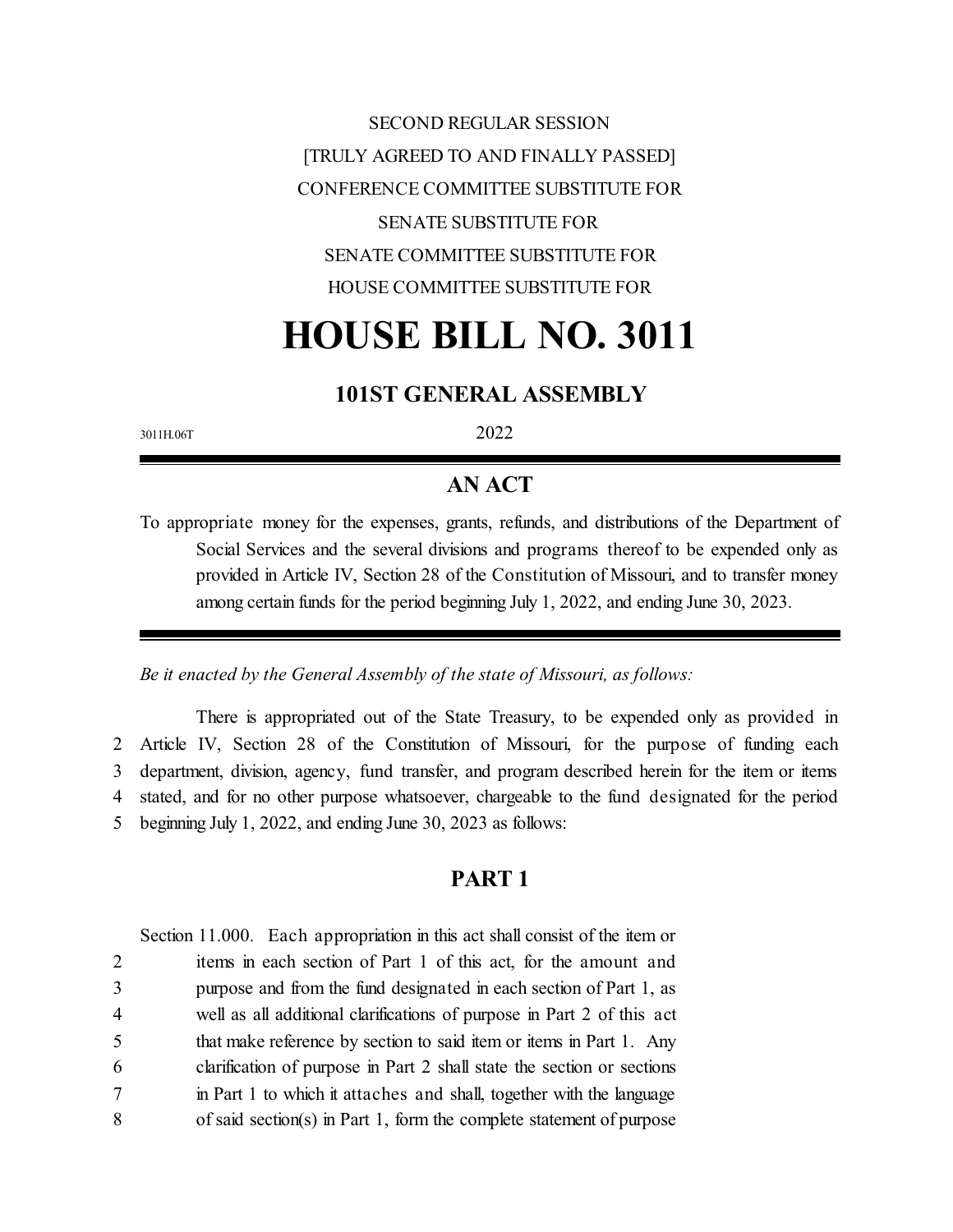of the appropriation. As such, the provisions of Part 2 of this act shall not be severed from Part 1, and if any clarification of purpose 11 in Part 2 is for any reason held to be invalid, such decision shall invalidate all of the appropriations in this act of which said 13 clarification of purpose is a part. Part 3 of this act shall consist of guidance to the Department of Social Services in implementing the appropriations found in Part 1 and Part 2 of this act and contains an appendix of appropriations consisting of one-time new decision items for the fiscal year beginning July 1, 2022 and ending June 30, 2023. The amount(s) in the appendix will not be considered an addition to any ongoing core appropriation(s) in future fiscal periods beyond June 30, 2023. The amount(s) in the appendix may, however, be requested in any future fiscal period as a new decision item.

Section 11.005. To the Department of Social Services

For the Office of the Director

| 3              | For the Director's Office, provided three percent $(3%)$ flexibility is   |  |  |  |  |  |  |  |
|----------------|---------------------------------------------------------------------------|--|--|--|--|--|--|--|
| $\overline{4}$ | allowed from this section to Section 11.950                               |  |  |  |  |  |  |  |
| 5              |                                                                           |  |  |  |  |  |  |  |
| 6              | Annual salary adjustment in accordance with Section 105.005, RSMo.  5,994 |  |  |  |  |  |  |  |
| 7              |                                                                           |  |  |  |  |  |  |  |
| 8              |                                                                           |  |  |  |  |  |  |  |
| 9              | <b>Personal Service</b>                                                   |  |  |  |  |  |  |  |
| 10             |                                                                           |  |  |  |  |  |  |  |
|                |                                                                           |  |  |  |  |  |  |  |
| 11             |                                                                           |  |  |  |  |  |  |  |
| 12             | Annual salary adjustment in accordance with Section 105.005, RSMo. 1,639  |  |  |  |  |  |  |  |
| 13             |                                                                           |  |  |  |  |  |  |  |
| 14             |                                                                           |  |  |  |  |  |  |  |
| 15             |                                                                           |  |  |  |  |  |  |  |
| 16             |                                                                           |  |  |  |  |  |  |  |
| 17             |                                                                           |  |  |  |  |  |  |  |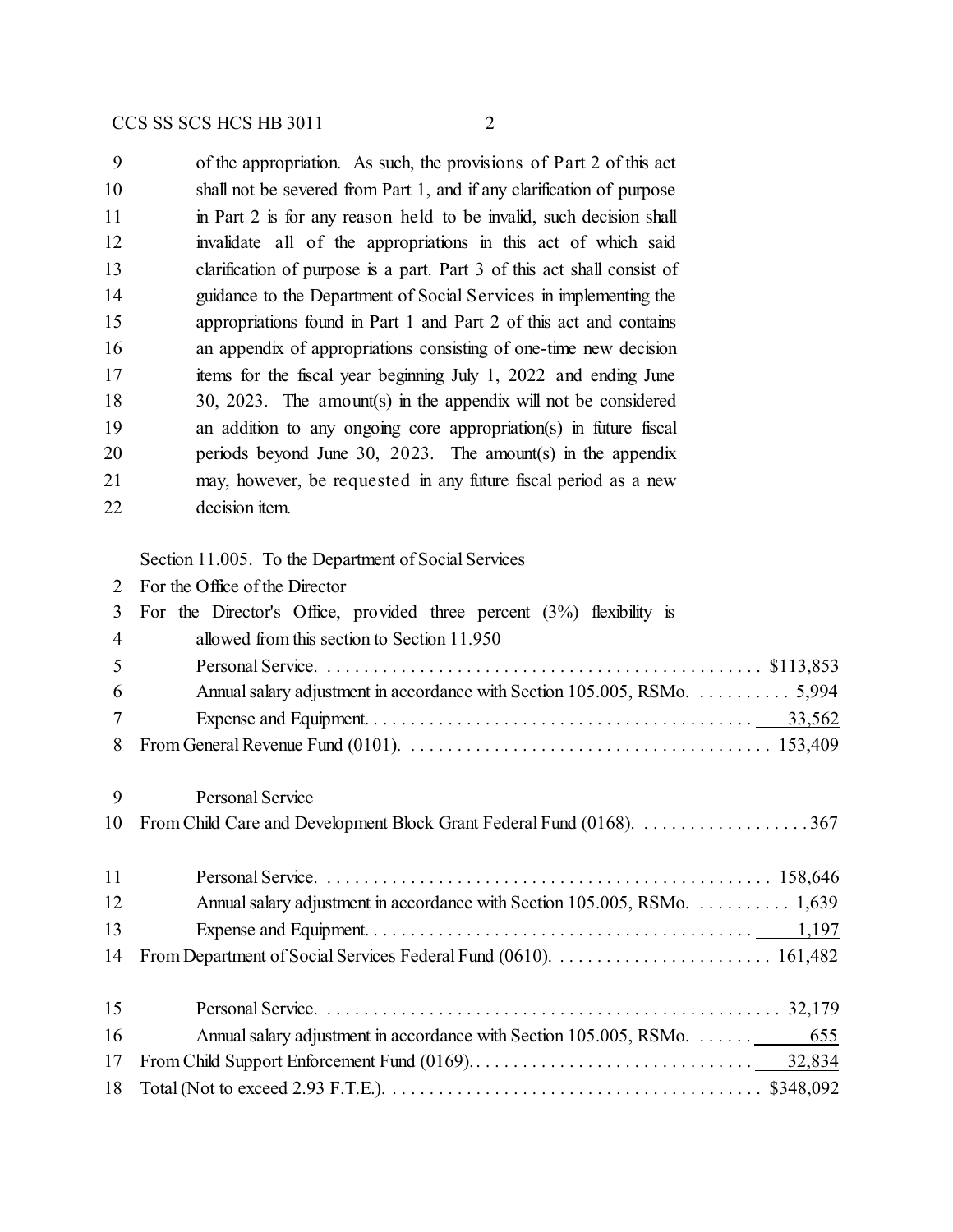Section 11.010. To the Department of Social Services For the Office of the Director For the Director's Office, Children's Division Residential Program Unit For administrative expenses Personal Service. . . . . . . . . . . . . . . . . . . . . . . . . . . . . . . . . . . . . . . . . . . . . . . \$1,047,107 Expense and Equipment. . . . . . . . . . . . . . . . . . . . . . . . . . . . . . . . . . . . . . . . . 241,437 From General Revenue Fund (0101). . . . . . . . . . . . . . . . . . . . . . . . . . . . . . . . . . . . . . . 1,288,544 Personal Service. . . . . . . . . . . . . . . . . . . . . . . . . . . . . . . . . . . . . . . . . . . . . . . . . . 426,452 Expense and Equipment. . . . . . . . . . . . . . . . . . . . . . . . . . . . . . . . . . . . . . . . . . 15,519 From Department of Social Services Federal Fund (0610). . . . . . . . . . . . . . . . . . . . . 441,971 Total (Not to exceed 31.00 F.T.E.) .. . . . . . . . . . . . . . . . . . . . . . . . . . . . . . . . . . . . . . \$1,730,515 Section 11.015. To the Department of Social Services For the Office of the Director For receiving and expending grants, donations, contracts, and payments from private, federal, and other governmental agencies which may become available between sessions of the General Assembly provided that the General Assembly shall be notified of the source of any new funds and the purpose for which they shall be expended, in writing, prior to the use of said funds From Department of Social Services Federal Fund (0610). . . . . . . . . . . . . . . . . . . . . . \$2,000,000 From Family Services Donations Fund (0167). . . . . . . . . . . . . . . . . . . . . . . . . . . . . . . 33,999 Total. . . . . . . . . . . . . . . . . . . . . . . . . . . . . . . . . . . . . . . . . . . . . . . . . . . . . . . . . . . . . \$2,033,999 Section 11.020. To the Department of Social Services Funds are to be transferred out of the State Treasury to the OA Information Technology Federal Fund From Child Care and Development Block Grant Federal Fund (0168). . . . . . . . . . . . . \$1,616,328 Section 11.025. To the Department of Social Services For the Office of the Director For the Human Resources Center, provided three percent (3%) flexibility is allowed from this section to Section 11.950 Personal Service. . . . . . . . . . . . . . . . . . . . . . . . . . . . . . . . . . . . . . . . . . . . . . . . . \$303,246 Expense and Equipment. . . . . . . . . . . . . . . . . . . . . . . . . . . . . . . . . . . . . . . . . . 11,052 From General Revenue Fund (0101). . . . . . . . . . . . . . . . . . . . . . . . . . . . . . . . . . . . . . . . . 314,298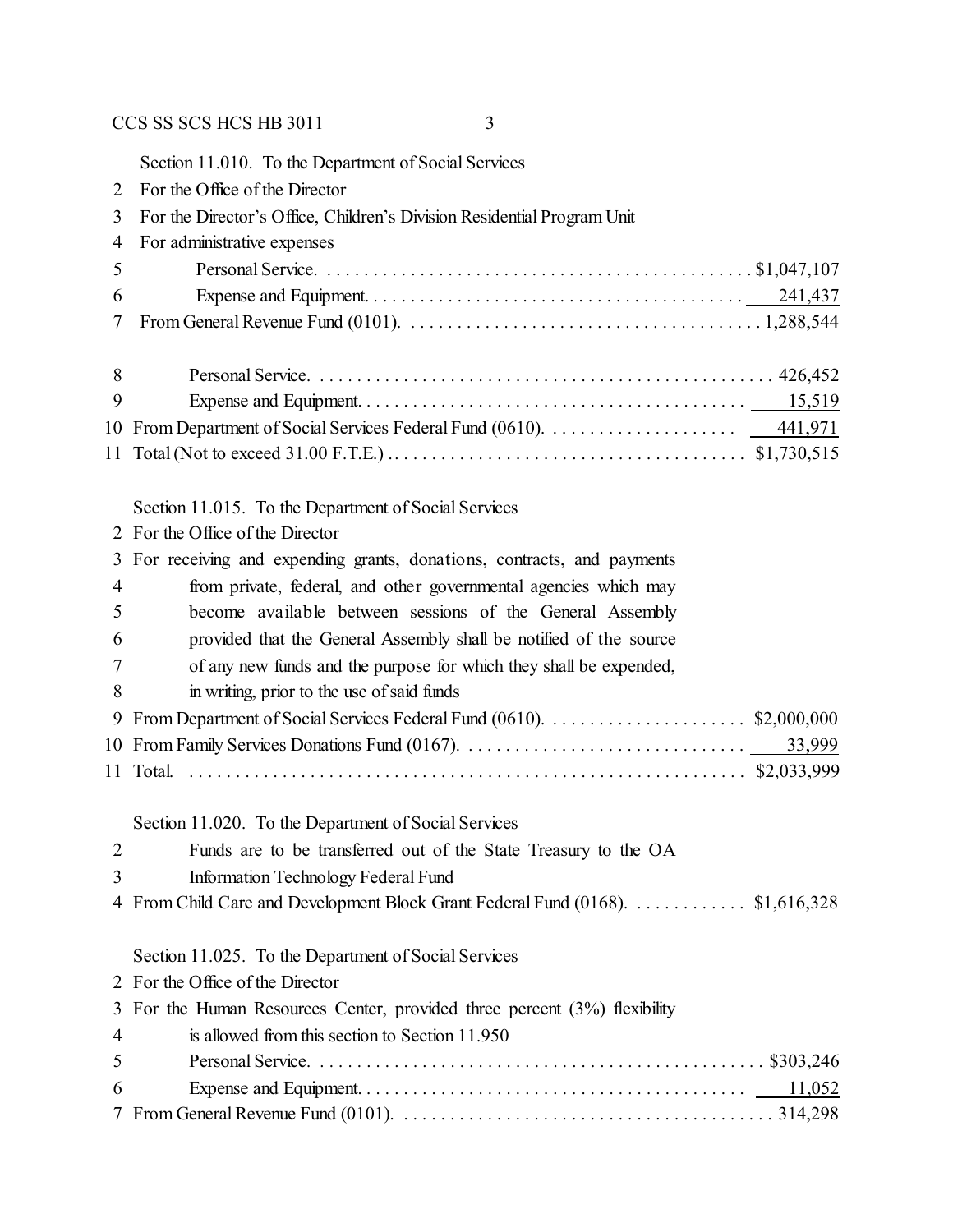| 8  | Personal Service                                                              |
|----|-------------------------------------------------------------------------------|
| 10 | Personal Service                                                              |
|    |                                                                               |
| 12 |                                                                               |
| 13 |                                                                               |
|    |                                                                               |
|    |                                                                               |
|    | Section 11.030. To the Department of Social Services                          |
|    | 2 For the Office of the Director                                              |
|    | 3 For the State Technical Assistance Team (STAT)                              |
| 4  | For the prevention and investigation of child abuse, child neglect, child     |
| 5  | sexual abuse, child exploitation/pornography or child fatality cases,         |
| 6  | as described in Sections 660.520 to 660.528, RSMo, and for                    |
| 7  | administrative expenses, provided five percent $(5%)$ flexibility is          |
| 8  | allowed between personal service and expense and equipment; and               |
| 9  | further provided three percent $(3%)$ flexibility is allowed from this        |
| 10 | section to Section 11.950                                                     |
| 11 |                                                                               |
| 12 |                                                                               |
|    | 13 From General Revenue Fund (0101) (Not to exceed 27.50 F.T.E.). \$1,748,231 |
|    | Section 11.035. To the Department of Social Services                          |
| 2  | For the Office of the Director                                                |
| 3  | For the Missouri Medicaid Audit and Compliance Unit, provided five            |
| 4  | percent $(5\%)$ flexibility is allowed between personal service and           |
| 5  | expense and equipment, and further provided three percent $(3\%)$             |
| 6  | flexibility is allowed from this section to Section 11.950                    |
| 7  |                                                                               |
| 8  | 335,610                                                                       |
| 9  |                                                                               |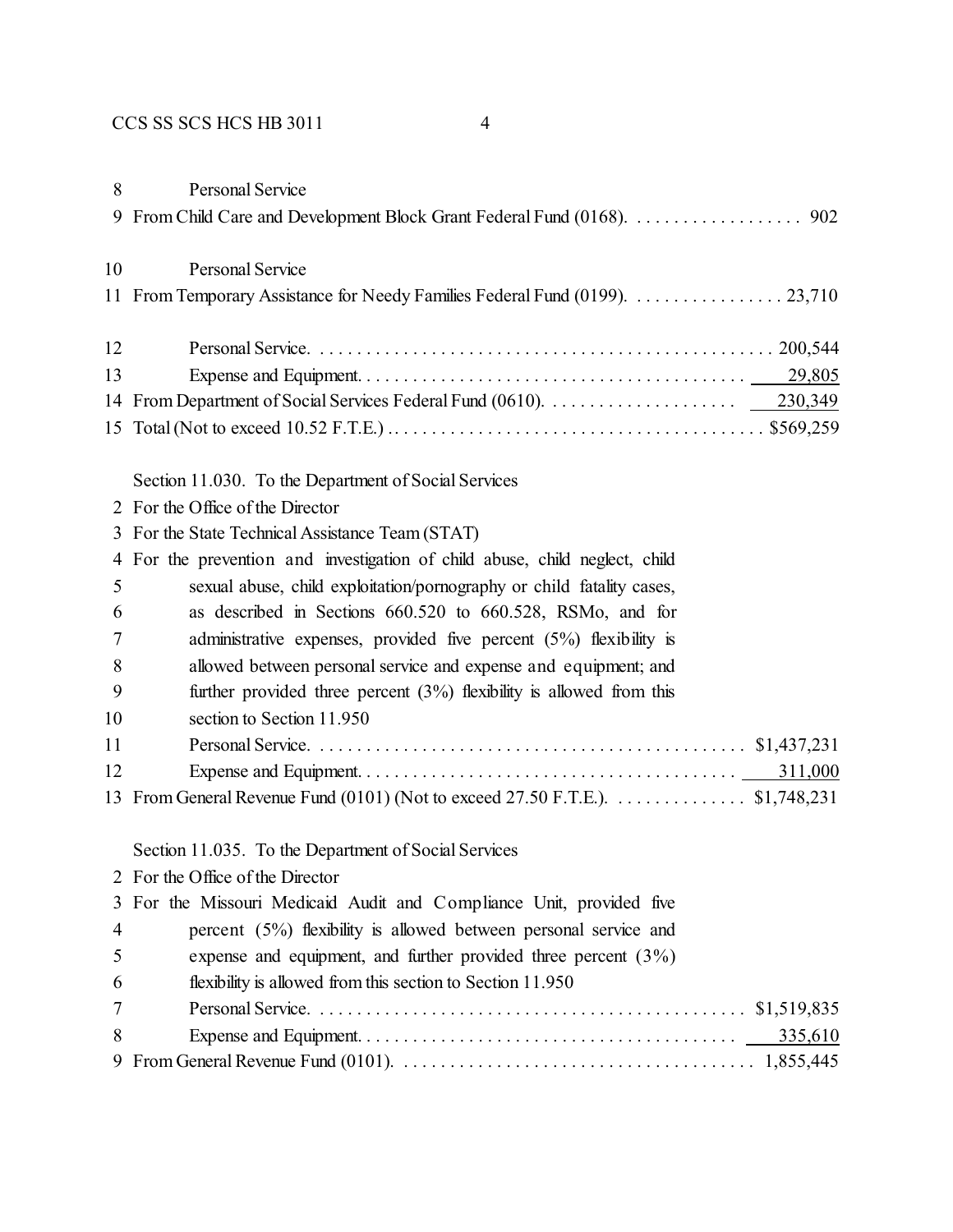| 10 |                                                                             |
|----|-----------------------------------------------------------------------------|
| 11 |                                                                             |
|    |                                                                             |
|    |                                                                             |
| 13 | Expense and Equipment                                                       |
|    |                                                                             |
|    |                                                                             |
| 15 |                                                                             |
| 16 |                                                                             |
|    |                                                                             |
|    |                                                                             |
| 18 |                                                                             |
| 19 |                                                                             |
|    |                                                                             |
|    |                                                                             |
|    |                                                                             |
|    | Section 11.040. To the Department of Social Services                        |
|    | 2 For the Office of the Director                                            |
|    | 3 For the Missouri Medicaid Audit and Compliance Unit                       |
|    | 4 For a case management, provider enrollment, and fraud abuse and detection |
| 5  | system, provided three percent $(3%)$ flexibility is allowed from this      |
| 6  | section to Section 11.950                                                   |
| 7  | Expense and Equipment                                                       |
| 8  |                                                                             |
| 9  |                                                                             |
|    |                                                                             |
|    |                                                                             |
|    | Section 11.045. To the Department of Social Services                        |
|    | 2 For the Office of the Director                                            |
|    | 3 For the Missouri Medicaid Audit and Compliance Unit                       |

- For recovery audit services
- Expense and Equipment
- From Recovery Audit and Compliance Fund (0974). . . . . . . . . . . . . . . . . . . . . . . . . . . \$1,200,000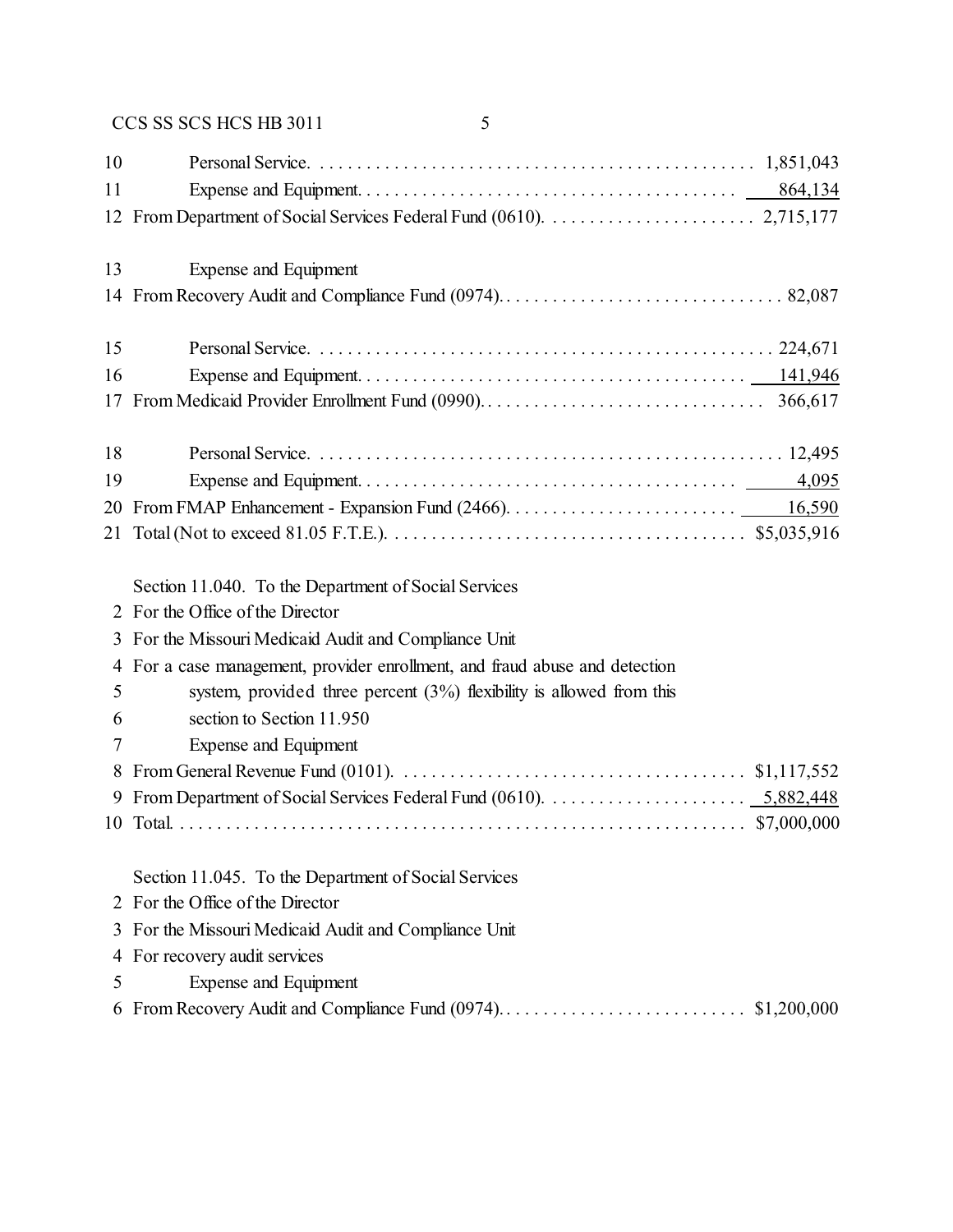|                | Section 11.050. To the Department of Social Services                          |
|----------------|-------------------------------------------------------------------------------|
| 2              | For the Division of Finance and Administrative Services, provided three       |
| 3              | percent $(3%)$ flexibility is allowed from this section to Section            |
| $\overline{4}$ | 11.950                                                                        |
| 5              |                                                                               |
| 6              | 384,244                                                                       |
| 7              |                                                                               |
| 8              |                                                                               |
| 9              | 556                                                                           |
| 10             | From Child Care and Development Block Grant Federal Fund (0168). 14,537       |
| 11             |                                                                               |
| 12             |                                                                               |
| 13             |                                                                               |
| 14             |                                                                               |
| 15             | 317                                                                           |
|                | 16 From Department of Social Services Administrative Trust Fund (0545). 4,994 |
| 17             |                                                                               |
| 18             | 950                                                                           |
| 19             |                                                                               |
|                | 20 For the centralized inventory system, for reimbursable goods and services  |
| 21             |                                                                               |
|                | provided by the department, and for related equipment replacement             |
| 22             | and maintenance expenses                                                      |
|                |                                                                               |
|                |                                                                               |
|                | Section 11.052. To the Department of Social Services                          |
| $\overline{2}$ | For the Division of Finance and Administrative Services                       |
| 3              | For the Child Welfare Eligibility Unit                                        |
| 4              | For administrative expenses, provided five percent $(5%)$ flexibility is      |
| 5              | allowed between personal service and expense and equipment                    |
| 6              |                                                                               |
| 7<br>8         | 21,287                                                                        |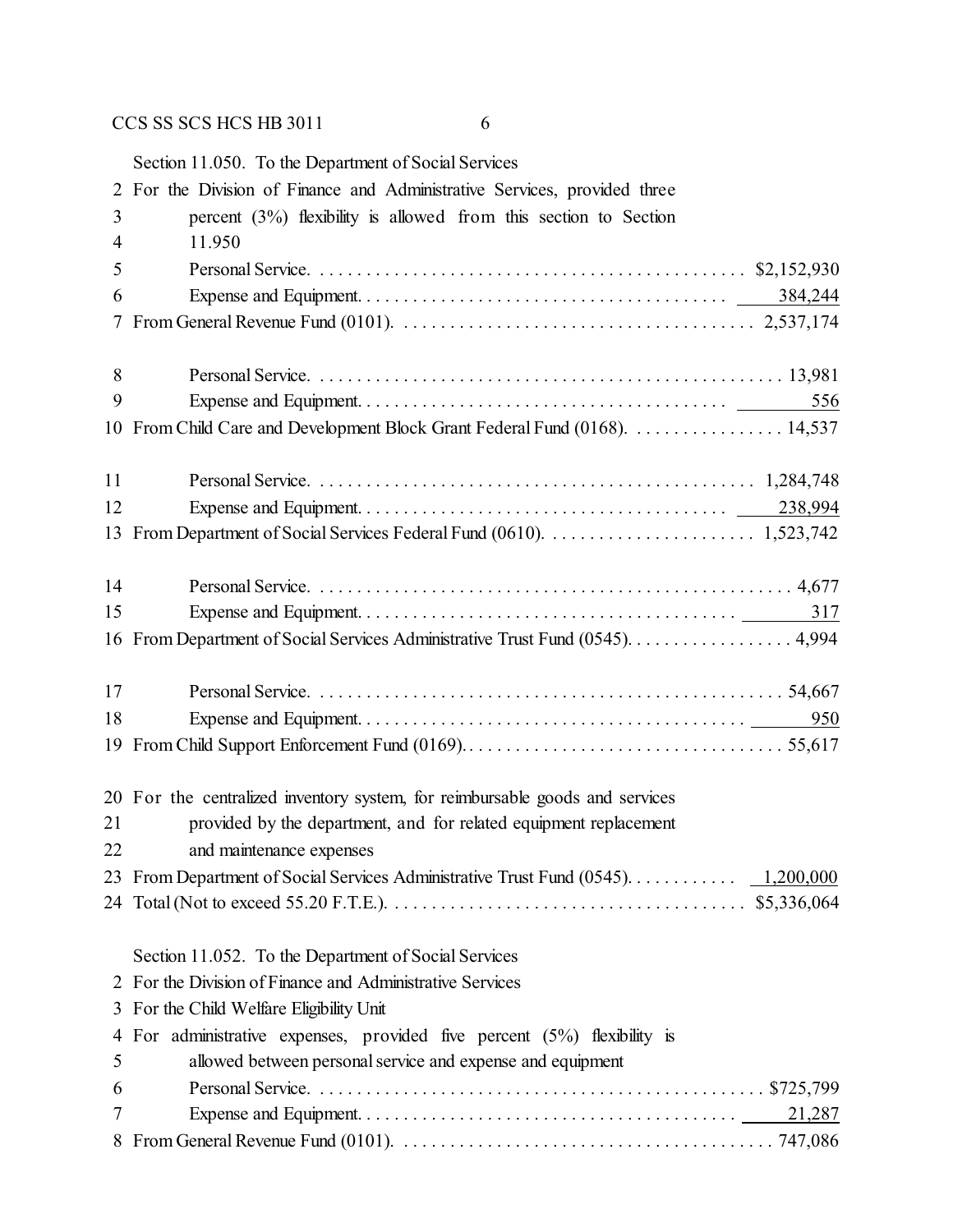| 9              |                                                                                    |  |  |  |  |  |  |
|----------------|------------------------------------------------------------------------------------|--|--|--|--|--|--|
| 10             |                                                                                    |  |  |  |  |  |  |
| 11             |                                                                                    |  |  |  |  |  |  |
| 12             |                                                                                    |  |  |  |  |  |  |
|                |                                                                                    |  |  |  |  |  |  |
|                | Section 11.055. To the Department of Social Services                               |  |  |  |  |  |  |
|                | 2 For the Division of Finance and Administrative Services                          |  |  |  |  |  |  |
| 3              | For the payment of fees to contractors who engage in revenue                       |  |  |  |  |  |  |
| $\overline{4}$ | maximization projects on behalf of the Department of Social                        |  |  |  |  |  |  |
| 5              | Services and the General Assembly                                                  |  |  |  |  |  |  |
| 6              |                                                                                    |  |  |  |  |  |  |
|                | 7 From Temporary Assistance for Needy Families Federal Fund (0199).<br>250,000     |  |  |  |  |  |  |
| 8              |                                                                                    |  |  |  |  |  |  |
|                |                                                                                    |  |  |  |  |  |  |
|                | Section 11.060. To the Department of Social Services                               |  |  |  |  |  |  |
| 2              | For the Division of Finance and Administrative Services                            |  |  |  |  |  |  |
| 3              | For the receipt and disbursement of refunds and incorrectly deposited              |  |  |  |  |  |  |
| $\overline{4}$ | receipts to allow the over-collection of accounts receivables to be                |  |  |  |  |  |  |
| 5              | paid back to the recipient, provided twenty-five percent $(25%)$                   |  |  |  |  |  |  |
| 6              | flexibility is allowed between federal and other funds within this                 |  |  |  |  |  |  |
| 7              | section                                                                            |  |  |  |  |  |  |
| 8              |                                                                                    |  |  |  |  |  |  |
| 9              | From Title XXI - Children's Health Insurance Program Federal                       |  |  |  |  |  |  |
| 10             |                                                                                    |  |  |  |  |  |  |
|                |                                                                                    |  |  |  |  |  |  |
|                | 12 From Child Care and Development Block Grant Federal Fund (0168). 25,000         |  |  |  |  |  |  |
|                |                                                                                    |  |  |  |  |  |  |
|                |                                                                                    |  |  |  |  |  |  |
|                |                                                                                    |  |  |  |  |  |  |
| 16             |                                                                                    |  |  |  |  |  |  |
| 17             |                                                                                    |  |  |  |  |  |  |
| 18             |                                                                                    |  |  |  |  |  |  |
| 19             |                                                                                    |  |  |  |  |  |  |
|                |                                                                                    |  |  |  |  |  |  |
| 21             | From Department of Social Services Federal Stimulus Fund (2355). 450,000           |  |  |  |  |  |  |
|                | 22 From Department of Social Services Federal Stimulus - 2021 Fund (2456). 900,000 |  |  |  |  |  |  |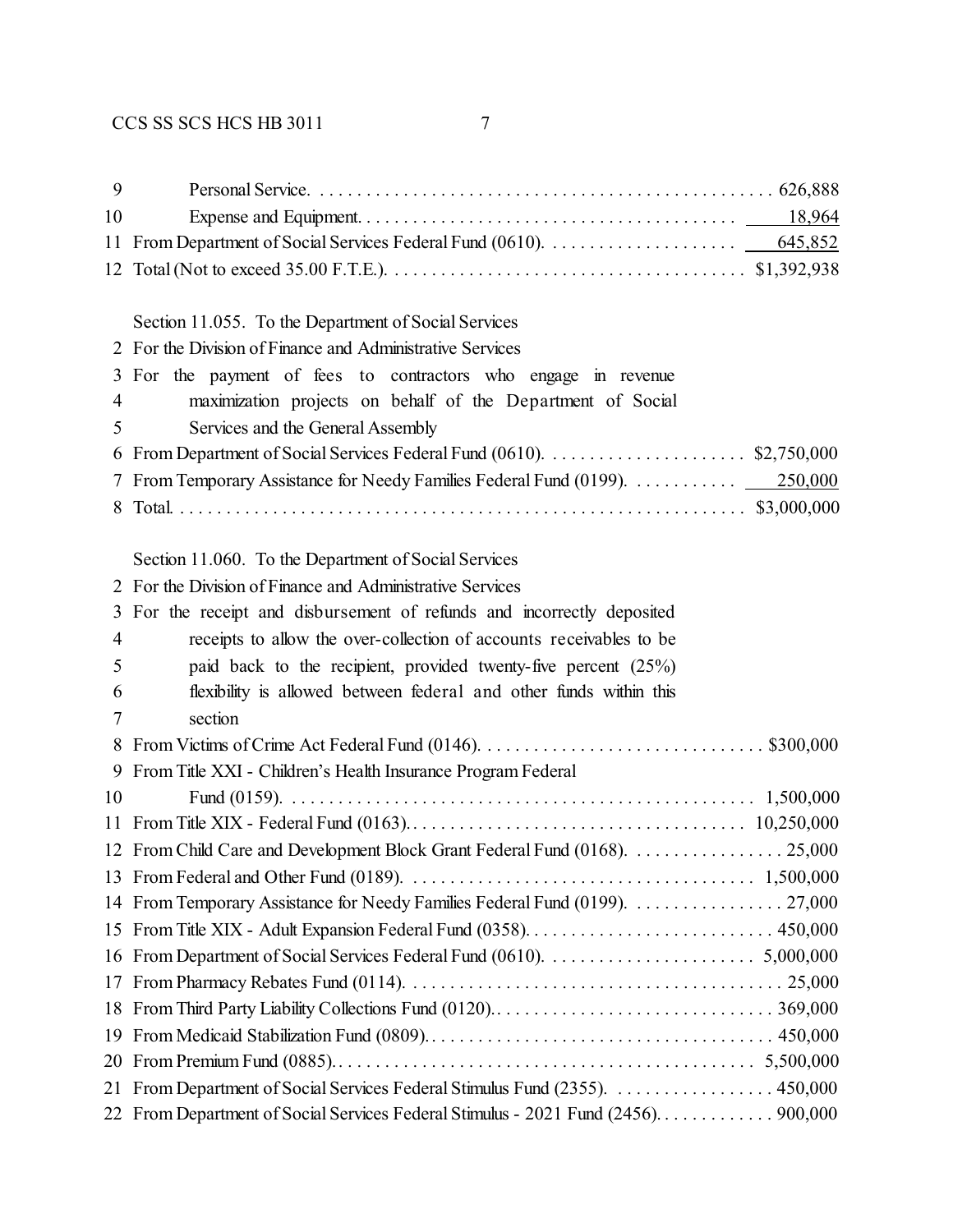|    | CCS SS SCS HCS HB 3011<br>8                                                                                                              |
|----|------------------------------------------------------------------------------------------------------------------------------------------|
|    | 450,000                                                                                                                                  |
|    |                                                                                                                                          |
|    |                                                                                                                                          |
|    | Section 11.065. To the Department of Social Services                                                                                     |
| 2  | For the Division of Finance and Administrative Services                                                                                  |
| 3  | For payments to counties and the City of St. Louis toward the care and                                                                   |
| 4  | maintenance of each delinquent or dependent child as provided in                                                                         |
| 5  | Section 211.156, RSMo, provided three percent $(3%)$ flexibility is                                                                      |
| 6  | allowed from this section to Section 11.950                                                                                              |
| 7  |                                                                                                                                          |
|    | Section 11.070. To the Department of Social Services                                                                                     |
| 2  | For the Division of Legal Services, provided three percent $(3%)$ flexibility                                                            |
| 3  | is allowed from this section to Section 11.950                                                                                           |
| 4  |                                                                                                                                          |
| 5  |                                                                                                                                          |
| 6  | From General Revenue Fund (0101). $\ldots \ldots \ldots \ldots \ldots \ldots \ldots \ldots \ldots \ldots \ldots \ldots \ldots 1,922,332$ |
| 7  | Personal Service                                                                                                                         |
| 8  | From Child Care and Development Block Grant Federal Fund (0168). 52,750                                                                  |
| 9  |                                                                                                                                          |
| 10 |                                                                                                                                          |
| 11 | From Temporary Assistance for Needy Families Federal Fund (0199). 861,390                                                                |
| 12 |                                                                                                                                          |
| 13 |                                                                                                                                          |
| 14 |                                                                                                                                          |
| 15 |                                                                                                                                          |
| 16 |                                                                                                                                          |
| 17 |                                                                                                                                          |
| 18 | Personal Service                                                                                                                         |
| 19 | 157,883                                                                                                                                  |
|    |                                                                                                                                          |
|    |                                                                                                                                          |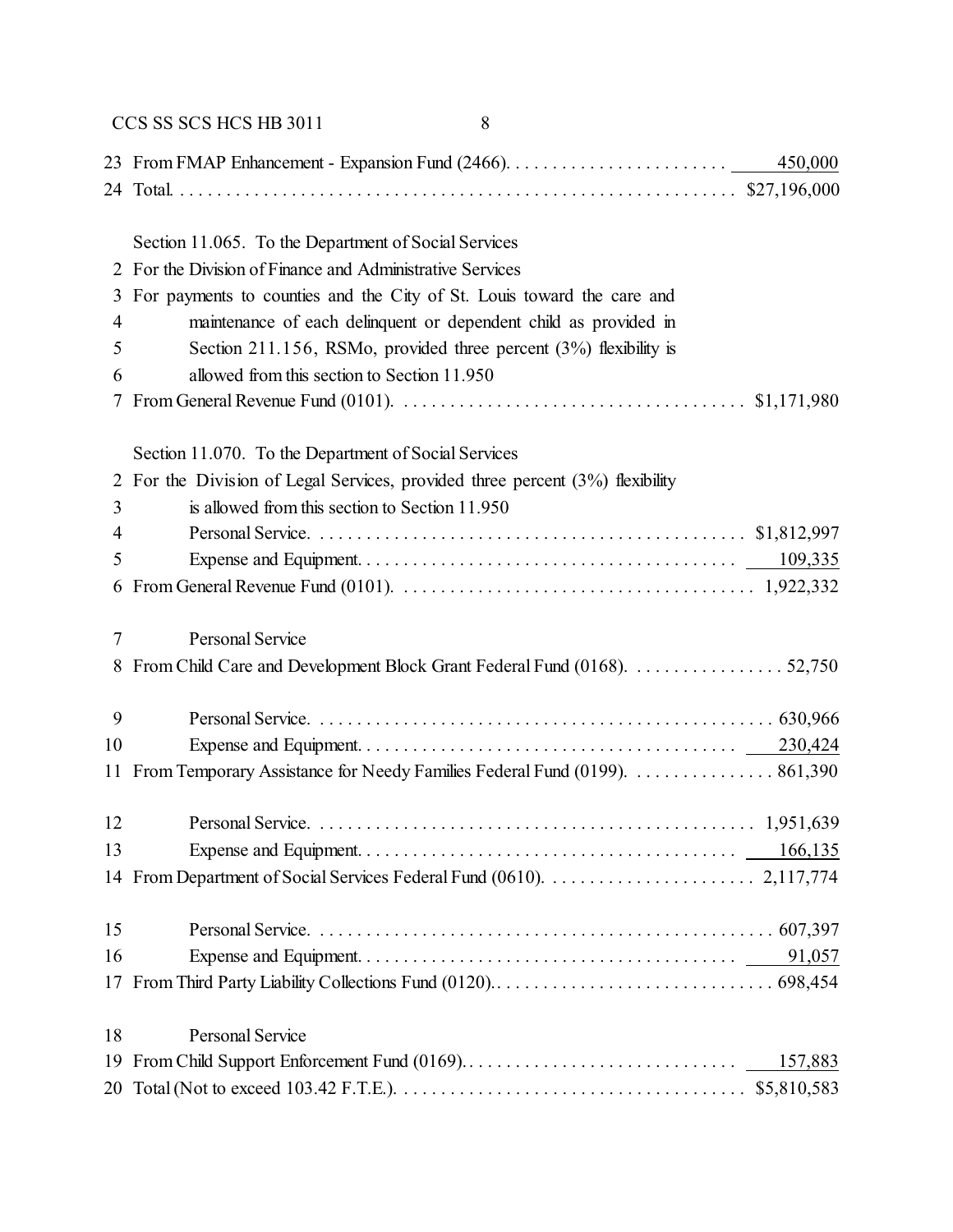Section 11.075. To the Department of Social Services

- For the Division of Legal Services For permanency attorneys and permanency attorney contracted services, including reunification, guardianship, adoption, or termination of parental rights, for children in the care, custody, or involved with the Children's Division, provided twenty five percent (25%) flexibility is allowed from expense and equipment to personal service, and further provided fifty percent (50%) flexibility is allowed from personal service to expense and equipment Personal Service. . . . . . . . . . . . . . . . . . . . . . . . . . . . . . . . . . . . . . . . . . . . . . . . . \$927,091 Expense and Equipment. . . . . . . . . . . . . . . . . . . . . . . . . . . . . . . . . . . . . . . . . 2,080,595 From General Revenue Fund (0101). . . . . . . . . . . . . . . . . . . . . . . . . . . . . . . . . . . . . . . 3,007,686 Personal Service 14 From Temporary Assistance for Needy Families Federal Fund (0199). . . . . . . . . . . . . . . 217,504 Personal Service. . . . . . . . . . . . . . . . . . . . . . . . . . . . . . . . . . . . . . . . . . . . . . . . . . 969,189 Expense and Equipment. . . . . . . . . . . . . . . . . . . . . . . . . . . . . . . . . . . . . . . . . 1,624,456 From Department of Social Services Federal Fund (0610). . . . . . . . . . . . . . . . . . . . . . . 2,593,645 Expense and Equipment From Department of Social Services Federal Stimulus Fund (2355). . . . . . . . . . . . . . . . 1,641,214 Personal Service From Third Party Liability Collections Fund (0120).. . . . . . . . . . . . . . . . . . . . . . . . . . . . . . . 57,865 Personal Service From Child Support Enforcement Fund (0169).. . . . . . . . . . . . . . . . . . . . . . . . . . . . . . . . . . 12,410 For Title IV-E reimbursements to counties and the City of St. Louis for the legal representation of parents and children in juvenile or family courts From Department of Social Services Federal Fund (0610). . . . . . . . . . . . . . . . . . . . . . . . . 500,000 For non-recurring adoption or legal guardianship expenses related to
- permanency, including but not limited to: reasonable and necessary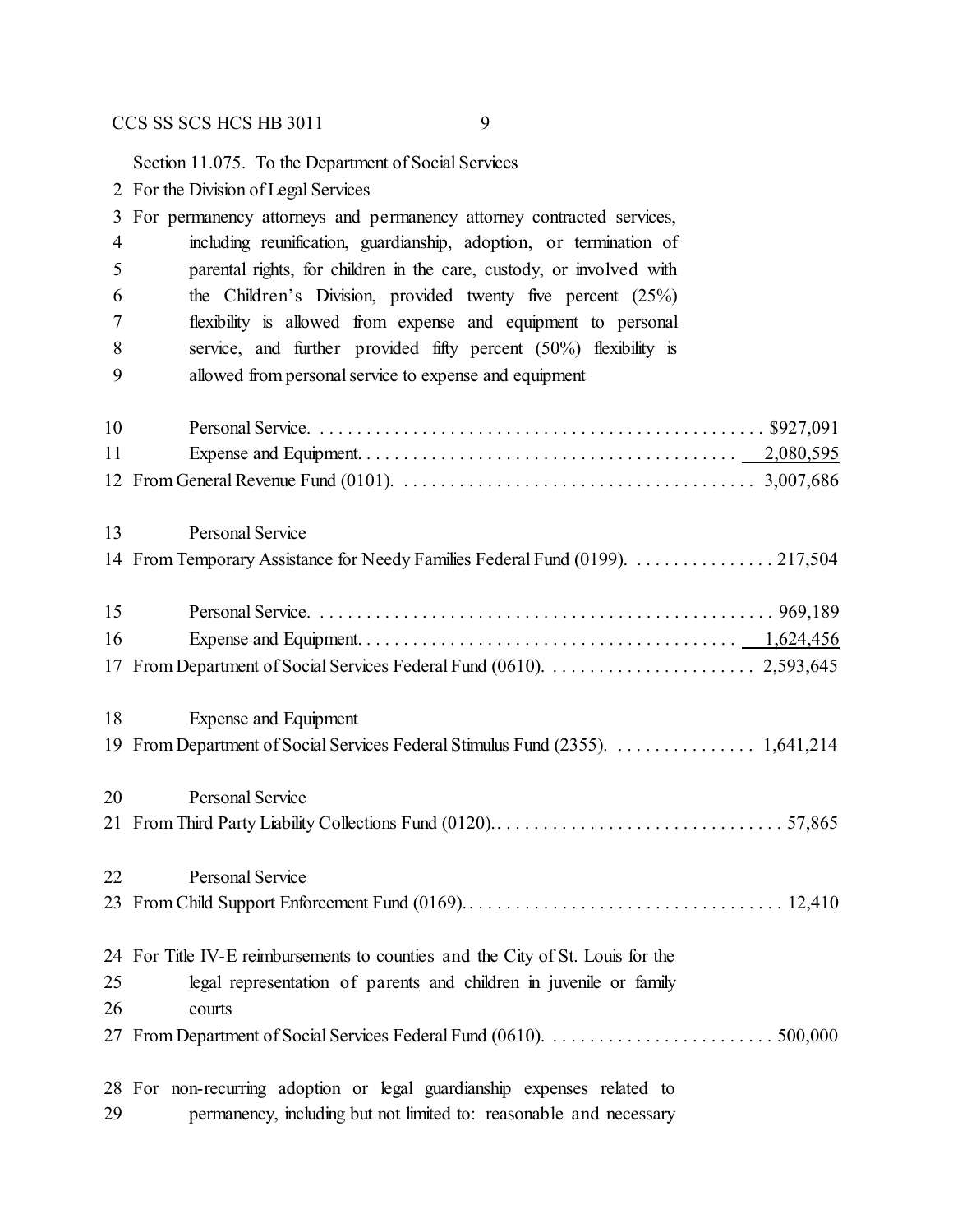| 30 | adoption fees, court costs, attorney fees and other expenses which              |
|----|---------------------------------------------------------------------------------|
| 31 | are directly related to the legal adoption or legal guardianship                |
| 32 |                                                                                 |
|    | 33 From Temporary Assistance for Needy Families Federal Fund (0199).  408,177   |
|    |                                                                                 |
|    | 35 For a pilot program to provide legal representation for parents of children  |
| 36 | who are in court as a result of alleged child abuse or neglect                  |
|    | 150,000                                                                         |
|    |                                                                                 |
|    | Section 11.100. To the Department of Social Services                            |
| 2  | For the Family Support Division, provided three percent $(3%)$ flexibility is   |
| 3  | allowed from this section to Section 11.950                                     |
| 4  |                                                                                 |
| 5  |                                                                                 |
| 6  |                                                                                 |
| 7  |                                                                                 |
| 8  |                                                                                 |
| 9  | From Child Care and Development Block Grant Federal Fund (0168). 472,523        |
| 10 |                                                                                 |
| 11 |                                                                                 |
|    | 12 From Temporary Assistance for Needy Families Federal Fund (0199).  3,998,161 |
| 13 |                                                                                 |
| 14 |                                                                                 |
|    |                                                                                 |
| 16 | <b>Personal Service</b>                                                         |
|    | 573,655                                                                         |
|    |                                                                                 |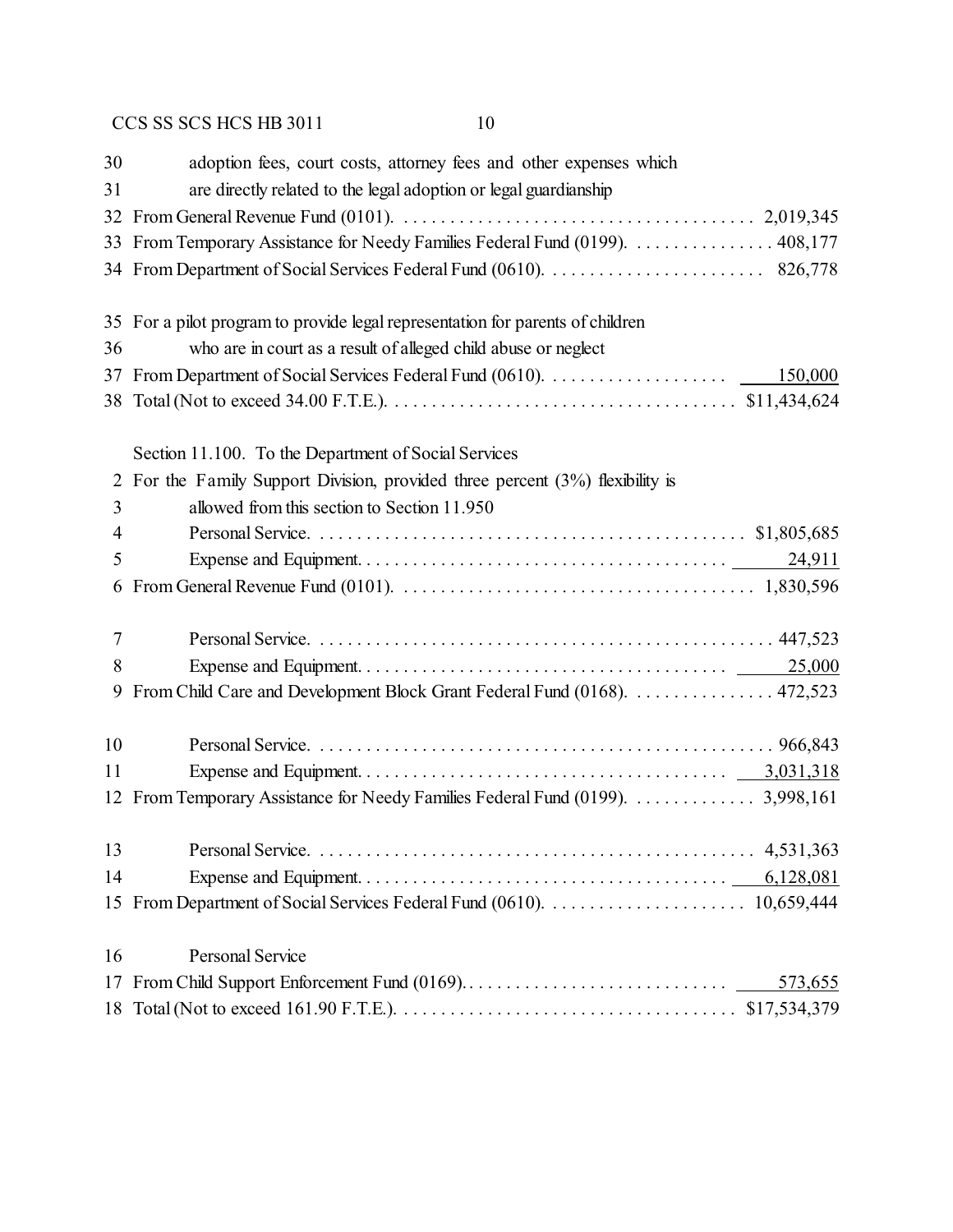Section 11.105. To the Department of Social Services For the Family Support Division For the income maintenance field staff and operations, provided three percent (3%) flexibility is allowed from this section to Section 11.950 Personal Service. . . . . . . . . . . . . . . . . . . . . . . . . . . . . . . . . . . . . . . . . . . . . . \$30,039,971 Expense and Equipment. . . . . . . . . . . . . . . . . . . . . . . . . . . . . . . . . . . . . . . . 6,335,086 From General Revenue Fund (0101). . . . . . . . . . . . . . . . . . . . . . . . . . . . . . . . . . . . . . 36,375,057 Personal Service. . . . . . . . . . . . . . . . . . . . . . . . . . . . . . . . . . . . . . . . . . . . . . . . 3,621,923 Expense and Equipment. . . . . . . . . . . . . . . . . . . . . . . . . . . . . . . . . . . . . . . 525,000 11 From Child Care and Development Block Grant Federal Fund (0168). . . . . . . . . . . . . . 4,146,923 Personal Service. . . . . . . . . . . . . . . . . . . . . . . . . . . . . . . . . . . . . . . . . . . . . . . . 1,092,847 Expense and Equipment. . . . . . . . . . . . . . . . . . . . . . . . . . . . . . . . . . . . . . . 340,117 From Temporary Assistance for Needy Families Federal Fund (0199). . . . . . . . . . . . . . 1,432,964 Personal Service. . . . . . . . . . . . . . . . . . . . . . . . . . . . . . . . . . . . . . . . . . . . . . . 45,656,388 Expense and Equipment. . . . . . . . . . . . . . . . . . . . . . . . . . . . . . . . . . . . . . 21,911,820 From Department of Social Services Federal Fund (0610). . . . . . . . . . . . . . . . . . . . . . 67,568,208 Personal Service. . . . . . . . . . . . . . . . . . . . . . . . . . . . . . . . . . . . . . . . . . . . . . . . 1,021,961 Expense and Equipment. . . . . . . . . . . . . . . . . . . . . . . . . . . . . . . . . . . . . . . 4,418,720 From FMAP Enhancement - Expansion Fund (2466). . . . . . . . . . . . . . . . . . . . . . . . . . . 5,440,681 Personal Service. . . . . . . . . . . . . . . . . . . . . . . . . . . . . . . . . . . . . . . . . . . . . . . . . . 930,251 Expense and Equipment. . . . . . . . . . . . . . . . . . . . . . . . . . . . . . . . . . . . . . . 27,917 From Health Initiatives Fund (0275). . . . . . . . . . . . . . . . . . . . . . . . . . . . . . . . . . . . . . . . . 958,168 For the implementation of the redetermination process for MO HealthNet eligibility after the COVID-19 federal public health emergency ends Expense and Equipment From General Revenue Fund (0101). . . . . . . . . . . . . . . . . . . . . . . . . . . . . . . . . . . . . . . 2,781,669 From Department of Social Services Federal Fund (0610). . . . . . . . . . . . . . . . . . . . . . . 8,345,008 Expense and Equipment From Department of Social Services Federal Stimulus - 2021 Fund (2456). . . . . . . 6,249,049 Total (Not to exceed 2,103.24 F.T.E.).. . . . . . . . . . . . . . . . . . . . . . . . . . . . . . . . . . \$133,297,727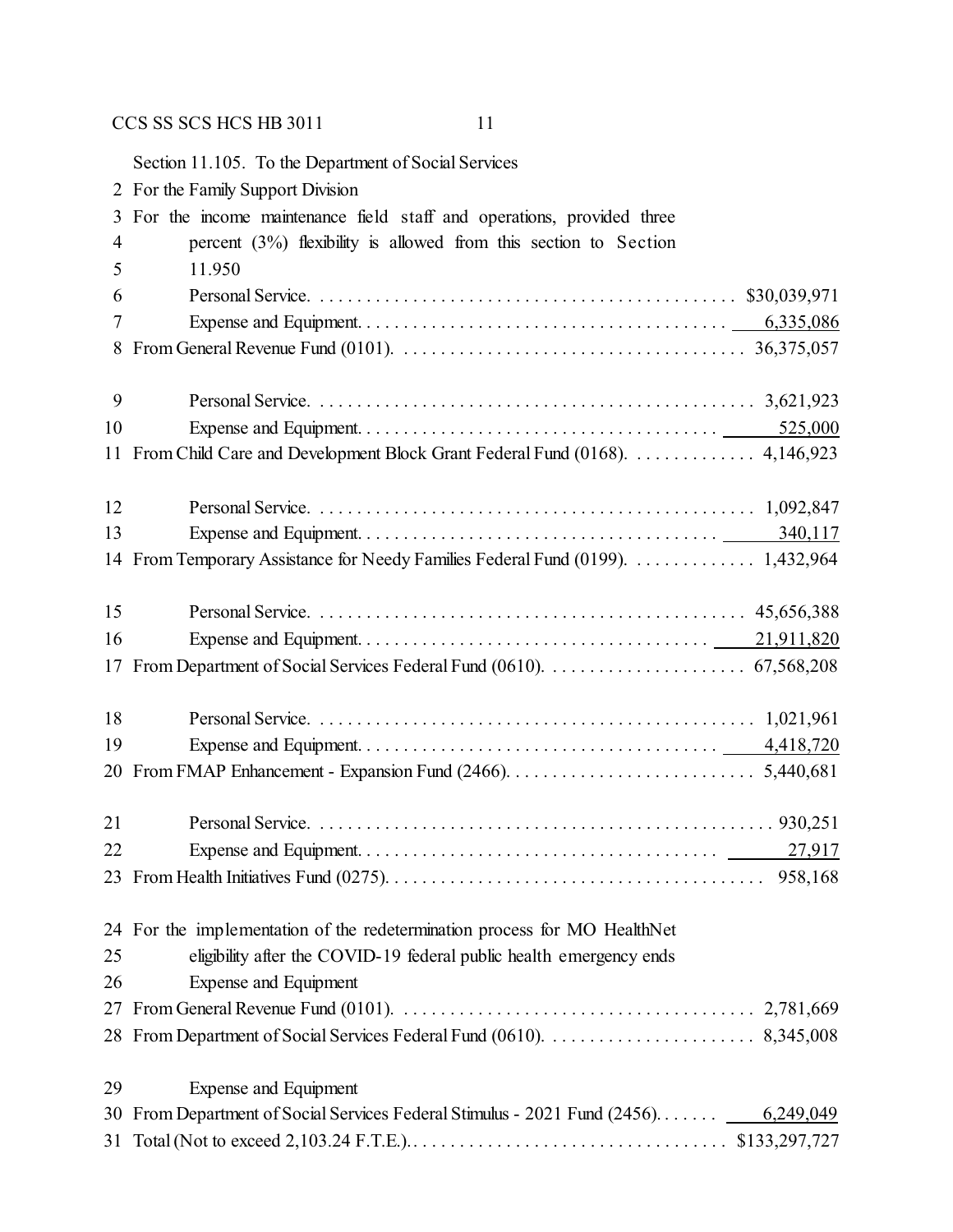|   | Section 11.108. To the Department of Social Services                                                                              |
|---|-----------------------------------------------------------------------------------------------------------------------------------|
|   | 2 For the Family Support Division                                                                                                 |
|   | 3 For public acute care hospital partnerships to assist with eligibility                                                          |
| 4 | determinations for Medicaid and CHIP                                                                                              |
|   |                                                                                                                                   |
|   |                                                                                                                                   |
| 7 |                                                                                                                                   |
|   | Section 11.110. To the Department of Social Services                                                                              |
|   | 2 For the Family Support Division                                                                                                 |
|   | 3 For income maintenance and child support staff training, provided three                                                         |
| 4 | percent $(3\%)$ flexibility is allowed from this section to Section                                                               |
| 5 | 11.950                                                                                                                            |
| 6 | Expense and Equipment                                                                                                             |
| 7 | From General Revenue Fund (0101). $\ldots \ldots \ldots \ldots \ldots \ldots \ldots \ldots \ldots \ldots \ldots \ldots$ \$103,209 |
|   |                                                                                                                                   |
|   |                                                                                                                                   |
|   |                                                                                                                                   |
|   | Section 11.115. To the Department of Social Services                                                                              |
|   | 2 For the Family Support Division                                                                                                 |
|   | 3 For the electronic benefit transfers (EBT) system                                                                               |
| 4 | <b>Expense and Equipment</b>                                                                                                      |
|   |                                                                                                                                   |
|   | 6 From Temporary Assistance for Needy Families Federal Fund (0199).  100,000                                                      |
|   |                                                                                                                                   |
|   |                                                                                                                                   |

Section 11.120. To the Department of Social Services

For the Family Support Division

|  |  |  |  | 3 For the receipt of funds from the Polk County and Bolivar Charitable Trust |  |
|--|--|--|--|------------------------------------------------------------------------------|--|
|  |  |  |  |                                                                              |  |

for the exclusive benefit and use of the Polk County Office

|--|--|--|

Total. . . . . . . . . . . . . . . . . . . . . . . . . . . . . . . . . . . . . . . . . . . . . . . . . . . . . . . . . . . . . . \$6,709,617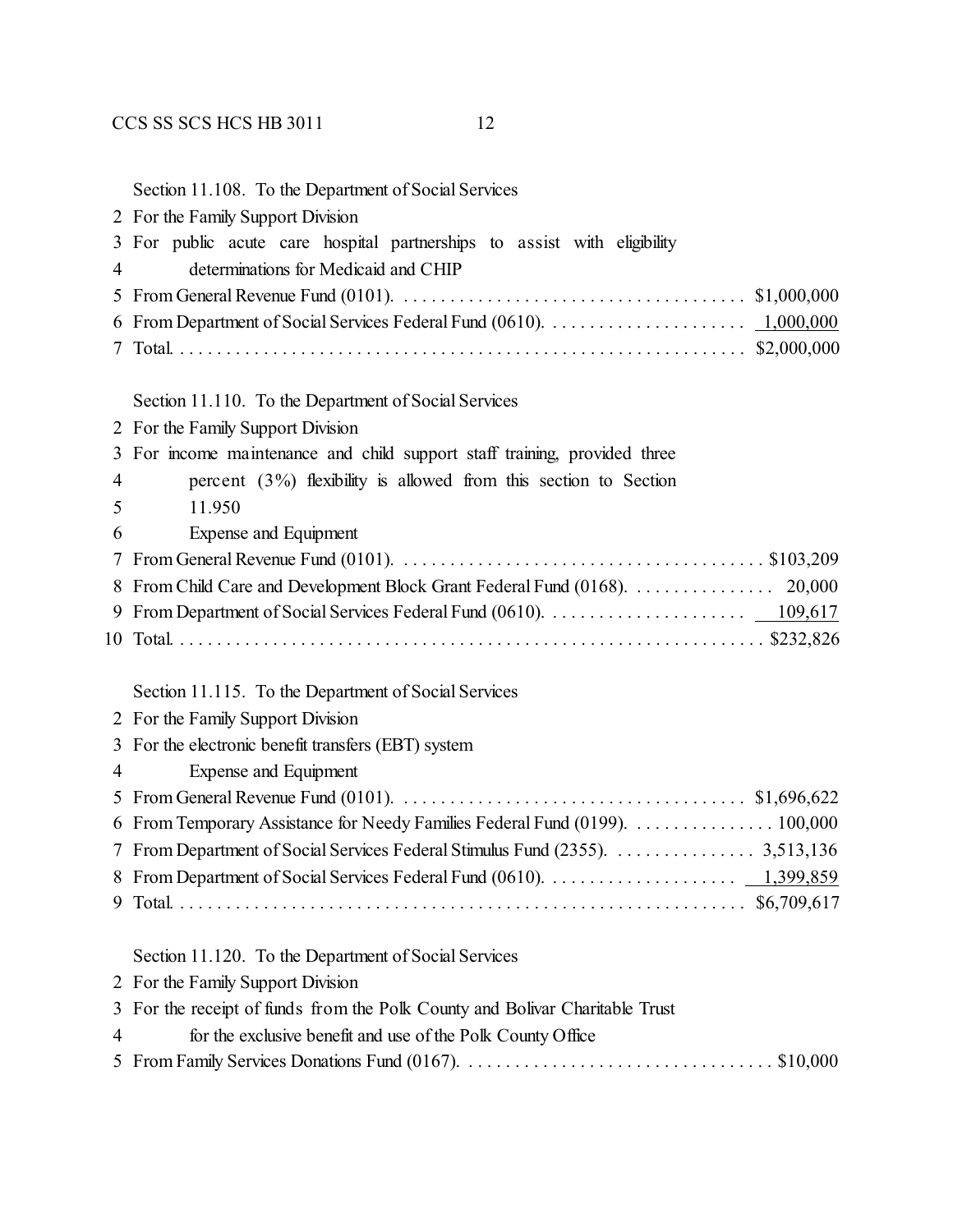Section 11.125. To the Department of Social Services

For the Family Support Division

|                | 3 For contractor, hardware, and other costs associated with planning,           |  |  |  |  |  |
|----------------|---------------------------------------------------------------------------------|--|--|--|--|--|
| 4              | development, and implementation of a Family Assistance                          |  |  |  |  |  |
| 5              | Management Information System (FAMIS), provided three percent                   |  |  |  |  |  |
| 6              | $(3%)$ flexibility is allowed from this section to Section 11.950               |  |  |  |  |  |
| 7              | Expense and Equipment                                                           |  |  |  |  |  |
| 8              |                                                                                 |  |  |  |  |  |
| 9              |                                                                                 |  |  |  |  |  |
|                | 10 From Temporary Assistance for Needy Families Federal Fund (0199).  1,084,032 |  |  |  |  |  |
|                |                                                                                 |  |  |  |  |  |
|                |                                                                                 |  |  |  |  |  |
|                | 12 For the implementation of the redetermination process for MO HealthNet       |  |  |  |  |  |
| 13             | eligibility after the COVID-19 federal public health emergency ends             |  |  |  |  |  |
| 14             | <b>Expense and Equipment</b>                                                    |  |  |  |  |  |
|                |                                                                                 |  |  |  |  |  |
|                |                                                                                 |  |  |  |  |  |
|                |                                                                                 |  |  |  |  |  |
|                |                                                                                 |  |  |  |  |  |
|                | Section 11.130. To the Department of Social Services                            |  |  |  |  |  |
|                | 2 For the Family Support Division                                               |  |  |  |  |  |
|                | 3 For the Missouri Eligibility Determination and Enrollment System              |  |  |  |  |  |
| $\overline{4}$ | (MEDES), provided three percent $(3%)$ flexibility is allowed from              |  |  |  |  |  |
| 5              | this section to Section 11.950                                                  |  |  |  |  |  |
| 6              | For the design, development, implementation, maintenance and operation          |  |  |  |  |  |
| 7              | costs for the Medicaid and Children's Health Insurance Program                  |  |  |  |  |  |
| 8              | (CHIP) eligibility categories under the Modified Adjusted Gross                 |  |  |  |  |  |
| 9              | Income (MAGI) based methodology                                                 |  |  |  |  |  |
| 10             | Expense and Equipment                                                           |  |  |  |  |  |
|                |                                                                                 |  |  |  |  |  |
|                | 12 From Temporary Assistance for Needy Families Federal Fund (0199).  1,300,000 |  |  |  |  |  |

 From Department of Social Services Federal Fund (0610). . . . . . . . . . . . . . . . . . . . . . 28,710,128 From Health Initiatives Fund (0275). . . . . . . . . . . . . . . . . . . . . . . . . . . . . . . . . . . . . . . . 1,000,000 From FMAP Enhancement - Expansion Fund (2466). . . . . . . . . . . . . . . . . . . . . . . . . . . . . 500,000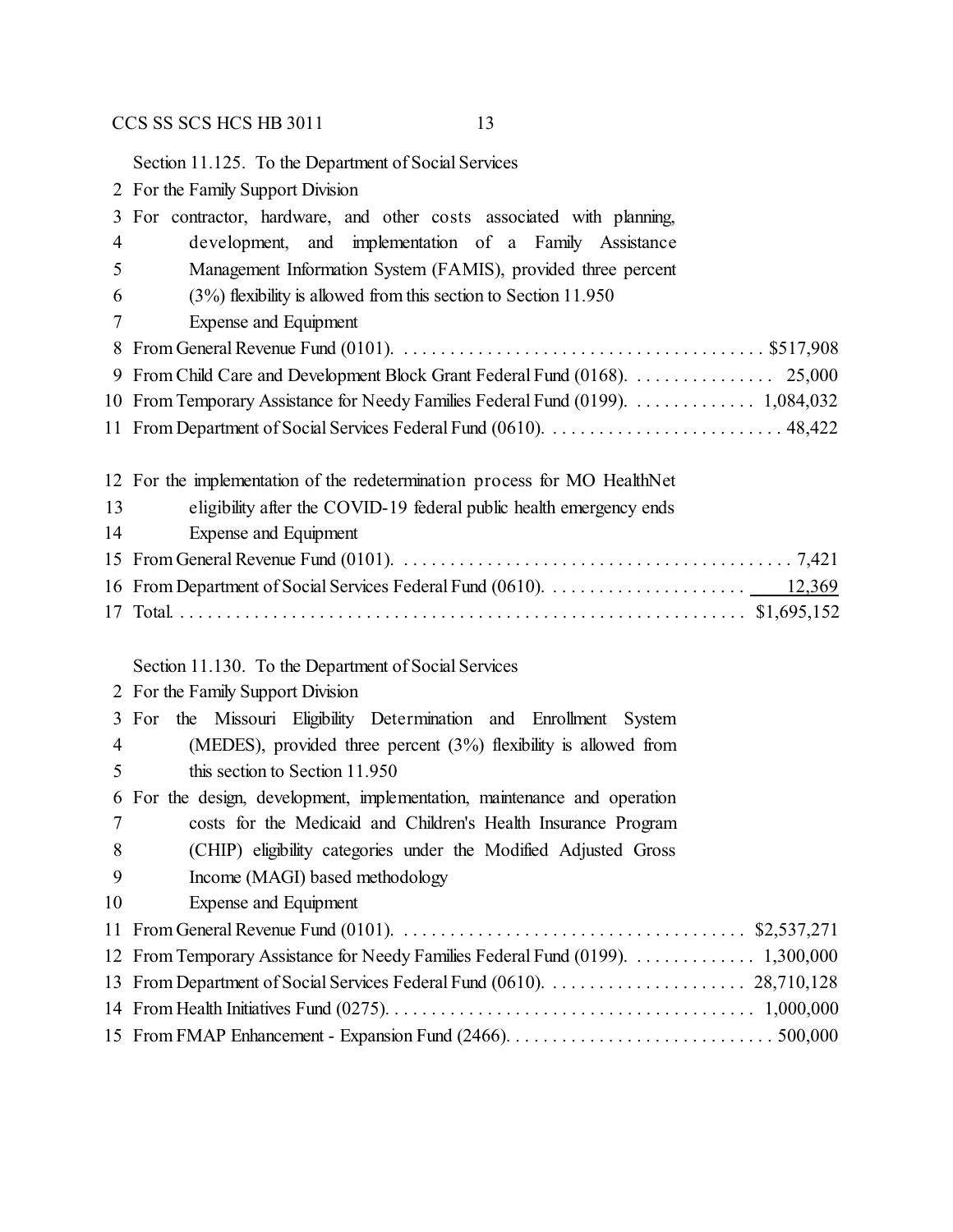|    | 16 For the implementation of the redetermination process for MO                                                                          |  |  |  |  |  |  |
|----|------------------------------------------------------------------------------------------------------------------------------------------|--|--|--|--|--|--|
| 17 | HealthNet eligibility after the COVID-19 federal public health                                                                           |  |  |  |  |  |  |
| 18 | emergency ends                                                                                                                           |  |  |  |  |  |  |
| 19 | Expense and Equipment                                                                                                                    |  |  |  |  |  |  |
| 20 |                                                                                                                                          |  |  |  |  |  |  |
|    |                                                                                                                                          |  |  |  |  |  |  |
|    | 22 For the design, development, and implementation costs for                                                                             |  |  |  |  |  |  |
| 23 | Supplemental Nutrition Assistance Program (SNAP) eligibility                                                                             |  |  |  |  |  |  |
| 24 | <b>Expense and Equipment</b>                                                                                                             |  |  |  |  |  |  |
| 25 | From General Revenue Fund (0101). $\ldots \ldots \ldots \ldots \ldots \ldots \ldots \ldots \ldots \ldots \ldots \ldots \ldots$ 2,688,120 |  |  |  |  |  |  |
|    |                                                                                                                                          |  |  |  |  |  |  |
|    |                                                                                                                                          |  |  |  |  |  |  |
| 28 | For the design, development, and implementation costs for Temporary                                                                      |  |  |  |  |  |  |
| 29 | Assistance (TA) eligibility                                                                                                              |  |  |  |  |  |  |
| 30 | <b>Expense and Equipment</b>                                                                                                             |  |  |  |  |  |  |
|    | 31 From Temporary Assistance for Needy Families Federal Fund (0199).  200,000                                                            |  |  |  |  |  |  |
|    | 32 For the design, development, and implementation costs for Child Care                                                                  |  |  |  |  |  |  |
| 33 | Subsidy eligibility                                                                                                                      |  |  |  |  |  |  |
| 34 | Expense and Equipment                                                                                                                    |  |  |  |  |  |  |
| 35 | From Child Care and Development Block Grant Federal Fund (0168). 200,000                                                                 |  |  |  |  |  |  |
|    | 36 For the expenses for the independent verification and validation (IV&V)                                                               |  |  |  |  |  |  |
| 37 | services                                                                                                                                 |  |  |  |  |  |  |
| 38 | Expense and Equipment                                                                                                                    |  |  |  |  |  |  |
|    |                                                                                                                                          |  |  |  |  |  |  |
|    |                                                                                                                                          |  |  |  |  |  |  |
|    | 41 For the expenses related to the enterprise content management (ECM)                                                                   |  |  |  |  |  |  |
| 42 | system                                                                                                                                   |  |  |  |  |  |  |
| 43 | <b>Expense and Equipment</b>                                                                                                             |  |  |  |  |  |  |
|    |                                                                                                                                          |  |  |  |  |  |  |
|    |                                                                                                                                          |  |  |  |  |  |  |
|    | 46 For the expenses related to the project management office (PMO)                                                                       |  |  |  |  |  |  |

Expense and Equipment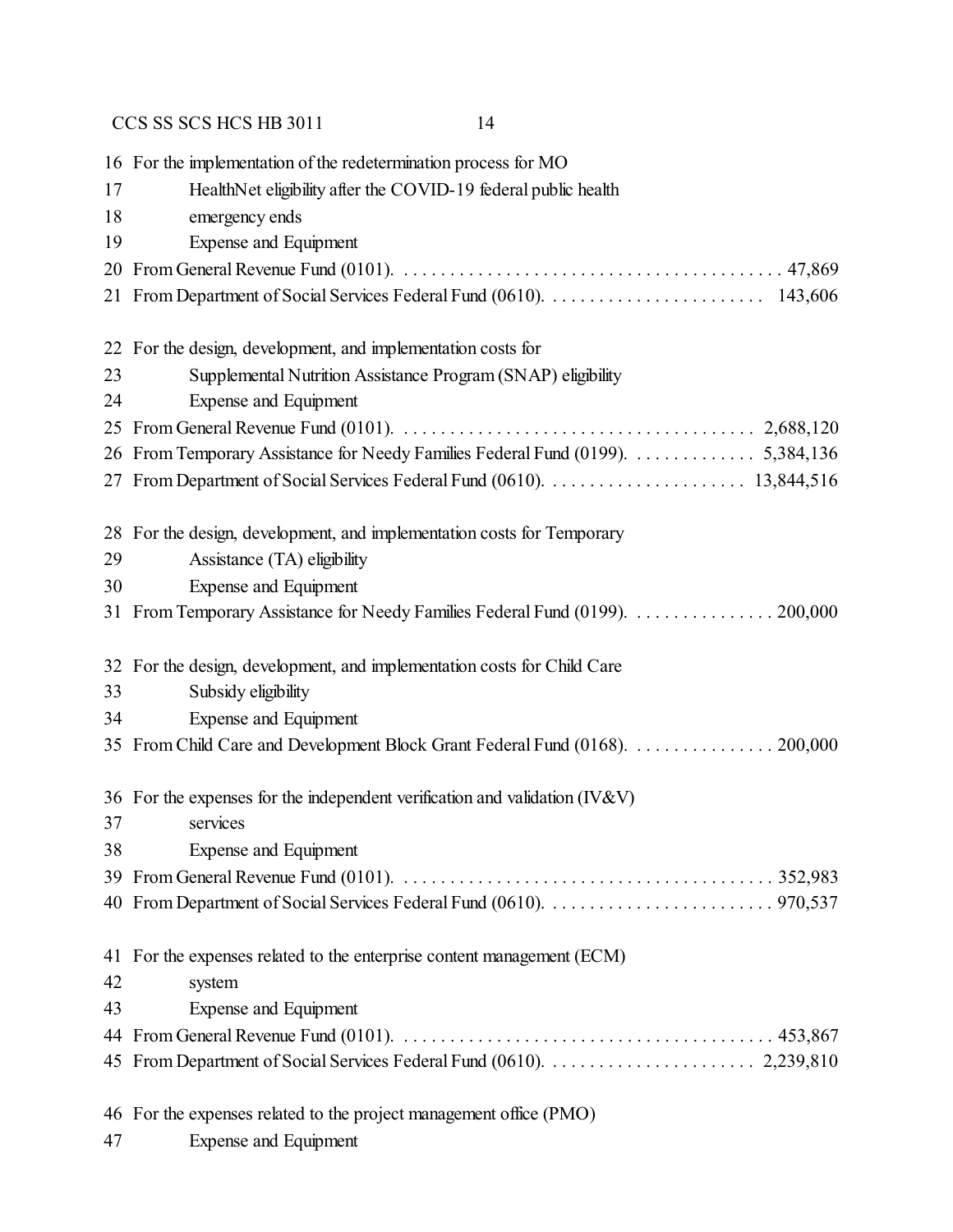## Section 11.135. To the Department of Social Services

For the Family Support Division

|   | 3 For the third party eligibility verification services to utilize public records |
|---|-----------------------------------------------------------------------------------|
| 4 | as well as other established, credible data sources to evaluate                   |
| 5 | income, resources, and assets of each applicant on no less than a                 |
| 6 | quarterly basis; the contractor shall also, on a monthly basis,                   |
| 7 | identify participants of covered programs who have died, moved                    |
| 8 | out of state, or been incarcerated longer than 90 days                            |
| 9 | Expense and Equipment                                                             |
|   |                                                                                   |
|   | 11 From Child Care and Development Block Grant Federal Fund (0168). 37,190        |

| 12 From Temporary Assistance for Needy Families Federal Fund (0199). 90,000 |  |
|-----------------------------------------------------------------------------|--|
|                                                                             |  |
|                                                                             |  |

15 For the implementation of the redetermination process for MO

| 16 | HealthNet eligibility after the COVID-19 federal public health                                                     |
|----|--------------------------------------------------------------------------------------------------------------------|
| 17 | emergency ends                                                                                                     |
| 18 | Expense and Equipment                                                                                              |
|    | 19 From General Revenue Fund (0101). $\ldots$ . $\ldots$ . $\ldots$ . $\ldots$ . $\ldots$ . $\ldots$ . $1,547,676$ |
|    |                                                                                                                    |
|    |                                                                                                                    |
|    | 22 From Child Care and Development Block Grant Federal Fund (0168). 73,728                                         |
|    |                                                                                                                    |

## Section 11.140. To the Department of Social Services

| 2 For the Family Support Division                                                  |
|------------------------------------------------------------------------------------|
| 3 For grants and contracts to Community Partnerships and other community           |
| $\overline{4}$<br>initiatives and related expenses, provided three percent $(3\%)$ |
| 5 <sup>5</sup><br>flexibility is allowed from this section to Section 11.950       |
|                                                                                    |
| 7 From Temporary Assistance for Needy Families Federal Fund (0199). 7,525,492      |
|                                                                                    |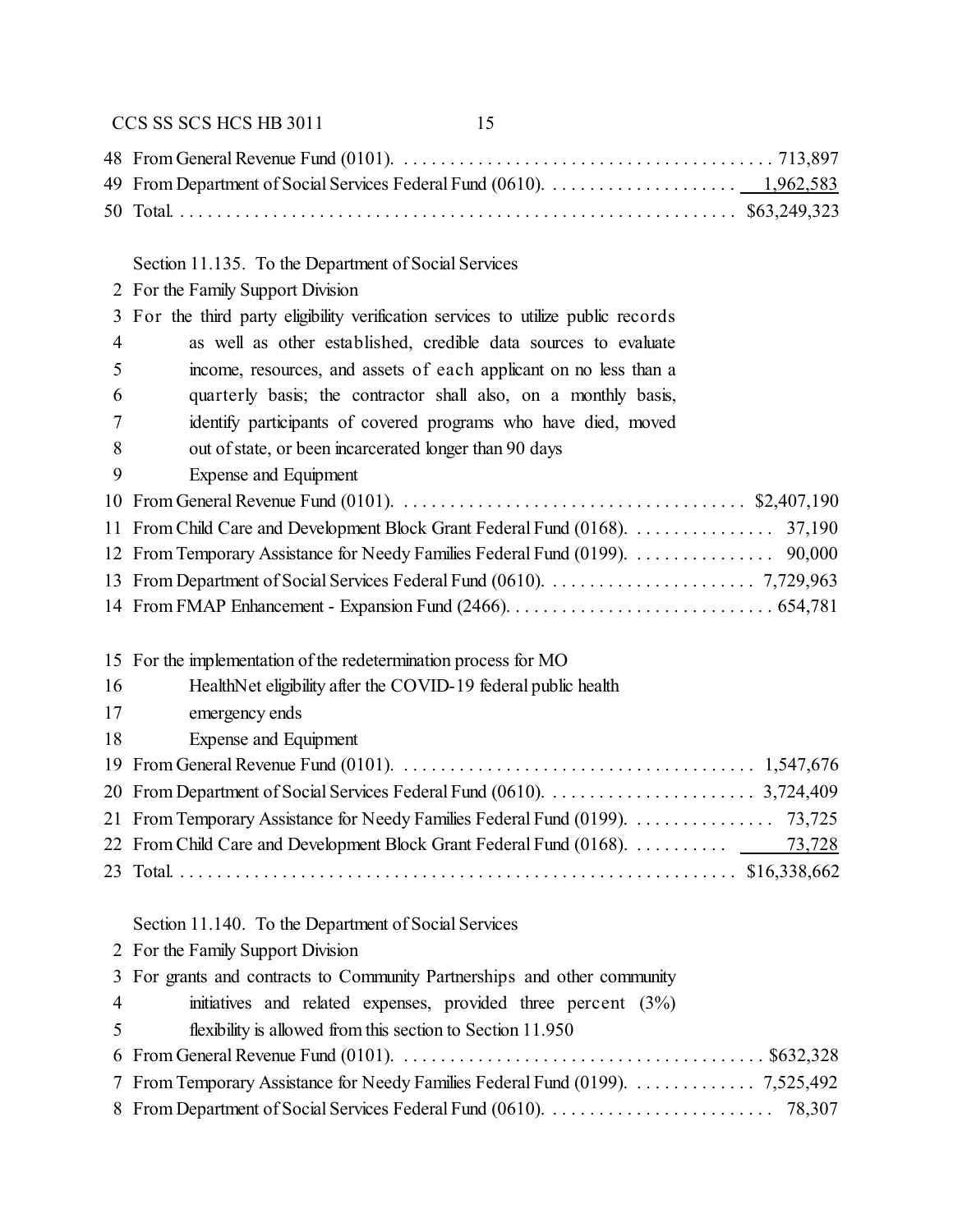|                | 9 For the Missouri Mentoring Partnership                                        |  |  |
|----------------|---------------------------------------------------------------------------------|--|--|
|                |                                                                                 |  |  |
|                |                                                                                 |  |  |
|                | 12 For a program for adolescents with the goal of preventing teen               |  |  |
| 13             | pregnancies                                                                     |  |  |
|                | 14 From Temporary Assistance for Needy Families Federal Fund (0199).<br>600,000 |  |  |
|                |                                                                                 |  |  |
|                | Section 11.142. To the Department of Social Services                            |  |  |
|                | 2 For the Family Support Division                                               |  |  |
| 3              | For funding a multi-model, on-demand, micro-transit provision and/or            |  |  |
| $\overline{4}$ | coordination in rural and suburban markets to enhance access to                 |  |  |
| 5              | health services (including, without limitation, mental, physical,               |  |  |
| 6              | dental health services and pharmaceutical services); workforce                  |  |  |
| 7              | development training, to include educational opportunities,                     |  |  |
| 8              | apprenticeship programs, internships and other related workforce                |  |  |
| 9              | programs and for mobility coordination, primarily for individuals               |  |  |
| 10             | in areas of the state under-served by existing public transit services          |  |  |
| 11             | and routes                                                                      |  |  |
|                |                                                                                 |  |  |
|                | Section 11.145. To the Department of Social Services                            |  |  |
|                | 2 For the Family Support Division                                               |  |  |
|                | 3 For the Food Nutrition Program                                                |  |  |
|                | 4 From Department of Social Services Federal Fund (0610). \$14,343,755          |  |  |
|                | Section 11.150. To the Department of Social Services                            |  |  |
| $\overline{2}$ | For the Family Support Division                                                 |  |  |
| 3              | For the Missouri Work Assistance Program Unit                                   |  |  |
| 4              | For the Healthcare Industry Training and Education (HITE) Program under         |  |  |
| 5              | the provisions of the Health Profession Opportunity Grant (HPOG)                |  |  |
| 6              |                                                                                 |  |  |
| $\mathcal{L}$  | For the Missouri SkillUp Program                                                |  |  |
| 8              |                                                                                 |  |  |
| 9              |                                                                                 |  |  |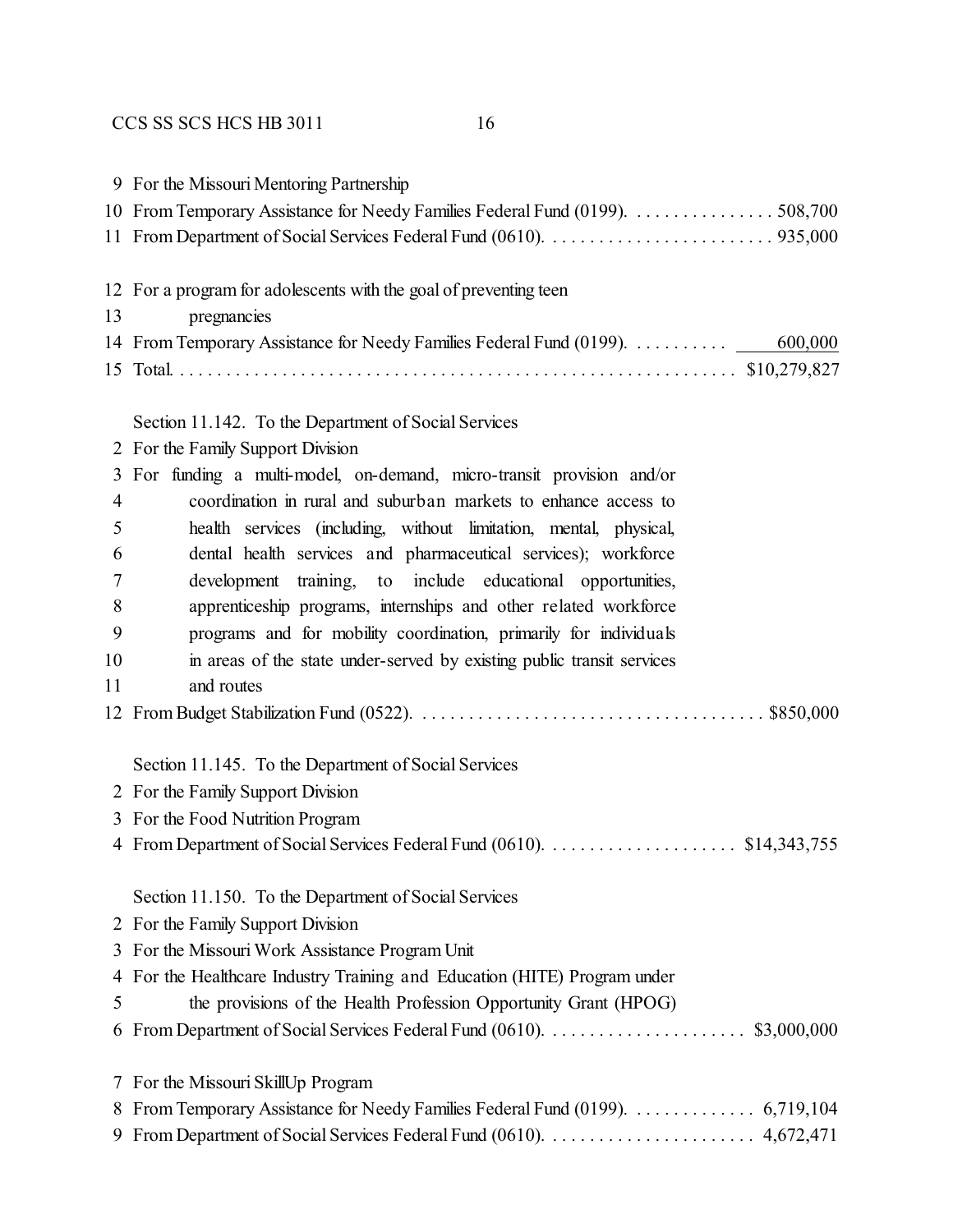|          | CCS SS SCS HCS HB 3011<br>17                                                                                                                                                    |
|----------|---------------------------------------------------------------------------------------------------------------------------------------------------------------------------------|
| 11<br>12 | 10 For the attendance of Supplemental Nutrition Assistance Program<br>recipients at adult high schools as designated by the Department of<br>Elementary and Secondary Education |
|          |                                                                                                                                                                                 |
|          |                                                                                                                                                                                 |
|          | 14 For the attendance of low-income individuals at adult high schools as                                                                                                        |
| 15       | designated by the Department of Elementary and Secondary                                                                                                                        |
| 16       | Education                                                                                                                                                                       |
|          |                                                                                                                                                                                 |
|          | 18 From Temporary Assistance for Needy Families Federal Fund (0199).  4,900,000                                                                                                 |
|          |                                                                                                                                                                                 |
| 20       | 19 For the purpose of funding a satellite location for each of the four Excel<br>Adult High Schools through the program as awarded by the                                       |
| 21       |                                                                                                                                                                                 |
|          | Department of Elementary and Secondary Education                                                                                                                                |
|          |                                                                                                                                                                                 |
|          | 23 For the Summer Jobs Program                                                                                                                                                  |
|          | 24 From Temporary Assistance for Needy Families Federal Fund (0199). 850,000                                                                                                    |
|          |                                                                                                                                                                                 |
|          | 25 For Jobs for America's Graduates                                                                                                                                             |
|          | 26 From Temporary Assistance for Needy Families Federal Fund (0199).  3,250,000                                                                                                 |
|          |                                                                                                                                                                                 |
|          | 27 For work assistance programs                                                                                                                                                 |
|          |                                                                                                                                                                                 |
|          | 29 From Temporary Assistance for Needy Families Federal Fund (0199).  12,867,755                                                                                                |
|          |                                                                                                                                                                                 |
|          | 30 For the purpose of funding a program in a city not within a county to foster                                                                                                 |
| 31       | healthy relationships by strengthening families and reducing the                                                                                                                |
| 32       | rates of absentee fathers through employment placement, job                                                                                                                     |
| 33       | readiness, and employer retention skills                                                                                                                                        |
|          | 34 From Temporary Assistance for Needy Families Federal Fund (0199). 900,000                                                                                                    |
|          | 35 For the Foster Care Jobs Program                                                                                                                                             |
|          |                                                                                                                                                                                 |
|          |                                                                                                                                                                                 |
|          | 37 For an alternative education program, located in a city not within a county,                                                                                                 |
| 38       | for young people who have a high school diploma or GED,                                                                                                                         |
|          |                                                                                                                                                                                 |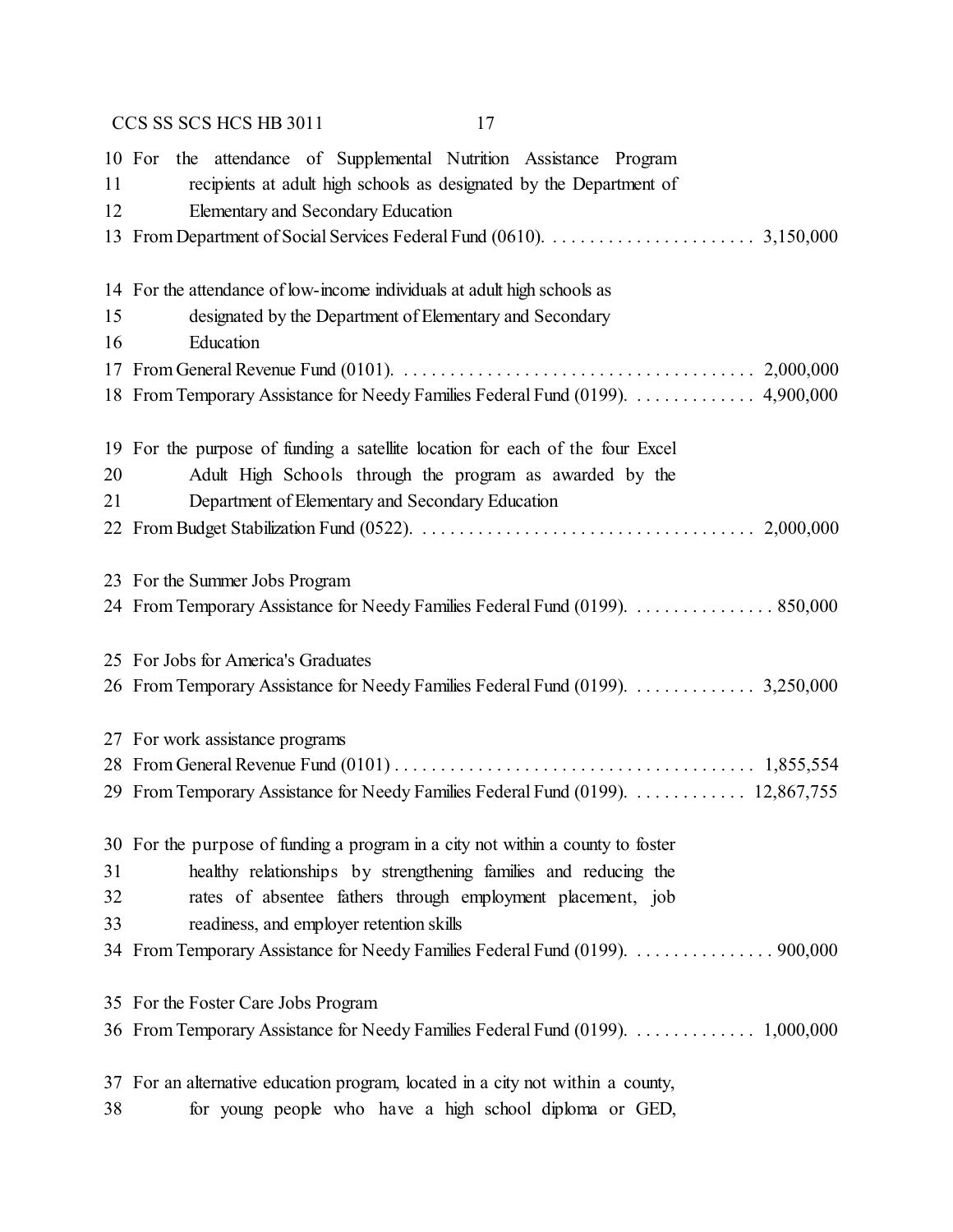| 39 | targeting out-of-school youth and other at-risk populations ages 17-             |
|----|----------------------------------------------------------------------------------|
| 40 | 24, that focuses on leadership, development, financial literacy, and             |
| 41 | academic enhancement, technical skills training in construction,                 |
| 42 | community service, and support from staff and students committed                 |
| 43 | to each other's success                                                          |
|    |                                                                                  |
|    | 45 For a nonprofit organization, located in any city with more than four         |
| 46 | hundred thousand inhabitants and located in more than one county,                |
| 47 | for an alternative education program that serves young people who                |
| 48 | have a high school diploma or GED, targeting out-of-school youth                 |
| 49 | and other at-risk populations ages 17-24, that focuses on leadership             |
| 50 | development, financial literacy, and academic enhancement,                       |
| 51 | technical skills training in construction, community service, and                |
| 52 | support from staff and students committed to each other's success                |
|    | 53 From Temporary Assistance for Needy Families Federal Fund (0199). 100,000     |
|    | 54 For a program located in a city not within a county that assists participants |
| 55 | in obtaining post secondary education and job training and teaching              |
| 56 | the imperative career-skill and work ethic necessary to become                   |
| 57 | successful employees and that serves economically disadvantaged                  |
| 58 | African American males to find jobs and have the opportunity to                  |
| 59 | earn livable wages                                                               |
|    |                                                                                  |
|    | 61 For an organization that provides information technology training and         |
| 62 | skill building programs for low-income or economically                           |
| 63 | challenged individuals and minority populations located in a city                |
| 64 | with more than one hundred sixty thousand but fewer than two                     |
| 65 | hundred thousand inhabitants                                                     |
|    | 66 From Temporary Assistance for Needy Families Federal Fund (0199).  450,000    |
| 67 | For the purpose of funding a program located in a city not within a county       |
| 68 | that assists individuals with limited opportunities to self-sufficiency          |
| 69 | by breaking down barriers to self-sufficiency, creating a safer and              |
| 70 | more inclusive community                                                         |
|    |                                                                                  |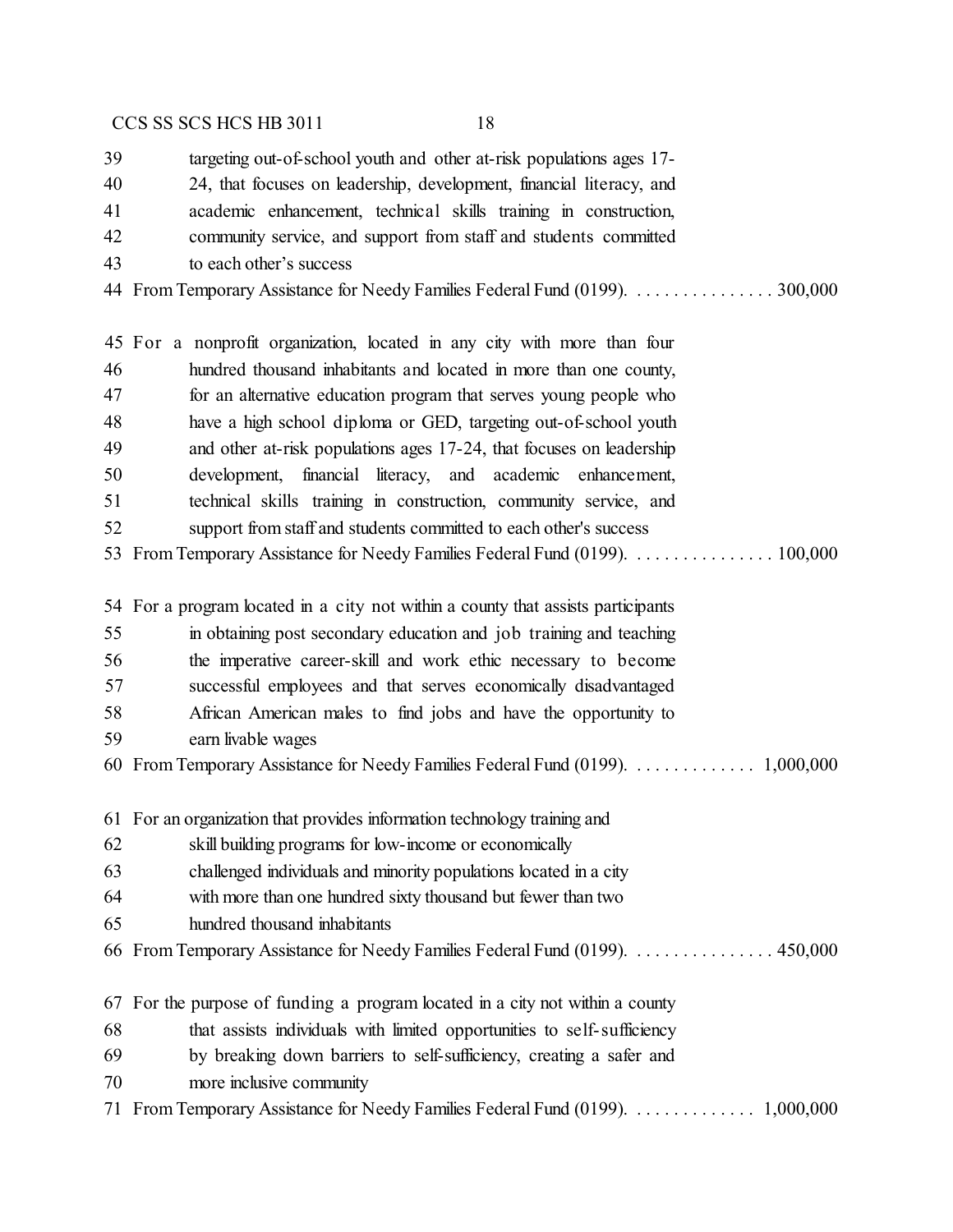|     | 72 For a program located in a city not within a county that fosters inclusion of |
|-----|----------------------------------------------------------------------------------|
| 73  | minority and women-owned businesses on construction projects                     |
|     |                                                                                  |
|     |                                                                                  |
| 75  | For a nonprofit, faith-based organization located in any city with more than     |
| 76  | four hundred thousand inhabitants and located in more than one                   |
| 77  | county which solely focuses on young African American males,                     |
| 78  | ages 8 to 18 through four areas: socially, academically, emotionally,            |
| 79  | and spiritually in preparing program participants for employment,                |
| 80  | civic service, and high school completions and higher education                  |
|     | 81 From Temporary Assistance for Needy Families Federal Fund (0199).  100,000    |
|     | 82 For the purpose of funding a program located in any city with more than       |
| 83  | four hundred thousand inhabitants and located in more than one                   |
| 84  | county that assists participants in obtaining post-secondary                     |
| 85  | education and job training and teaching the imperative career-skill              |
| 86  | and work ethics necessary to become successful employees and                     |
| 87  | serves economically disadvantage African American males to find                  |
| 88  | jobs and have the opportunity to earn livable wages                              |
| 89  | From Temporary Assistance for Needy Families Federal Fund (0199). 50,000         |
|     | 90 For an organization located in a city not within a county, whose mission is   |
| 91  | to empower individuals for social and economic growth through                    |
| 92  | relationship and opportunity by facilitating supplemental education              |
| 93  | programs, job development and training, and community service                    |
| 94  | programs for under-resourced individuals                                         |
|     |                                                                                  |
|     |                                                                                  |
|     | 96 For a program in any home rule city with more than four hundred thousand      |
| 97  | inhabitants and located in more than one county to teach parenting               |
| 98  | curriculum and other skills to men, along with assisting them in                 |
| 99  | finding employment, health care, dealing with civil and criminal                 |
| 100 | charges and cases, and other social services thus allowing them to               |
| 101 | develop healthy and supportive relationships with their kids and                 |
| 102 | families                                                                         |
|     | 103 From Temporary Assistance for Needy Families Federal Fund (0199).<br>100,000 |
|     |                                                                                  |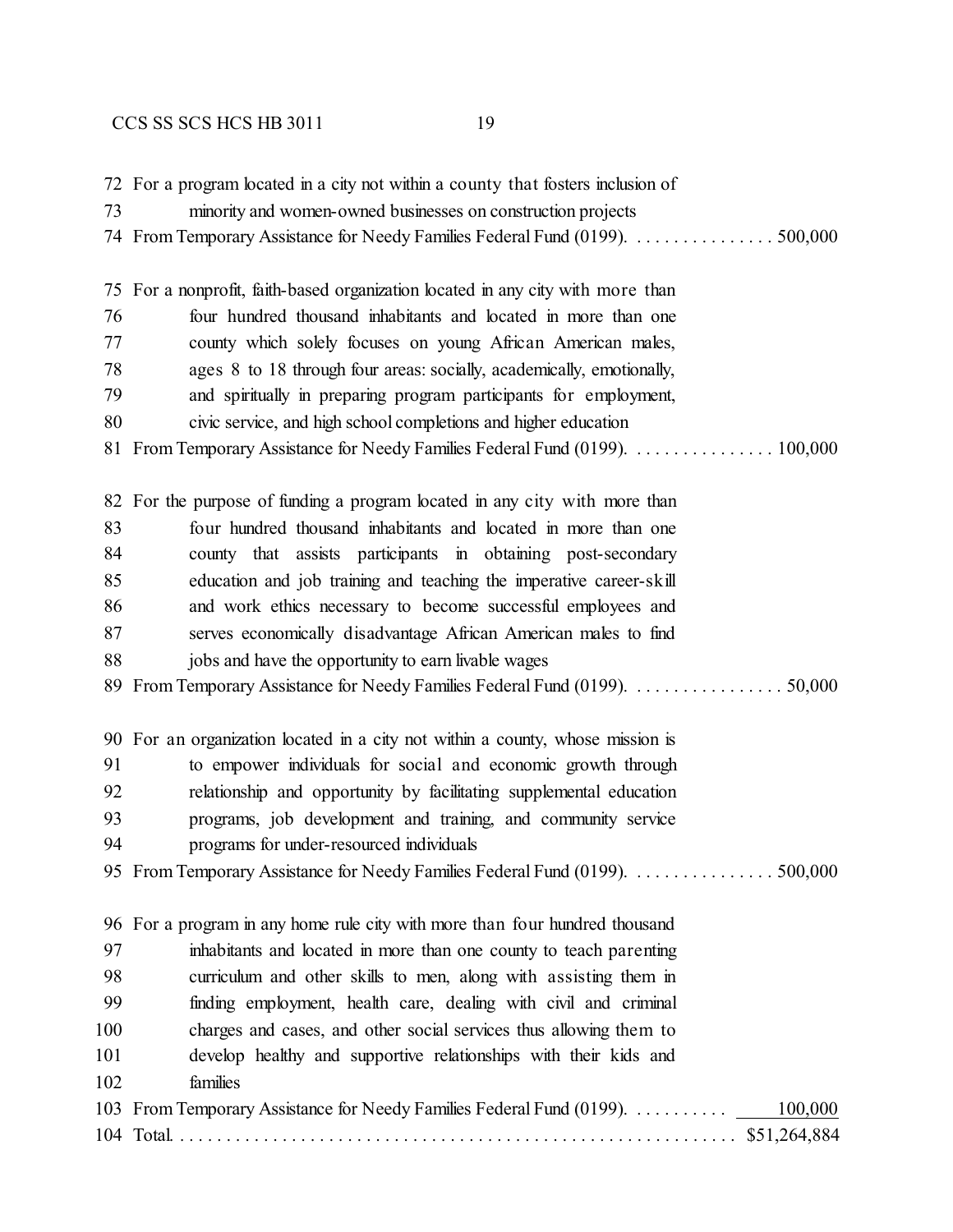Section 11.155. To the Department of Social Services For the Family Support Division, provided three percent (3%) flexibility is allowed from this section to Section 11.950 For the Temporary Assistance for Needy Families (TANF) benefits and Temporary Assistance (TA) Diversion transitional benefits From General Revenue Fund (0101). . . . . . . . . . . . . . . . . . . . . . . . . . . . . . . . . . . . . . \$3,856,800 From Temporary Assistance for Needy Families Federal Fund (0199). . . . . . . . . . . . . 20,000,000 For support to Food Banks' effort to provide services and food to low-income individuals From Temporary Assistance for Needy Families Federal Fund (0199). . . . . . . . . . . . . 10,000,000 For an evidence-based program through a school-based early warning and response system that improves student attendance, behavior and course performance in reading and math by identifying the root causes for student absenteeism, classroom disruption, and course failure 16 From Temporary Assistance for Needy Families Federal Fund (0199). . . . . . . . . . . . . . . . 500,000 For payments to qualified agencies for TANF or TANF maintenance of effort after school support programs From Budget Stabilization Fund (0522). . . . . . . . . . . . . . . . . . . . . . . . . . . . . . . . . . . . . 1,000,000 From Temporary Assistance for Needy Families Federal Fund (0199). . . . . . . . . . . . . . 1,000,000 Total. . . . . . . . . . . . . . . . . . . . . . . . . . . . . . . . . . . . . . . . . . . . . . . . . . . . . . . . . . . . . . . 2,000,000 For payments to qualified agencies for TANF or TANF maintenance of effort out of school support programs From Temporary Assistance for Needy Families Federal Fund (0199). . . . . . . . . . . . . . 2,000,000 For services that provide assistance and engagement to address critical areas of need for low income individuals, families, and children located in a city not within a county From Temporary Assistance for Needy Families Federal Fund (0199). . . . . . . . . . . . . . . . 250,000 For a program located in a city not within a county that helps youth,

- families, and older adults attain self-sustaining lives by providing
- innovative social, educational and recreational resources
- From Temporary Assistance for Needy Families Federal Fund (0199). . . . . . . . . . . . . . . 200,000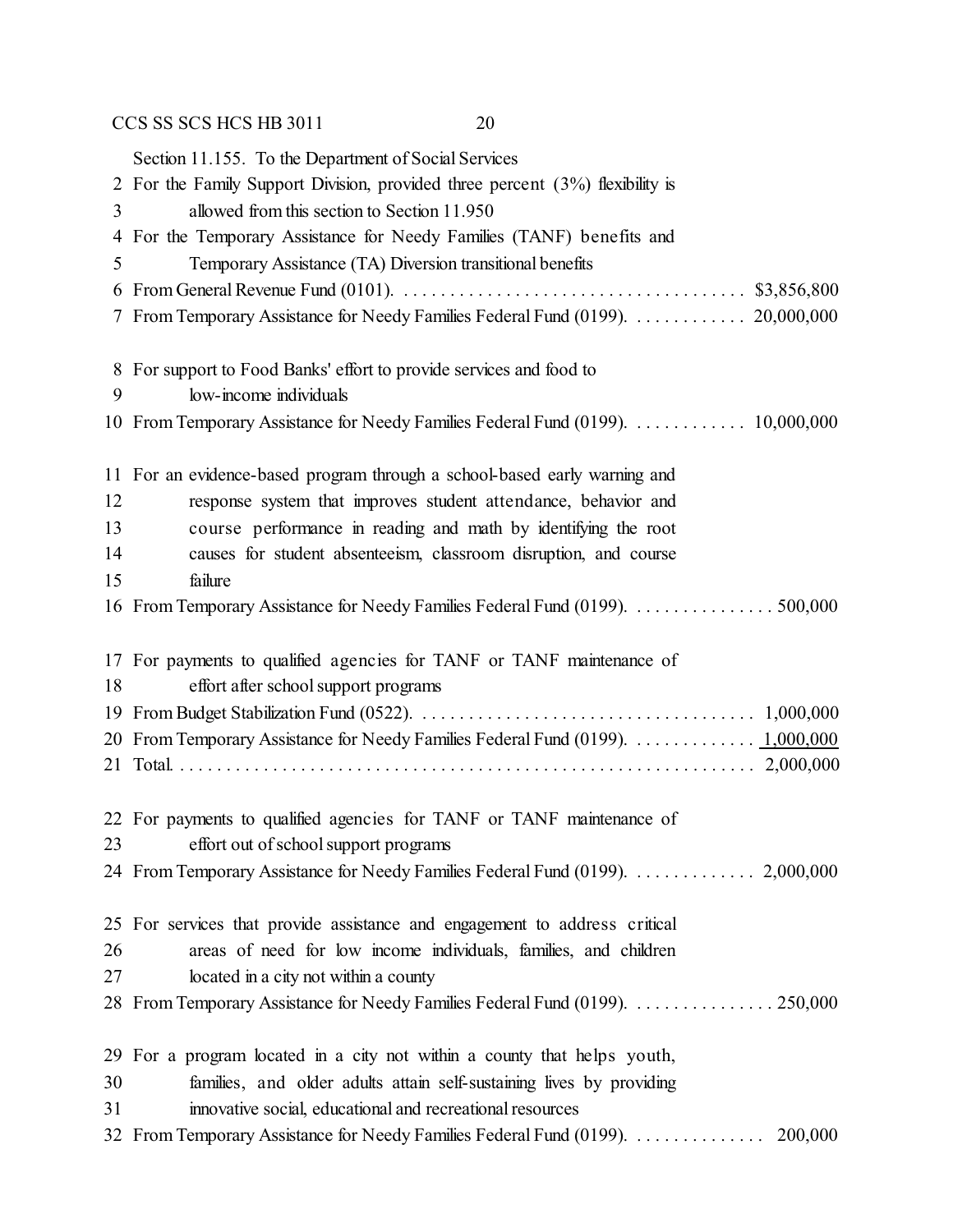|    | 33 For a public school located in city with more than one thousand nine       |
|----|-------------------------------------------------------------------------------|
| 34 | hundred but fewer than two thousand one hundred fifty inhabitants             |
| 35 | and located in a county with more than twenty-two thousand but                |
| 36 | fewer than twenty-five thousand inhabitants and with a county seat            |
| 37 | with more than five hundred but fewer than nine hundred, a public             |
| 38 | school located in a city with more than twelve thousand five                  |
| 39 | hundred but fewer than fourteen thousand inhabitants and located              |
| 40 | in a county with more than fifty thousand but fewer than sixty                |
| 41 | thousand inhabitants and with a county seat with more than twelve             |
| 42 | thousand six hundred but fewer than fifteen thousand inhabitants,             |
| 43 | and a public school located in city with more than seven thousand             |
| 44 | but fewer than eight thousand inhabitants and that is the county seat         |
| 45 | of a county with more than fifteen thousand seven hundred but                 |
| 46 | fewer than seventeen thousand six hundred inhabitants, for a model            |
| 47 | that uses integrated student support in collaboration with local              |
| 48 | communities to address barriers to student success                            |
|    | 49 From Temporary Assistance for Needy Families Federal Fund (0199).  600,000 |
|    | 50 For an organization with a program with the goal of reaching independence  |
| 51 | from poverty through support, education, career development,                  |
| 52 | financial planning, and mentoring located in a city with more than            |
| 53 | one hundred sixty thousand but fewer than two hundred thousand                |
| 54 | inhabitants                                                                   |
|    | 55 From Temporary Assistance for Needy Families Federal Fund (0199).  950,000 |
|    | a program to support a coalition of organizations<br>56 For<br>serving        |
| 57 | neighborhoods located in the southern part of a city not within a             |
| 58 | county that works in collaboration to create a trauma-informed                |
| 59 | safety net of service providers and case managers to ensure that              |
| 60 | youth aged ten through seventeen have access to necessary services,           |
| 61 | programs, and opportunities so they can complete school and avoid             |
| 62 | risky behaviors                                                               |
|    | 63 From Temporary Assistance for Needy Families Federal Fund (0199).  102,850 |
|    |                                                                               |

 For a program, located in a city not in within a county, that offers community housing and community integration to adults with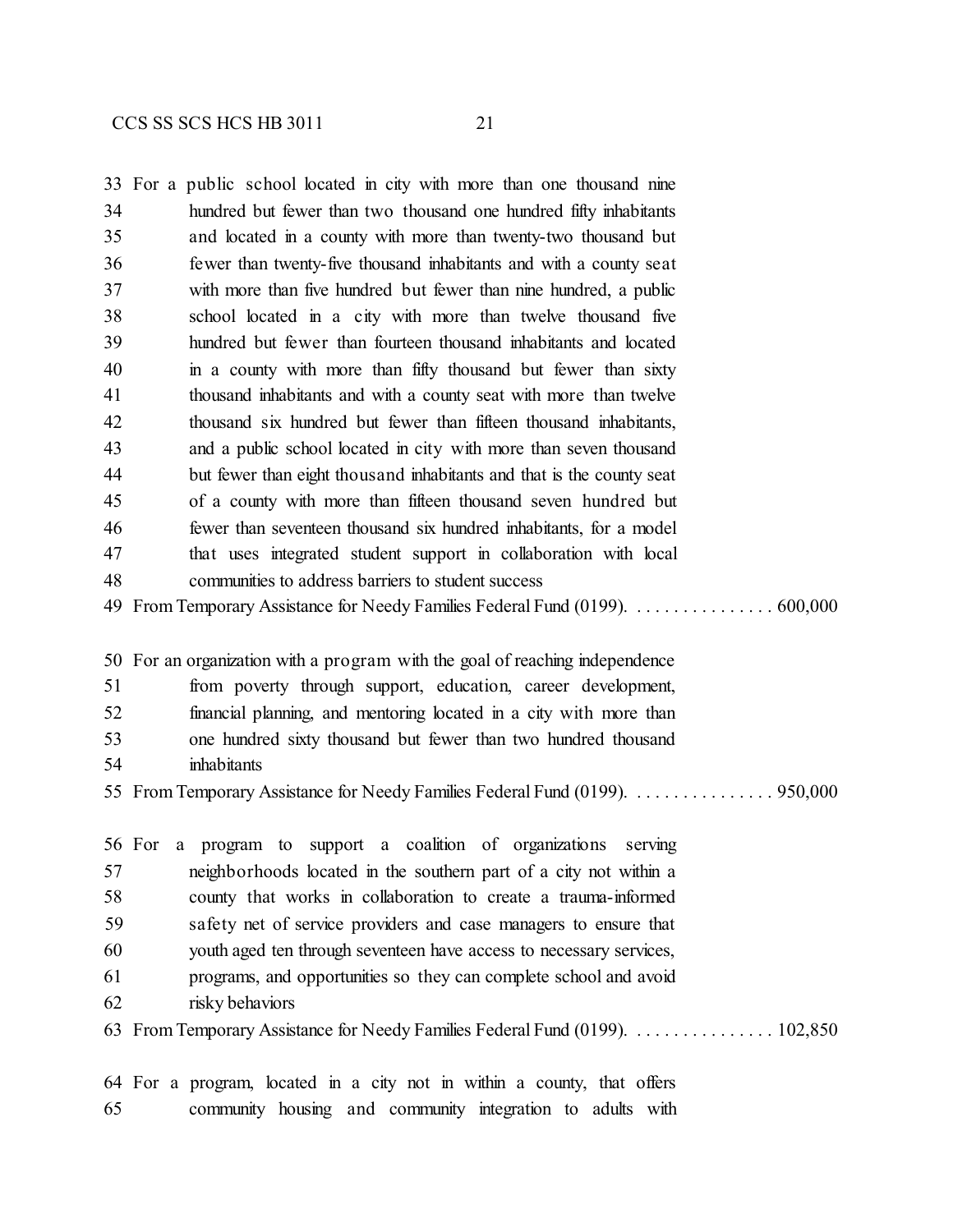|    | CCS SS SCS HCS HB 3011<br>22                                                 |
|----|------------------------------------------------------------------------------|
| 66 | developmental disabilities in nurturing, positive, and stable                |
| 67 | home-like environments                                                       |
|    | 68 From Temporary Assistance for Needy Families Federal Fund (0199). 230,000 |
|    | 69 For a program that helps older adults live with dignity and independence  |
| 70 | in their housing by providing case management, counseling, and               |
| 71 | reverse mortgage counseling                                                  |
|    |                                                                              |
|    | 73 For a century-old viable non-profit entity located in a city not within a |
| 74 | county that annually serves over one hundred thousand clients                |
| 75 | regionally in efforts to deescalate violence and offer conflict              |
| 76 | mediation and connects neighborhood residents with the necessary             |
| 77 | viable resources and services, in an effort to reduce crime, violence,       |
| 78 | and to improve the quality of life                                           |
|    |                                                                              |
|    | 80 For a nonprofit organization located in any city with more than four      |
| 81 | hundred thousand inhabitants and located in more than one county             |
| 82 | that provides programs and services including math, science, and             |
| 83 | computer tutoring; jobs skills training; food and clothing programs;         |
| 84 | and sports programs                                                          |
|    |                                                                              |
|    | 86 For a corporation located in any city not within a county with over 20    |
| 87 | years' experience undertaking community development activities               |
| 88 | that include housing, neighborhood improvement and economic                  |
| 89 | development in the neighborhoods and communities within the                  |
| 90 | city's North side                                                            |
|    | 91 From Temporary Assistance for Needy Families Federal Fund (0199). 250,000 |
|    | 92 For the purpose of funding a program in any city not within a county that |
| 93 | builds strong families and vibrant communities by providing hope,            |
| 94 | comprehensive services, and meaningful opportunities that                    |
| 95 | exemplifies the cultural and artistic traditions of people in Africa,        |
| 96 | the Caribbean and the Americas                                               |
| 97 | From Temporary Assistance for Needy Families Federal Fund (0199). 1,000,000  |
|    |                                                                              |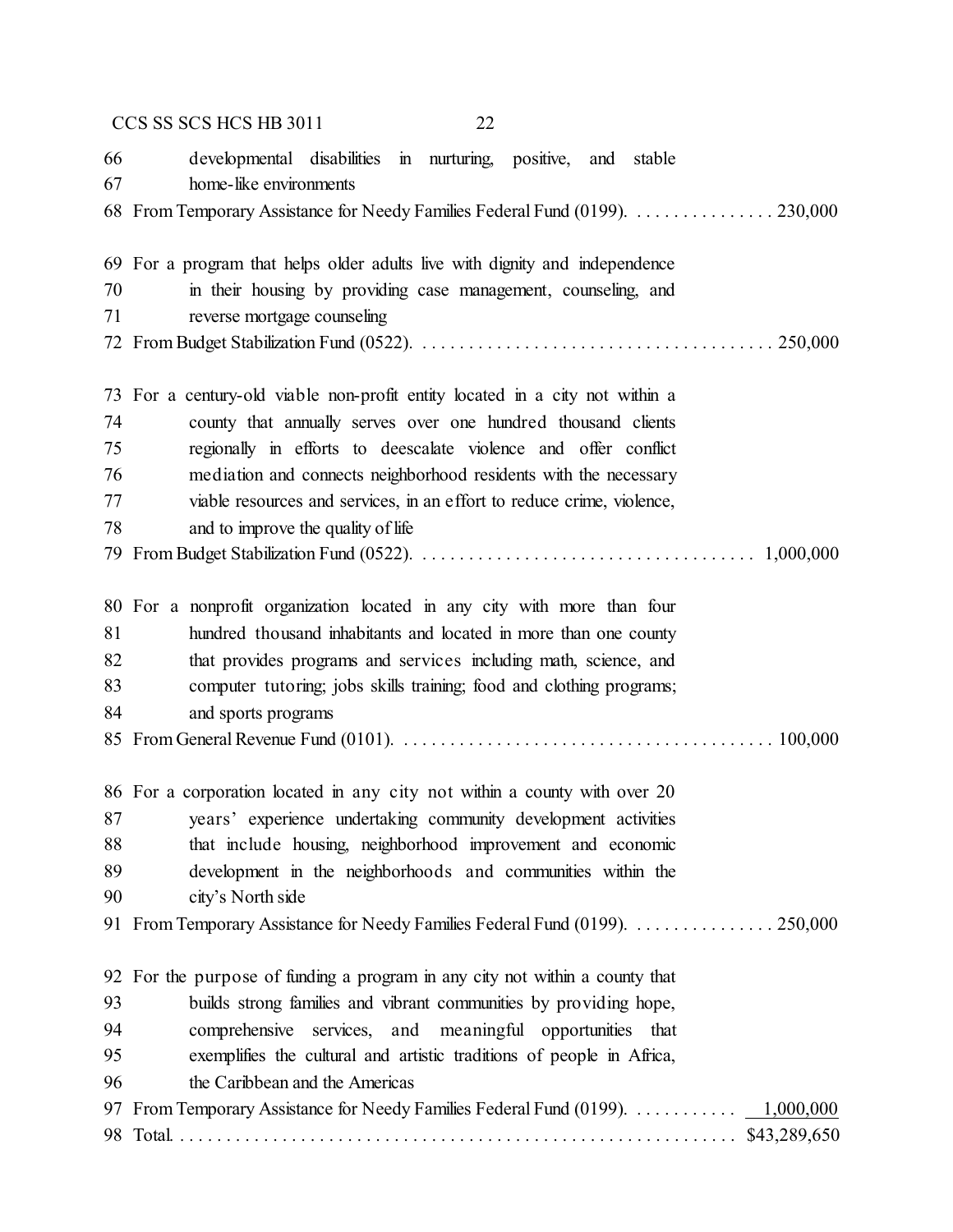Section 11.157. To the Department of Social Services

For the Family Support Division

|                | 3 For a program administered by a city with more than four hundred                                                                                                    |  |
|----------------|-----------------------------------------------------------------------------------------------------------------------------------------------------------------------|--|
| $\overline{4}$ | thousand inhabitants and located in more than one county, to assist                                                                                                   |  |
| 5 <sup>5</sup> | a disadvantaged neighborhood with creating sustainable solutions                                                                                                      |  |
| 6              | for responding to conditions caused by homeless camps                                                                                                                 |  |
|                | 7 From General Revenue Fund (0101). $\ldots$ . $\ldots$ . $\ldots$ . $\ldots$ . $\ldots$ . $\ldots$ . $\ldots$ . $\ldots$ . $\ldots$ . $\ldots$ . $\ldots$ . $\ldots$ |  |

Section 11.160. To the Department of Social Services

For the Family Support Division

|    | 3 For alternatives to abortion services, including the provision of diapers and |
|----|---------------------------------------------------------------------------------|
| 4  | other infant hygiene products to women who qualify for alternative              |
| 5  | to abortion services, provided that if the Department grants or                 |
| 6  | allocates funds to certain not-for-profit organizations or regions of           |
| 7  | the state that are unused or anticipated to be unused, then the                 |
| 8  | Department shall redistribute such funds to other not-for-profit                |
| 9  | organizations or regions of the state to ensure that all the funds              |
| 10 | appropriated are available to serve women who qualify for                       |
| 11 | alternatives to abortion services                                               |
|    |                                                                                 |
|    | 13 From Temporary Assistance for Needy Families Federal Fund (0199). 6,300,000  |
|    |                                                                                 |
|    |                                                                                 |
|    |                                                                                 |

|    | 15 For the alternatives to abortion public awareness program, including |
|----|-------------------------------------------------------------------------|
| 16 | assistance to contractors and subcontractors with the Department        |
| 17 | for alternatives to abortion services, to help alternatives to abortion |
| 18 | agencies reach pregnant women at risk for having abortions when         |
| 19 | such agencies are blocked or in any other way suppressed by any         |
| 20 | search engine, social media platform, or digital advertising network    |
|    |                                                                         |
|    |                                                                         |
|    | 22 For a healthy marriage and fatherhood initiative                     |
|    |                                                                         |
|    |                                                                         |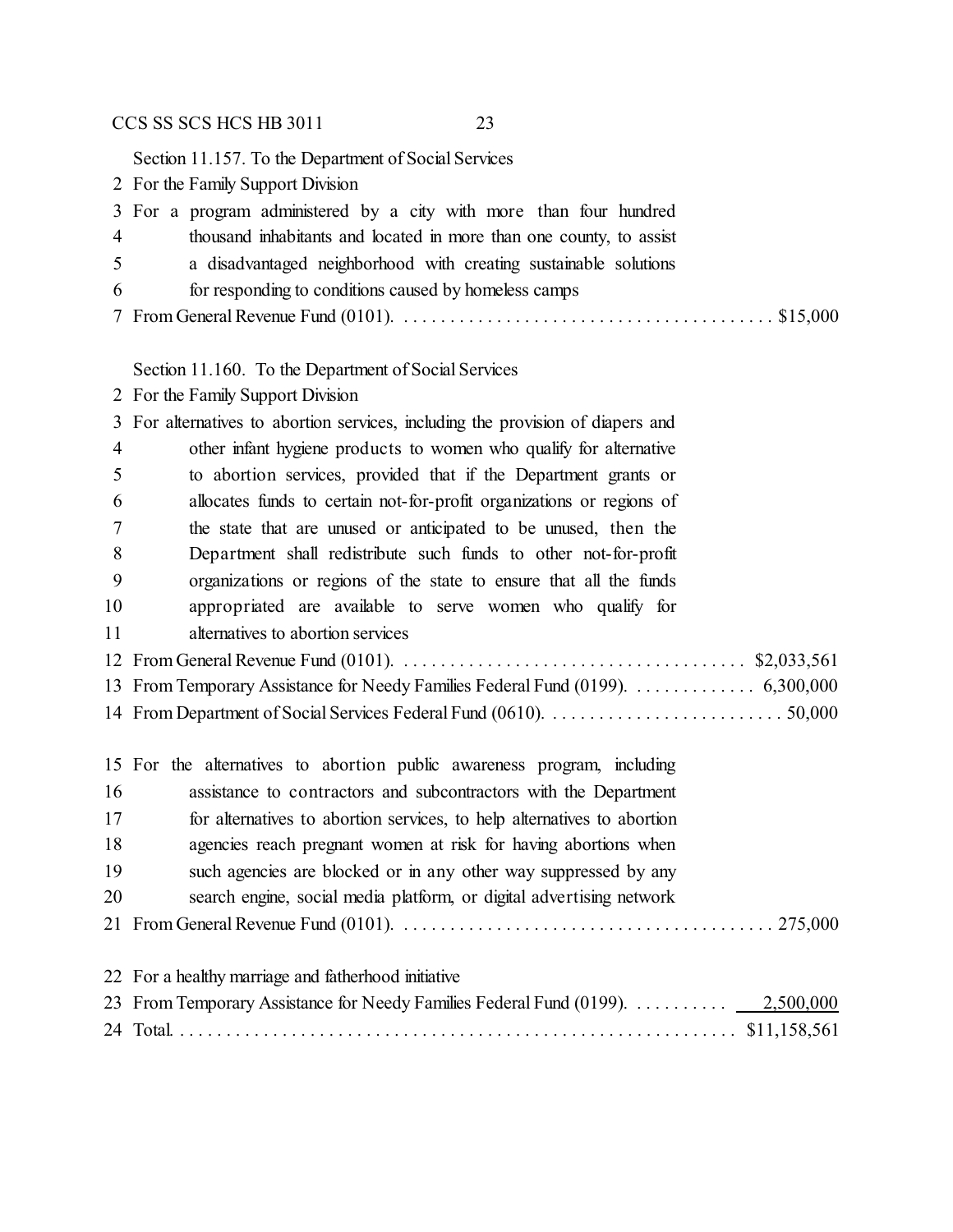|               | CCS SS SCS HCS HB 3011<br>24                                                      |
|---------------|-----------------------------------------------------------------------------------|
|               | Section 11.165. To the Department of Social Services                              |
|               | 2 For the Family Support Division                                                 |
|               | 3 For supplemental payments to aged or disabled persons                           |
|               |                                                                                   |
|               |                                                                                   |
|               | Section 11.170. To the Department of Social Services                              |
|               | 2 For the Family Support Division                                                 |
|               | 3 For nursing care payments to aged, blind, or disabled persons, and for          |
| 4             | personal funds to recipients of Supplemental Nursing Care                         |
| 5             | payments as required by Section 208.030, RSMo                                     |
| 6             |                                                                                   |
|               |                                                                                   |
|               | Section 11.175. To the Department of Social Services                              |
|               | 2 For the Family Support Division                                                 |
| 3             | For Blind Pension and supplemental payments to blind persons, provided            |
| 4             | that the Department of Social Services, whenever it calculates a                  |
| 5             | new estimated rate or rates for the Blind Pension and/or                          |
| 6             | supplemental payments to blind persons for the upcoming fiscal                    |
| 7             | year, shall transmit the new estimated rate or rates, as well as the              |
| 8             | accompanying assumptions and calculations used to create the new                  |
| 9             | estimated rate or rates, to the following organizations: Missouri                 |
| 10            | Council for the Blind, National Federation of the Blind of Missouri,              |
| 11            | and the State Rehabilitation Council                                              |
|               |                                                                                   |
|               |                                                                                   |
|               | Section 11.180. To the Department of Social Services                              |
| 2             | For the Family Support Division                                                   |
| 3             | For community services programs provided by Community Action                      |
| 4             | Agencies or other not-for-profit organizations under the provisions               |
| 5             | of the Community Services Block Grant                                             |
| 6             | From Department of Social Services Federal Fund (0610). \$23,637,000              |
| $\frac{1}{2}$ | From Department of Social Services Federal Stimulus Fund (2355) <u>16,326,084</u> |
| 8             |                                                                                   |
|               | Section 11.185. To the Department of Social Services                              |
|               | 2 For the Family Support Division                                                 |
| 3             | For the Emergency Solutions Grant Program                                         |
|               | 4 From Department of Social Services Federal Stimulus Fund (2355).  \$8,137,510   |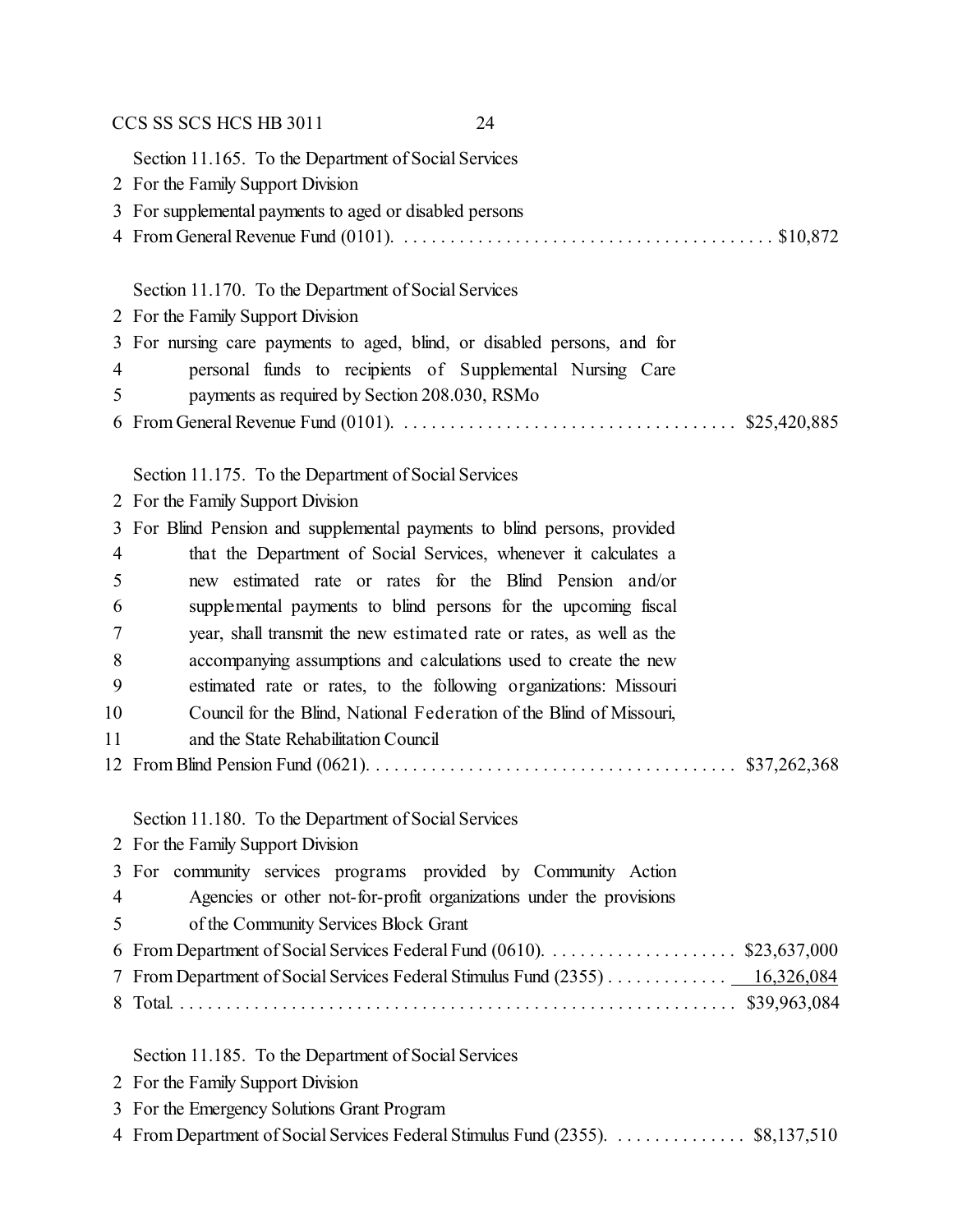Section 11.190. To the Department of Social Services

|    | 2 For the Family Support Division                                                      |
|----|----------------------------------------------------------------------------------------|
|    | 3 For the Food Distribution Program, the receipt and disbursement of                   |
| 4  | Donated Food Program payments and for the Local Food Purchase                          |
| 5  | <b>Assistance Cooperative Program</b>                                                  |
| 6  |                                                                                        |
| 7  |                                                                                        |
| 8  | From Department of Social Services Federal Stimulus - 2021                             |
| 9  |                                                                                        |
|    |                                                                                        |
|    |                                                                                        |
|    | Section 11.195. To the Department of Social Services                                   |
|    | 2 For the Family Support Division                                                      |
|    | 3 For the Low-Income Home Energy Assistance Program, provided the                      |
| 4  | eligible household income does not exceed one hundred and fifty                        |
| 5  | percent (150%) of the federal poverty level or sixty percent (60%)                     |
| 6  | of the state median income (SMI)                                                       |
| 7  | From Department of Social Services Federal Fund (0610). \$101,619,871                  |
|    | 8 From Department of Social Services Federal Stimulus Fund (2355).  8,013,201          |
|    | 9 From Department of Social Services Federal Stimulus - 2021 Fund (2456) 93,459,077    |
|    |                                                                                        |
|    | the Low-Income Household Drinking Water and Wastewater<br>10 For                       |
| 11 | Emergency Assistance Program, provided the eligible household                          |
| 12 | income does not exceed one hundred and fifty percent (150%) of                         |
| 13 | the federal poverty level or sixty percent $(60\%)$ of the state median                |
| 14 | income (SMI)                                                                           |
|    | 15 From Department of Social Services Federal Stimulus Fund (2355).  12,110,505        |
|    | 16 From Department of Social Services Federal Stimulus - 2021 Fund (2456)<br>9,687,425 |
|    | \$224,890,079                                                                          |
|    |                                                                                        |
|    | Section 11.200. To the Department of Social Services                                   |
|    | 2 For the Family Support Division                                                      |
| 3  | For a nonprofit organization located in a city not within a county that builds         |
| 4  | dedicated<br>homes<br>and<br>communities that is<br>eliminating<br>to                  |
| 5  | substandard housing in a city not within a county and empowers                         |
| 6  | local families to build and purchase their own home                                    |
| 7  |                                                                                        |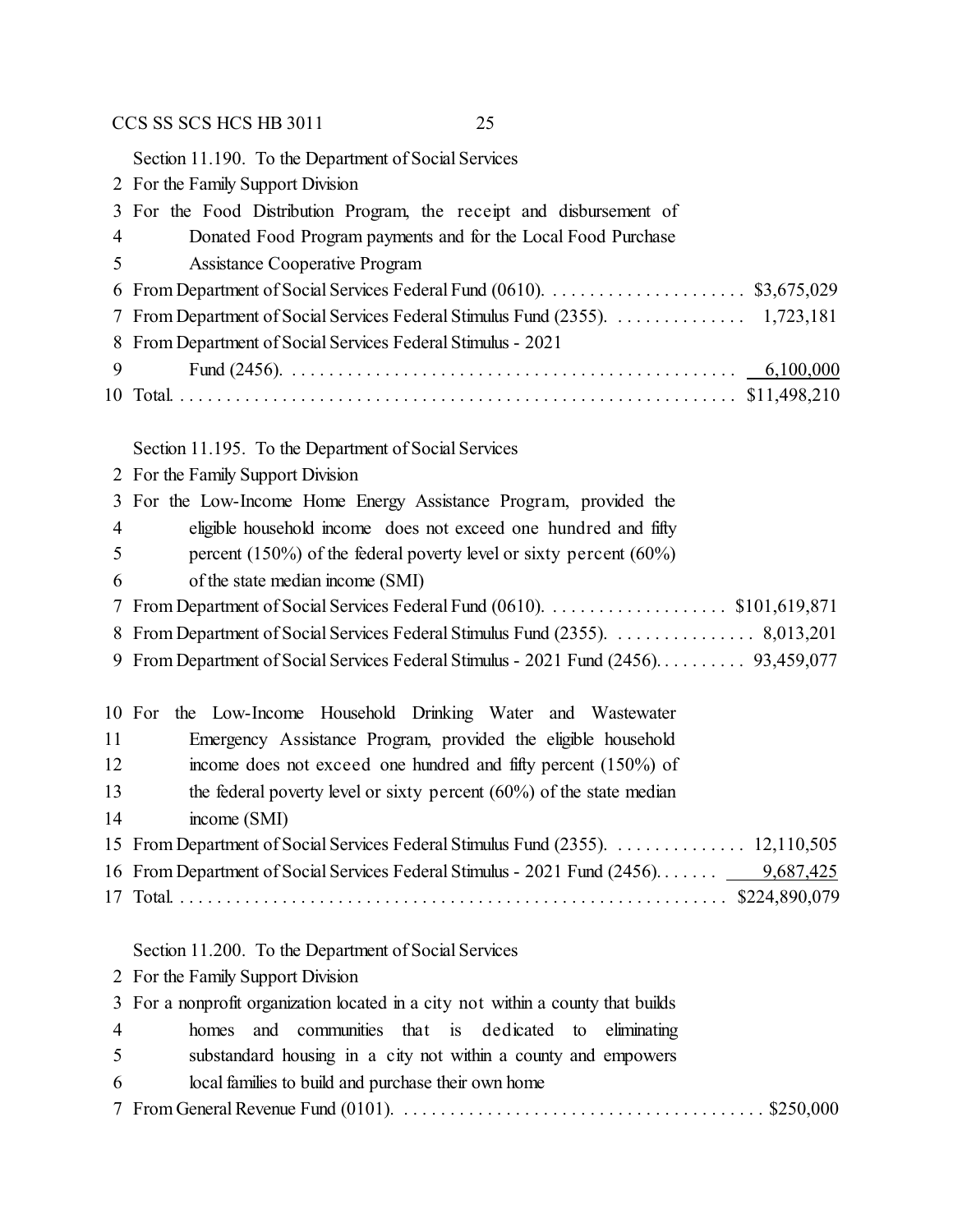Section 11.205. To the Department of Social Services

- For the Family Support Division For grants to not-for-profit organizations for services and programs to assist victims of domestic violence, provided three percent (3%) flexibility is allowed from this section to Section 11.950 From General Revenue Fund (0101). . . . . . . . . . . . . . . . . . . . . . . . . . . . . . . . . . . . . . \$5,000,000 From Temporary Assistance for Needy Families Federal Fund (0199). . . . . . . . . . . . . . 1,600,000 From Department of Social Services Federal Fund (0610). . . . . . . . . . . . . . . . . . . . . . . 2,116,524 From Department of Social Services Federal Stimulus - 2021 Fund (2456). . . . . . . . . . . 8,309,001 For emergency shelter services to assist victims of domestic violence From Temporary Assistance for Needy Families Federal Fund (0199). . . . . . . . . . . . . . . . 562,137 For emergency shelter services to assist victims of domestic violence with substance history located in any city with more than four hundred thousand inhabitants and located in more than one county From Temporary Assistance for Needy Families Federal Fund (0199). . . . . . . . . . . . . 200,000 Total. . . . . . . . . . . . . . . . . . . . . . . . . . . . . . . . . . . . . . . . . . . . . . . . . . . . . . . . . . . . . \$17,787,662 Section 11.210. To the Department of Social Services For the Family Support Division For the Victims of Crime Act (VOCA) Unit For the administrative expenses of the Victims of Crime Act program Personal Service. . . . . . . . . . . . . . . . . . . . . . . . . . . . . . . . . . . . . . . . . . . . . . . . . \$427,447 Expense and Equipment. . . . . . . . . . . . . . . . . . . . . . . . . . . . . . . . . . . . . . . . . . 100,000 From Victims of Crime Act Federal Fund (0146). . . . . . . . . . . . . . . . . . . . . . . . . . . . . . . . 527,447 For training and technical assistance expenses for the Victims of Crime Act program Expense and Equipment From Victims of Crime Act Federal Fund (0146). . . . . . . . . . . . . . . . . . . . . . . . . . . . . . . . 500,000 For the information technology expenses for the Victims of Crime Act program
- Expense and Equipment From Victims of Crime Act Federal Fund (0146). . . . . . . . . . . . . . . . . . . . . . . . . . . . . 1,000,000 Total (Not to exceed 8.00 F.T.E.). . . . . . . . . . . . . . . . . . . . . . . . . . . . . . . . . . . . . . . . \$2,027,447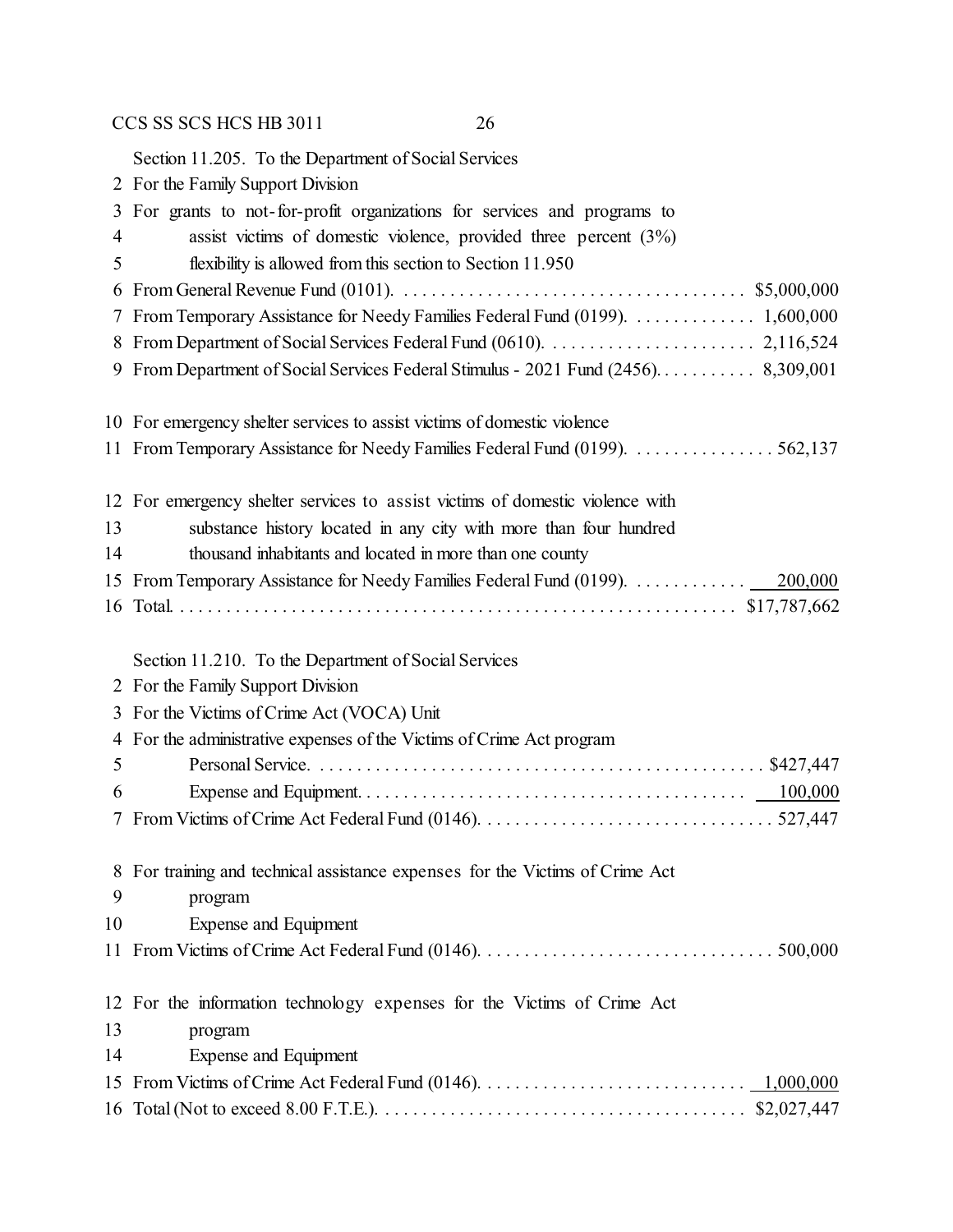|    | CCS SS SCS HCS HB 3011<br>27                                                                                                                                          |
|----|-----------------------------------------------------------------------------------------------------------------------------------------------------------------------|
|    | Section 11.215. To the Department of Social Services                                                                                                                  |
|    | 2 For the Family Support Division                                                                                                                                     |
|    | 3 For the Victims of Crime Act (VOCA) Unit                                                                                                                            |
|    | 4 For grants to organizations for services and programs to assist victims of                                                                                          |
| 5  | crime, provided that such funds shall be awarded through a                                                                                                            |
| 6  | competitive grant process                                                                                                                                             |
| 7  |                                                                                                                                                                       |
|    |                                                                                                                                                                       |
|    | Section 11.220. To the Department of Social Services                                                                                                                  |
|    | 2 For the Family Support Division<br>3 For the Victims of Crime Act (VOCA) Unit                                                                                       |
|    | 4 For grants to not-for-profit organizations for services and programs to                                                                                             |
| 5  | assist victims of sexual assault, provided three percent $(3%)$                                                                                                       |
| 6  | flexibility is allowed from this section to Section 11.950                                                                                                            |
| 7  |                                                                                                                                                                       |
| 8  | From Department of Social Services Federal Stimulus - 2021                                                                                                            |
| 9  |                                                                                                                                                                       |
|    |                                                                                                                                                                       |
|    |                                                                                                                                                                       |
|    | Section 11.225. To the Department of Social Services                                                                                                                  |
|    | 2 For the Family Support Division                                                                                                                                     |
|    | 3 For the administration of blind services, provided three percent (3%)                                                                                               |
| 4  | flexibility is allowed from this section to Section 11.950                                                                                                            |
| 5  |                                                                                                                                                                       |
| 6  |                                                                                                                                                                       |
|    |                                                                                                                                                                       |
| 8  |                                                                                                                                                                       |
| 9  |                                                                                                                                                                       |
| 10 | From Department of Social Services Federal Fund (0610). $\dots \dots \dots \dots \dots \dots \dots \dots \dots \dots \dots \dots \dots \dots \dots \dots \dots \dots$ |
|    |                                                                                                                                                                       |
|    | Section 11.230. To the Department of Social Services                                                                                                                  |
|    | 2 For the Family Support Division                                                                                                                                     |
| 3  | For services for the visually impaired, provided three percent $(3%)$                                                                                                 |
| 4  | flexibility is allowed from this section to Section 11.950                                                                                                            |
| 5  |                                                                                                                                                                       |
|    |                                                                                                                                                                       |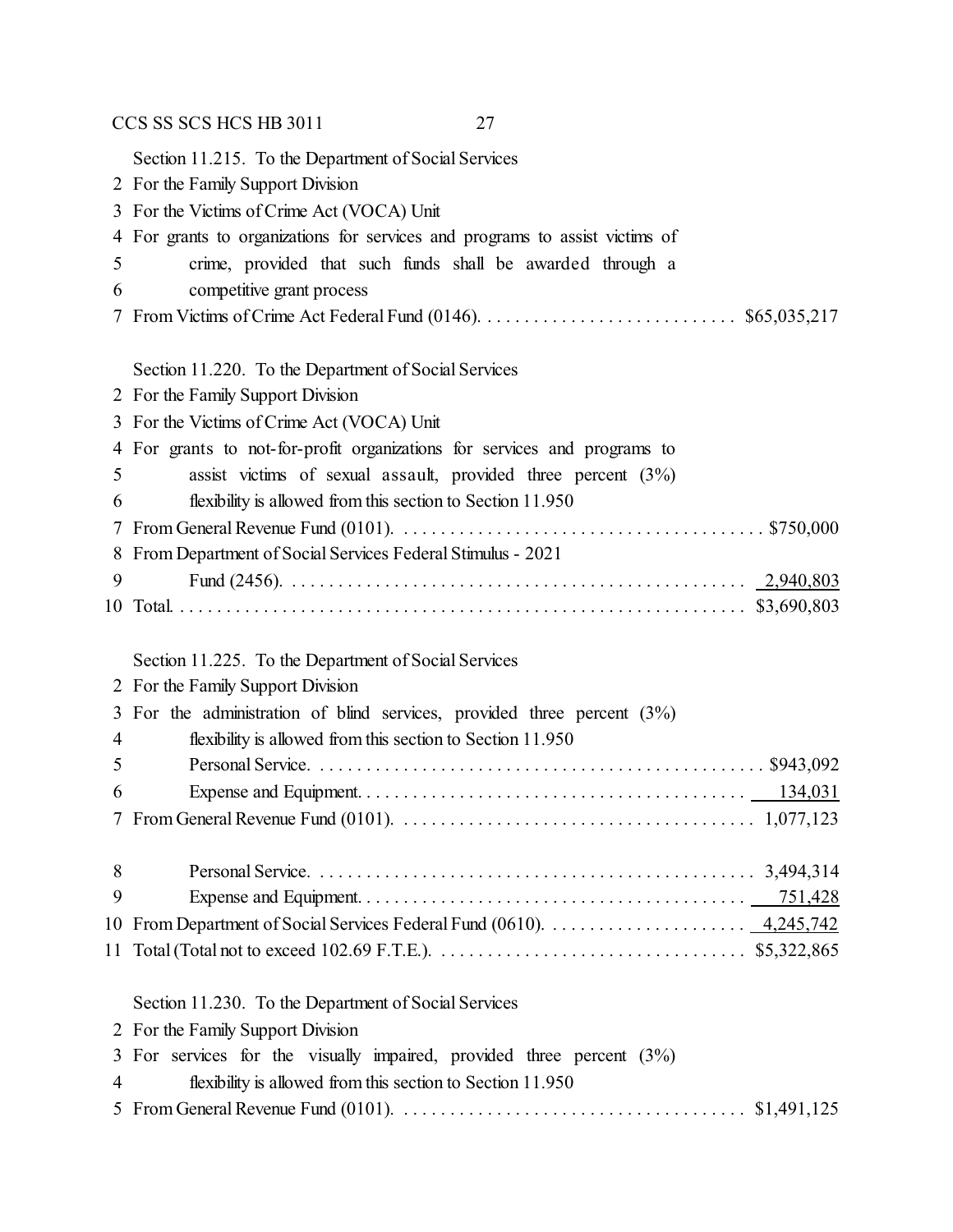| 8  | From Blindness Education, Screening and Treatment Program Fund (0892).  349,000                                                   |
|----|-----------------------------------------------------------------------------------------------------------------------------------|
|    | 9 From Department of Social Services Federal Stimulus Fund (2355).  271,955                                                       |
|    |                                                                                                                                   |
|    |                                                                                                                                   |
|    | Section 11.235. To the Department of Social Services                                                                              |
|    | 2 For the Family Support Division                                                                                                 |
| 3  | For business enterprise programs for the blind                                                                                    |
|    | 4 From Department of Social Services Federal Fund (0610). \$42,003,034                                                            |
|    |                                                                                                                                   |
|    | Section 11.237. To the Department of Social Services                                                                              |
|    | 2 For the Family Support Division                                                                                                 |
| 3  | For programs which are engaged in the resettling of refugees and legal                                                            |
| 4  | immigrants                                                                                                                        |
| 5  |                                                                                                                                   |
|    | Section 11.240. To the Department of Social Services                                                                              |
| 2  | For the Family Support Division                                                                                                   |
| 3  | For Child Support Enforcement field staff and operations, provided three                                                          |
| 4  | percent $(3%)$ flexibility is allowed from this section to Section                                                                |
| 5  | 11.950                                                                                                                            |
|    |                                                                                                                                   |
| 6  |                                                                                                                                   |
| 7  |                                                                                                                                   |
| 8  | From General Revenue Fund (0101). $\ldots \ldots \ldots \ldots \ldots \ldots \ldots \ldots \ldots \ldots \ldots \ldots$ 6,954,230 |
| 9  |                                                                                                                                   |
| 10 |                                                                                                                                   |
|    |                                                                                                                                   |
|    |                                                                                                                                   |
| 12 |                                                                                                                                   |
| 13 |                                                                                                                                   |
|    |                                                                                                                                   |
|    |                                                                                                                                   |
|    | Section 11.245. To the Department of Social Services                                                                              |

- For the Family Support Division
- For reimbursements to counties and the City of St. Louis and contractual
- agreements with local governments providing child support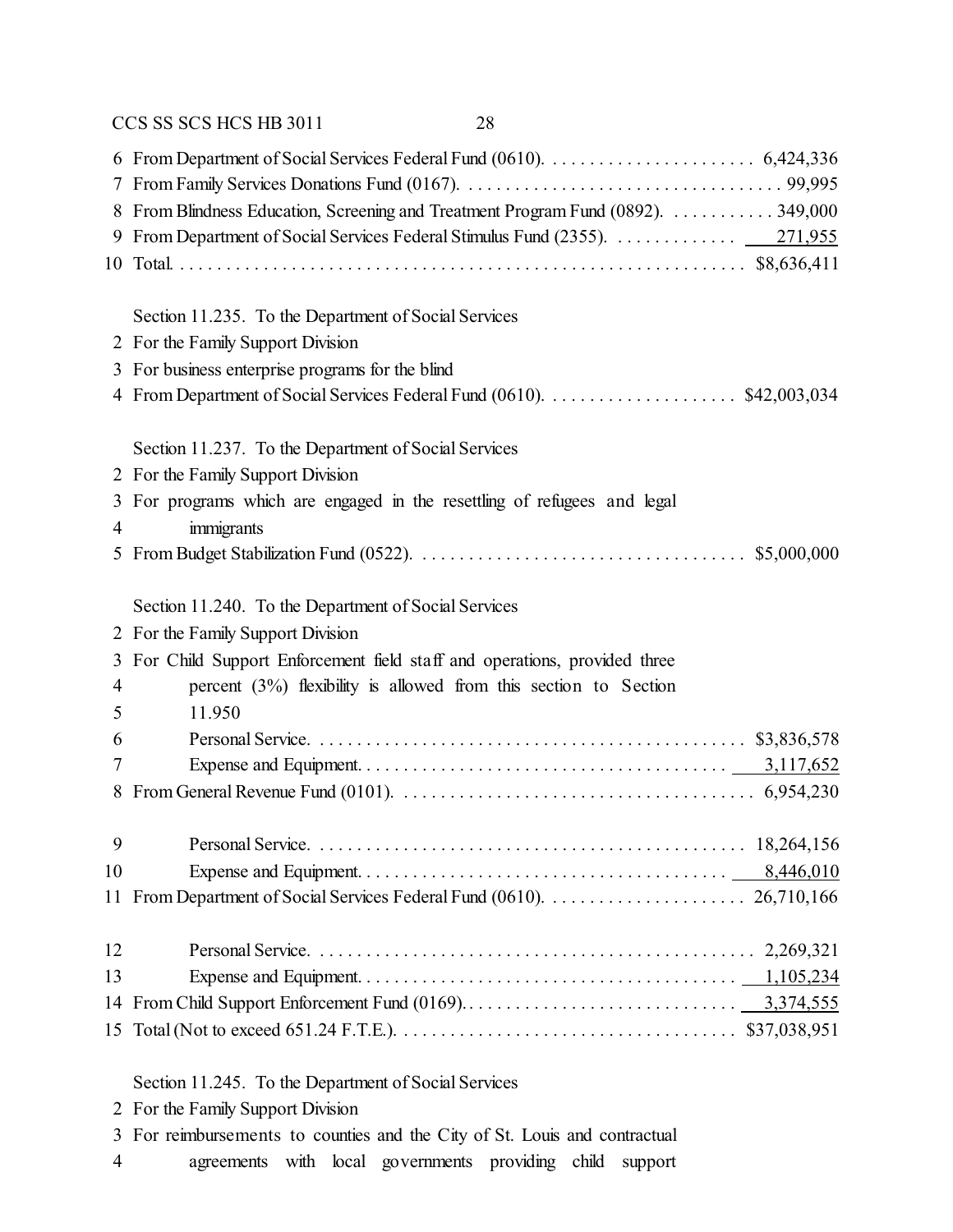| 5              | services, provided three percent $(3%)$ flexibility is allowed from<br>this section to Section 11.950                             |
|----------------|-----------------------------------------------------------------------------------------------------------------------------------|
| 6              |                                                                                                                                   |
| 7              |                                                                                                                                   |
| 8              |                                                                                                                                   |
| 9              |                                                                                                                                   |
|                |                                                                                                                                   |
|                | Section 11.250. To the Department of Social Services                                                                              |
| 2              | For the Family Support Division                                                                                                   |
| 3              | For reimbursements to the federal government for federal Temporary                                                                |
| $\overline{4}$ | Assistance for Needy Families payments, refunds of bonds, refunds                                                                 |
| 5              | of support payments or overpayments, and distributions to families                                                                |
| 6              | From Department of Social Services Federal Fund (0610). \$51,500,000                                                              |
| 7              | 9,000,000                                                                                                                         |
| 8              |                                                                                                                                   |
|                | Section 11.255. To the Department of Social Services                                                                              |
| $\overline{2}$ | Funds are to be transferred out of the State Treasury to the                                                                      |
| 3              | Department of Social Services Federal Fund                                                                                        |
| $\overline{4}$ |                                                                                                                                   |
| 5              | Funds are to be transferred out of the State Treasury to the Child                                                                |
| 6              |                                                                                                                                   |
|                | Support Enforcement Fund                                                                                                          |
| 7<br>8         |                                                                                                                                   |
|                |                                                                                                                                   |
|                | Section 11.300. To the Department of Social Services                                                                              |
| $\overline{2}$ | For the Children's Division, provided three percent $(3%)$ flexibility is                                                         |
| 3              | allowed from this section to Section 11.950                                                                                       |
| $\overline{4}$ |                                                                                                                                   |
| 5              |                                                                                                                                   |
| 6              | From General Revenue Fund (0101). $\ldots \ldots \ldots \ldots \ldots \ldots \ldots \ldots \ldots \ldots \ldots \ldots$ 3,663,752 |
| 7              | Personal Service                                                                                                                  |
| 8              | From Child Care and Development Block Grant Federal Fund (0168). 38,013                                                           |
| 9              | Personal Service                                                                                                                  |
| 10             | From Temporary Assistance for Needy Families Federal Fund (0199). 784,336                                                         |
|                |                                                                                                                                   |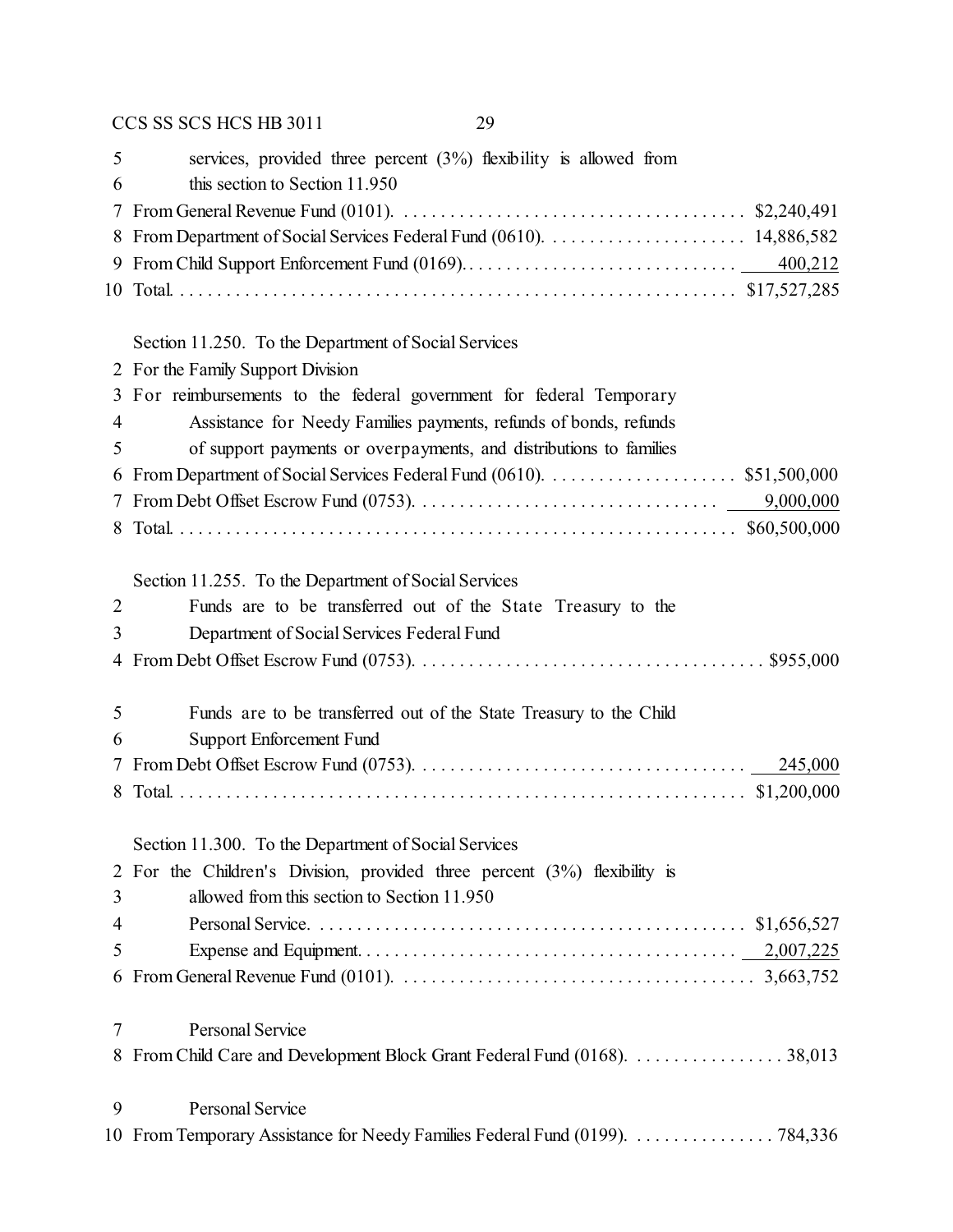| 11 |                                                                                  |
|----|----------------------------------------------------------------------------------|
| 12 |                                                                                  |
| 13 |                                                                                  |
| 14 | Expense and Equipment                                                            |
|    |                                                                                  |
| 16 | <b>Expense and Equipment</b>                                                     |
|    |                                                                                  |
|    |                                                                                  |
|    | Section 11.305. To the Department of Social Services                             |
|    | 2 For the Children's Division, provided five percent (5%) flexibility is         |
| 3  | allowed between personal service and expense and equipment                       |
|    | 4 For the Children's Division field staff and operations                         |
| 5  |                                                                                  |
| 6  |                                                                                  |
| 7  |                                                                                  |
| 8  | Personal Service                                                                 |
| 9  | From Child Care and Development Block Grant Federal Fund (0168). 179,561         |
| 10 |                                                                                  |
| 11 |                                                                                  |
|    | 12 From Temporary Assistance for Needy Families Federal Fund (0199).  14,392,630 |
| 13 |                                                                                  |
| 14 |                                                                                  |
| 15 |                                                                                  |
| 16 |                                                                                  |
| 17 |                                                                                  |
|    |                                                                                  |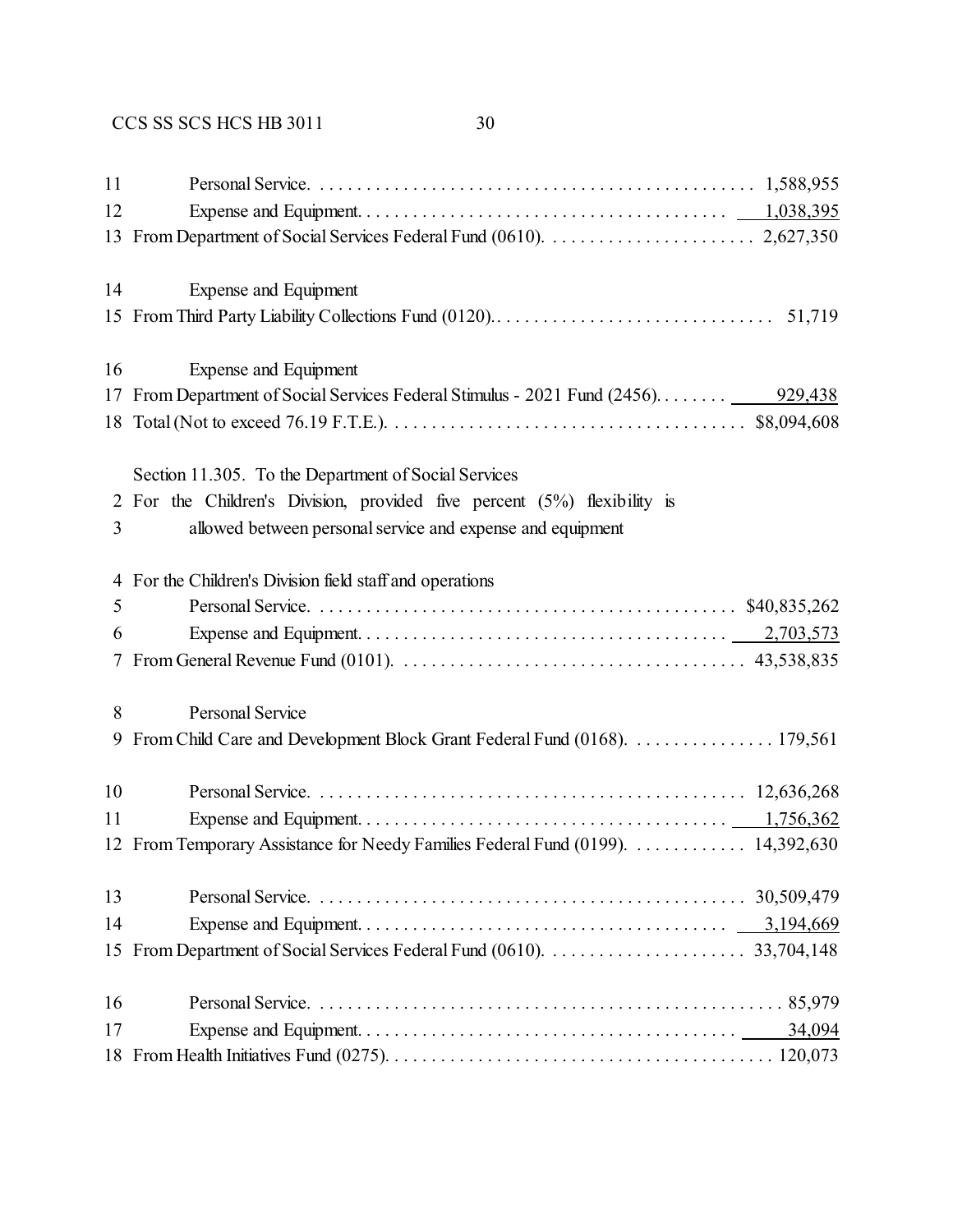|    | 19 For recruitment and retention services                                                                             |
|----|-----------------------------------------------------------------------------------------------------------------------|
|    | 22 For the creation of a foster care portal software that can be accessed by                                          |
| 23 | children's division caseworkers, licensed foster families, foster care                                                |
| 24 | licensure applicants, parents or guardians of children in foster care                                                 |
| 25 | and other key parties to ensure streamlined communication and                                                         |
| 26 | information sharing                                                                                                   |
|    |                                                                                                                       |
| 29 | 28 For expanding the reach of the Foster Care Wellness Pilot Module<br>statewide                                      |
|    |                                                                                                                       |
|    |                                                                                                                       |
|    | Section 11.310. To the Department of Social Services                                                                  |
|    | 2 For the Children's Division                                                                                         |
| 3  | Expense and Equipment                                                                                                 |
| 4  | For the development and integration of a new comprehensive child                                                      |
| 5  | welfare information system                                                                                            |
| 6  |                                                                                                                       |
|    |                                                                                                                       |
| 8  |                                                                                                                       |
|    | Section 11.315. To the Department of Social Services                                                                  |
|    | For the Children's Division                                                                                           |
| 3  | For Children's Division staff training, provided three percent (3%)                                                   |
| 4  | flexibility is allowed from this section to Section 11.950                                                            |
| 5  | Expense and Equipment                                                                                                 |
| 6  | From General Revenue Fund (0101). $\ldots \ldots \ldots \ldots \ldots \ldots \ldots \ldots \ldots \ldots$ \$1,084,531 |
|    |                                                                                                                       |
|    | 8 For specialized investigation skills training                                                                       |
| 9  | Expense and Equipment                                                                                                 |
|    | 10 From Department of Social Services Federal Stimulus - 2021 Fund (2456)<br>650,607                                  |
|    |                                                                                                                       |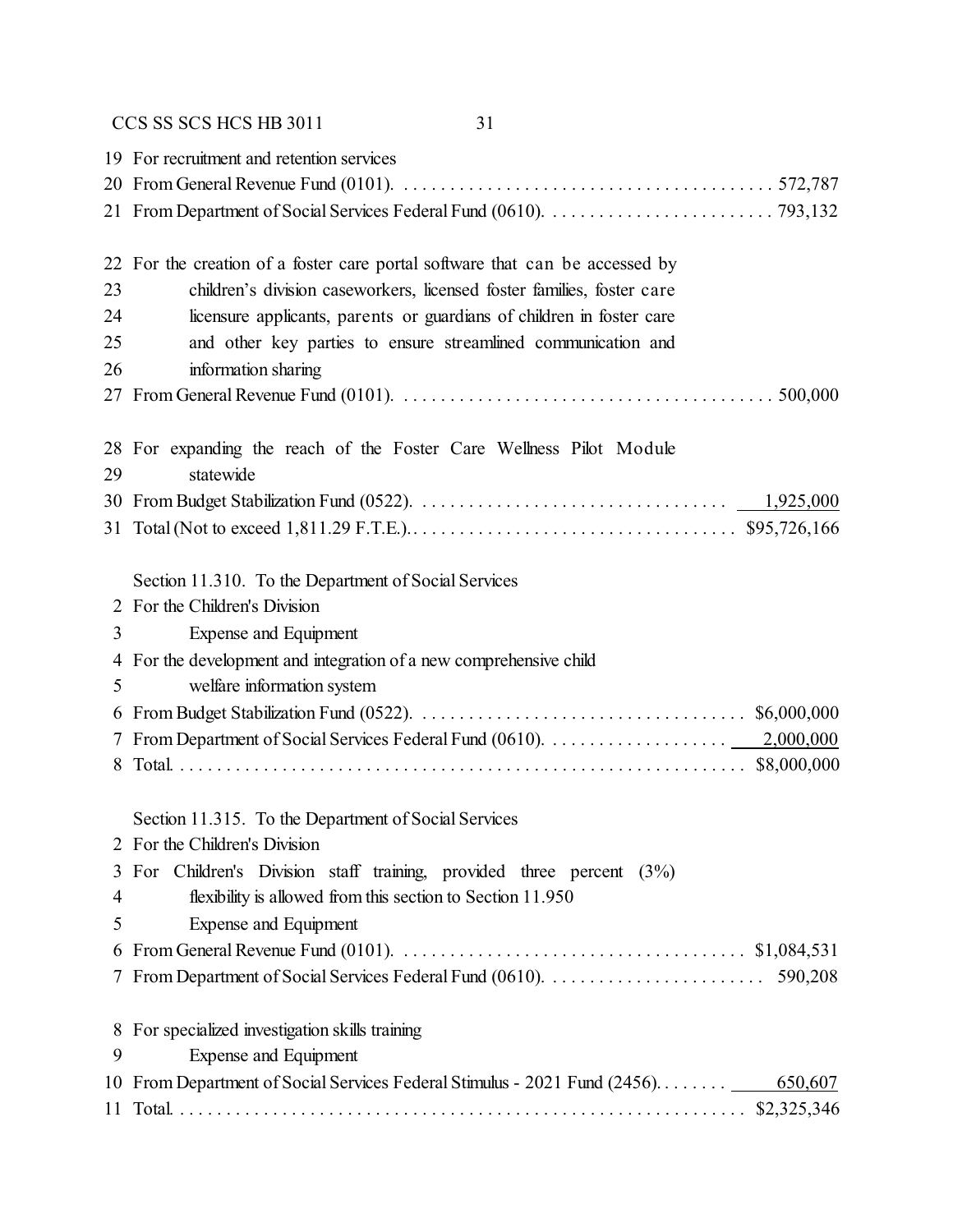|    | CCS SS SCS HCS HB 3011<br>32                                                                                                           |
|----|----------------------------------------------------------------------------------------------------------------------------------------|
|    | Section 11.317. To the Department of Social Services                                                                                   |
|    | 2 For the Children's Division                                                                                                          |
| 3  | For prevention of human trafficking                                                                                                    |
| 4  | Expense and Equipment                                                                                                                  |
|    | 5 From Department of Social Services Federal Stimulus - 2021 Fund (2456)\$278,833                                                      |
| 6  | For grants to nonprofit organizations for prevention and education                                                                     |
| 7  | efforts concerning human trafficking through a program that                                                                            |
| 8  | reaches public and charter schools                                                                                                     |
| 9  | From General Revenue Fund (0101). $\ldots \ldots \ldots \ldots \ldots \ldots \ldots \ldots \ldots \ldots \ldots \ldots \qquad 450,000$ |
| 10 |                                                                                                                                        |
|    | Section 11.318. To the Department of Social Services                                                                                   |
| 2  | For the Children's Division                                                                                                            |
| 3  | For prevention services and programs for children and families to assist                                                               |
| 4  | children to remain safely in their homes and prevent the need for                                                                      |
| 5  | foster care placement                                                                                                                  |
| 6  | Brief Strategic Family Therapy (BSFT)                                                                                                  |
|    |                                                                                                                                        |
|    |                                                                                                                                        |
| 9  | Parent-Child Interaction Therapy (PCIT)                                                                                                |
|    |                                                                                                                                        |
|    |                                                                                                                                        |
| 12 | Birth Match Program as set forth in Section, 210.156 RSMo                                                                              |
| 13 | From Temporary Assistance for Needy Families Federal Fund (0199). 558,065                                                              |
|    |                                                                                                                                        |
|    | Section 11.320. To the Department of Social Services                                                                                   |
| 2  | For the Children's Division, provided ten percent $(10\%)$ flexibility is                                                              |
| 3  | allowed between Sections 11.320, 11.330, 11.335, 11.340, 11.360,                                                                       |
| 4  | and 11.370, and further provided three percent $(3%)$ flexibility is                                                                   |
| 5  | allowed from this section to Section 11.950                                                                                            |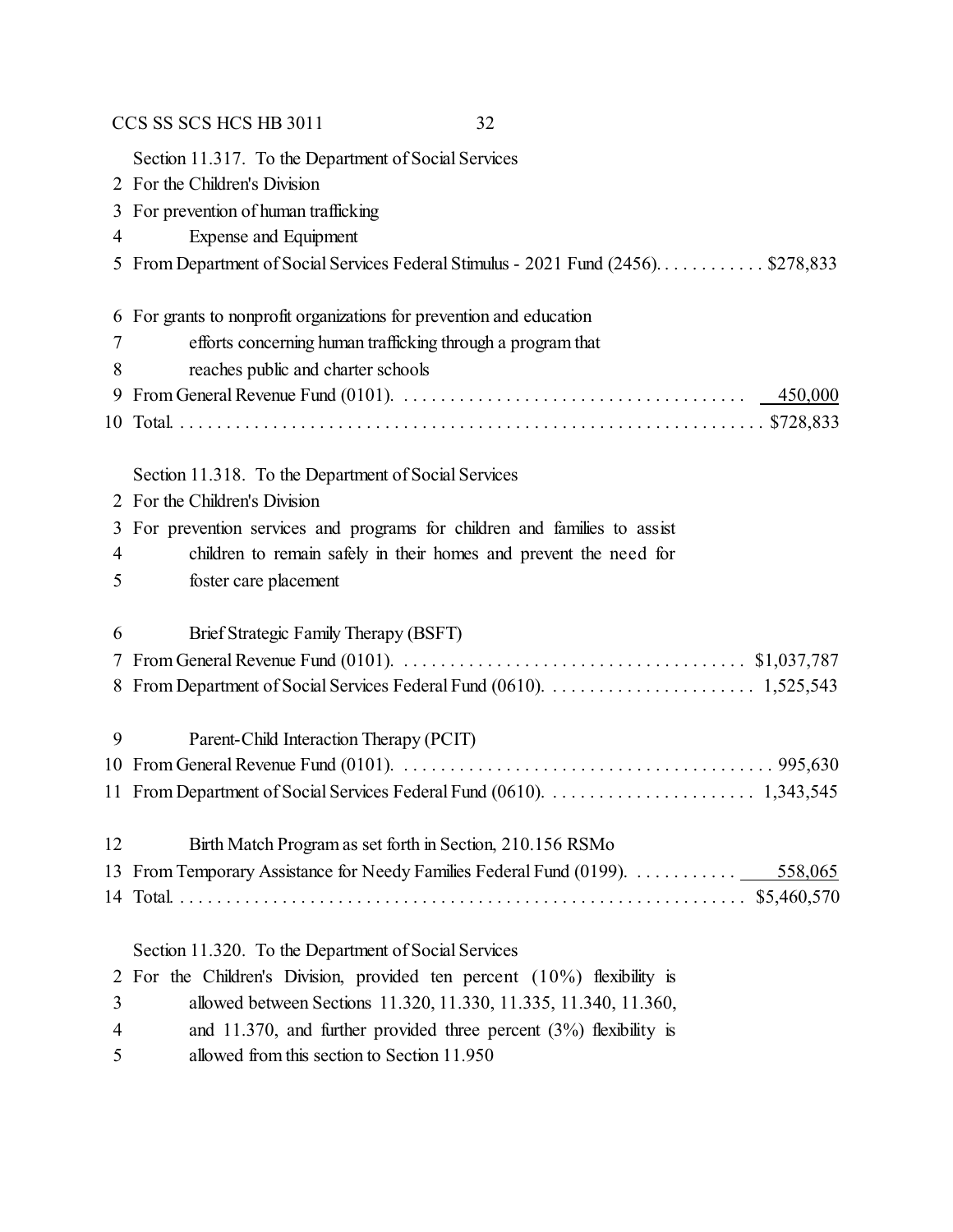|    | 6 For children's treatment services including, but not limited to, home-based                                          |
|----|------------------------------------------------------------------------------------------------------------------------|
| 7  | services, day treatment services, preventive services, family                                                          |
| 8  | reunification services, or intensive in-home services                                                                  |
| 9  | From General Revenue Fund (0101). $\ldots \ldots \ldots \ldots \ldots \ldots \ldots \ldots \ldots \ldots$ \$12,327,722 |
|    |                                                                                                                        |
|    | 11 From Temporary Assistance for Needy Families Federal Fund (0199).  425,286                                          |
|    |                                                                                                                        |
|    | 13 For crisis care                                                                                                     |
|    |                                                                                                                        |
|    |                                                                                                                        |
|    | Section 11.325. To the Department of Social Services                                                                   |
|    | 2 For the Children's Division                                                                                          |
|    | 3 For costs associated with the implementation of the Family First                                                     |
| 4  | Prevention Services Act                                                                                                |
| 5  | Grants to providers to develop community settings                                                                      |
| 6  |                                                                                                                        |
| 7  | Contract for coordination and development of community settings                                                        |
| 8  |                                                                                                                        |
| 9  |                                                                                                                        |
| 10 | Grants to providers to assist with residential facility readiness                                                      |
|    |                                                                                                                        |
| 12 | Development and start-up of new prevention programs that meet                                                          |
| 13 | FFPSA criteria                                                                                                         |
|    |                                                                                                                        |
| 15 | Other expense and equipment related expenses                                                                           |
| 16 | 360,064                                                                                                                |
| 17 |                                                                                                                        |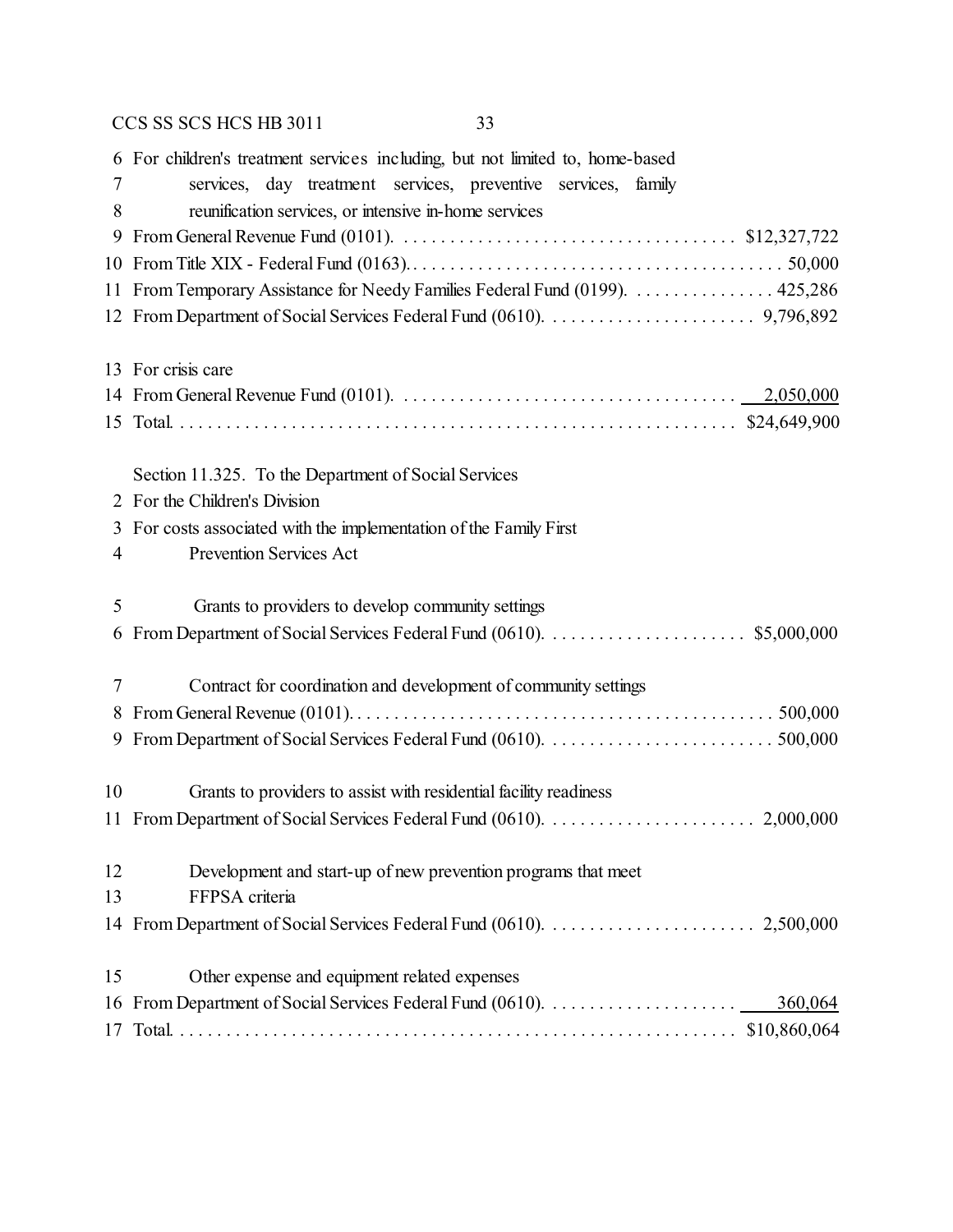Section 11.330. To the Department of Social Services

For the Children's Division

|                | 3 For foster care placement special expenses, respite services, and                                                |
|----------------|--------------------------------------------------------------------------------------------------------------------|
| 4              | transportation expenses; expenses related to training of foster                                                    |
| 5              | parents, provided ten percent $(10\%)$ flexibility is allowed between                                              |
| 6              | Sections 11.320, 11.330, 11.335, 11.340, 11.360, and 11.370, and                                                   |
| 7              | further provided ten percent $(10\%)$ flexibility is allowed between                                               |
| 8              | Section 11.330 and Section 11.745                                                                                  |
| 9              |                                                                                                                    |
|                | 10 From Temporary Assistance for Needy Families Federal Fund (0199).  1,052,158                                    |
|                |                                                                                                                    |
|                | 12 For foster care treatment costs in an outdoor learning foster care program                                      |
| 13             | that is licensed or accredited for treatment programming with the                                                  |
| 14             | reimbursement rate for this service determined by a cost study for                                                 |
| 15             | payment in addition to other service rates for the foster child,                                                   |
| 16             | provided that such reimbursement rate shall not exceed the                                                         |
| 17             | appropriation authority, and further provided that no funds shall be                                               |
| 18             | expended to any vendor whose employees or former employees,                                                        |
| 19             | since January 1, 2019, have been charged by a county or federal                                                    |
| 20             | prosecutor or indicted by a grand jury for any crime against children                                              |
|                |                                                                                                                    |
|                |                                                                                                                    |
|                | 23 For awards to licensed community-based foster care and adoption                                                 |
| 24             | recruitment programs                                                                                               |
|                | 25 From Foster Care and Adoptive Parents Recruitment                                                               |
| 26             | 15,000                                                                                                             |
|                |                                                                                                                    |
|                | Section 11.335. To the Department of Social Services                                                               |
|                | 2 For the Children's Division                                                                                      |
| 3              | For foster care maintenance payments, provided ten percent $(10\%)$                                                |
| $\overline{4}$ | flexibility is allowed between Sections 11.320, 11.330, 11.335,                                                    |
| 5              | 11.340, 11.360, and 11.370                                                                                         |
| 6              | From General Revenue Fund (0101). $\dots \dots \dots \dots \dots \dots \dots \dots \dots \dots \dots$ \$44,924,718 |
|                | From Temporary Assistance for Needy Families Federal Fund (0199). 21,851,184                                       |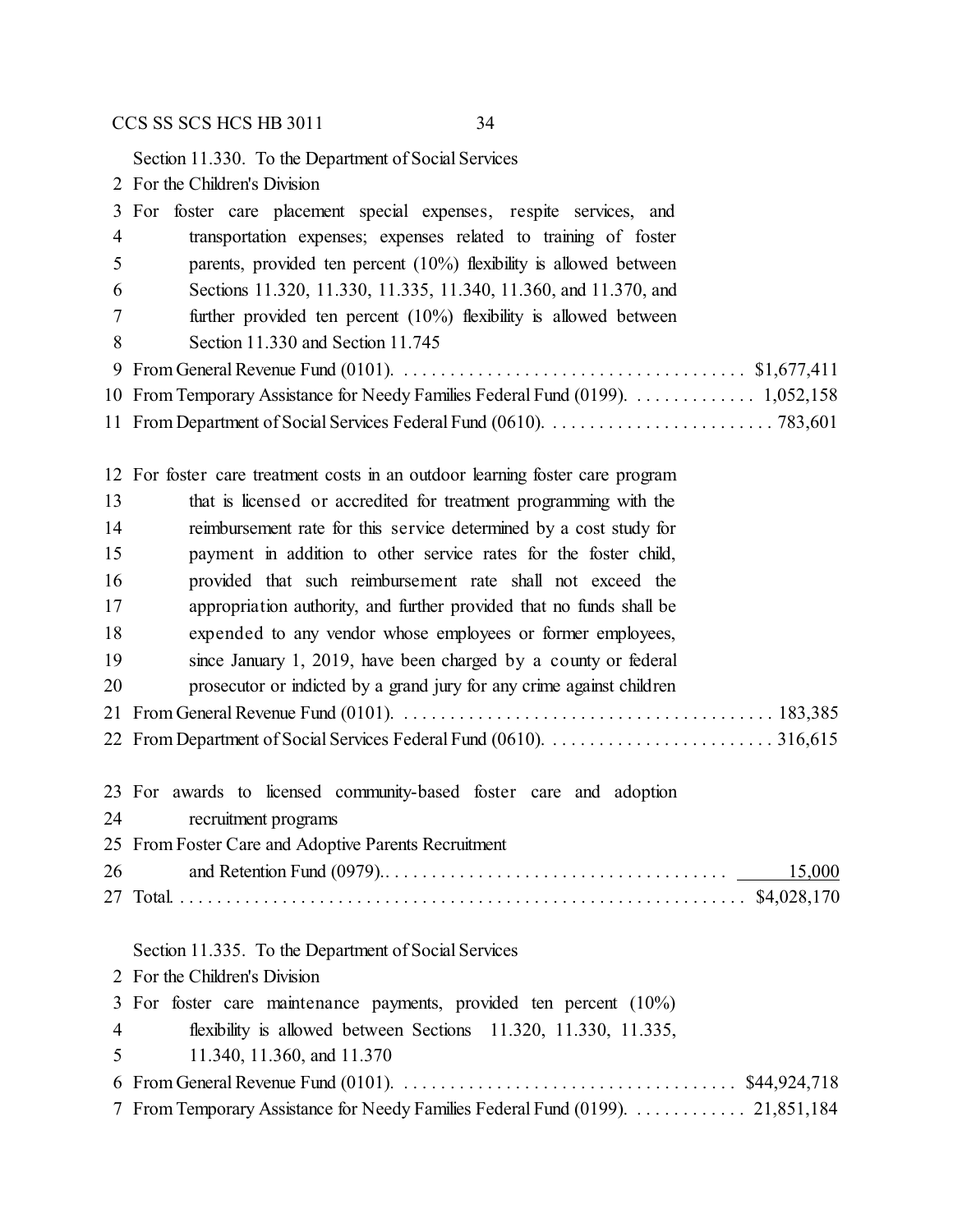|    | CCS SS SCS HCS HB 3011<br>35                                                     |
|----|----------------------------------------------------------------------------------|
|    |                                                                                  |
|    |                                                                                  |
|    |                                                                                  |
|    |                                                                                  |
|    | Section 11.338. To the Department of Social Services                             |
|    | 2 For the Children's Division                                                    |
|    | 3 For therapeutic foster care placements room and board expenses, provided       |
| 4  | ten percent $(10\%)$ flexibility is allowed between Sections 11.338,             |
| 5  | 11.745 and 11.760                                                                |
|    |                                                                                  |
| 7  |                                                                                  |
| 8  |                                                                                  |
|    | Section 11.339. To the Department of Social Services                             |
|    | 2 For the Children's Division                                                    |
|    | 3 For Qualified Residential Treatment Program (QRTP) placements room             |
| 4  | and board expenses, provided ten percent $(10\%)$ flexibility is                 |
| 5  | allowed between Sections 11.339 and 11.340                                       |
| 6  |                                                                                  |
| 7  |                                                                                  |
|    |                                                                                  |
|    | Section 11.340. To the Department of Social Services                             |
|    | 2 For the Children's Division                                                    |
|    | 3 For residential treatment placements and therapeutic treatment services;       |
| 4  | and for the diversion of children from inpatient psychiatric                     |
| 5  | treatment and services provided through comprehensive, expedited                 |
| 6  | permanency systems of care for children and families, provided ten               |
| 7  | percent $(10\%)$ flexibility is allowed between Sections 11.320,                 |
| 8  | 11.330, 11.335, 11.340, 11.360, and 11.370, and further provided                 |
| 9  | ten percent $(10\%)$ flexibility is allowed between Sections 11.339              |
| 10 | and 11.340                                                                       |
|    |                                                                                  |
|    | 12 From Temporary Assistance for Needy Families Federal Fund (0199).  13,351,973 |
|    |                                                                                  |
|    |                                                                                  |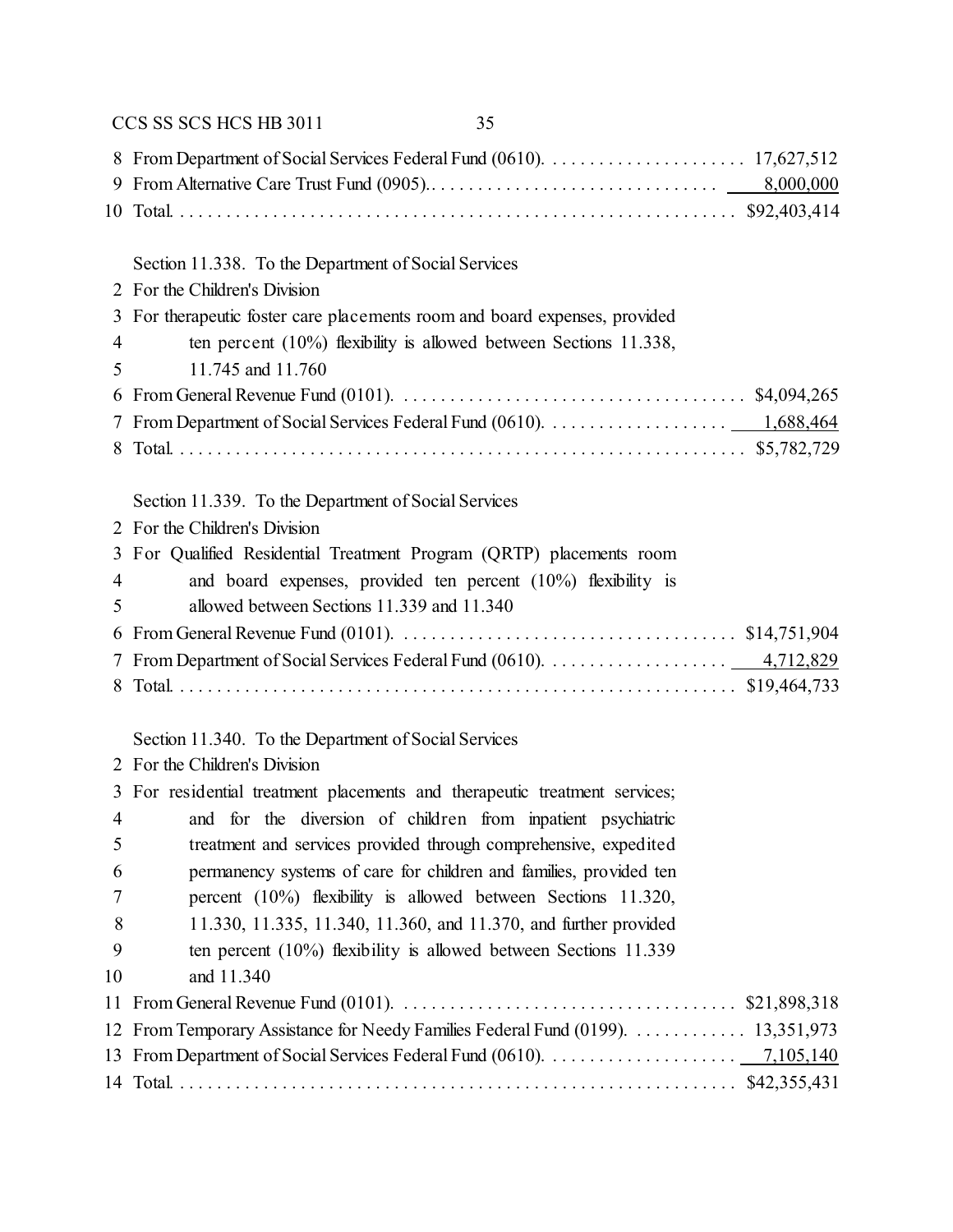Section 11.345. To the Department of Social Services

For the Children's Division

| 3 For contractual payments for expenses related to training of foster parents |  |
|-------------------------------------------------------------------------------|--|
|                                                                               |  |
|                                                                               |  |

Total. . . . . . . . . . . . . . . . . . . . . . . . . . . . . . . . . . . . . . . . . . . . . . . . . . . . . . . . . . . . . . . . \$976,443

## Section 11.350. To the Department of Social Services

| 2 For the Children's Division                   |
|-------------------------------------------------|
| 3 For costs associated with attending post-seco |

|                | 3 For costs associated with attending post-secondary education including, but |
|----------------|-------------------------------------------------------------------------------|
| $\overline{4}$ | not limited to tuition, books, fees, room and board for current or            |
| 5              | former foster youth, provided three percent $(3%)$ flexibility is             |
| 6              | allowed from this section to Section 11.950                                   |
|                |                                                                               |
|                | 8 From Temporary Assistance for Needy Families Federal Fund (0199). 450,000   |
|                |                                                                               |
|                | 10 From Department of Social Services Federal Stimulus Fund (2355). 1,485,593 |
|                |                                                                               |

Section 11.355. To the Department of Social Services

For the Children's Division

|                | 3 For comprehensive case management contracts through community-based    |
|----------------|--------------------------------------------------------------------------|
| $\overline{4}$ | organizations as described in Section 210.112, RSMo; the purpose         |
| 5              | of these contracts shall be to provide a system of care for children     |
| 6              | living in foster care, independent living, or residential care settings; |
| 7              | services eligible under this provision may include, but are not          |
| 8              | limited to, case management, foster care, residential treatment,         |
| -9             | intensive in-home services, family reunification services, and           |
| 10             | specialized recruitment and training of foster care families,            |
| 11             | provided three percent $(3\%)$ flexibility is allowed from this section  |
| 12             | to Section $11.950$                                                      |
|                |                                                                          |
|                |                                                                          |
|                |                                                                          |
|                |                                                                          |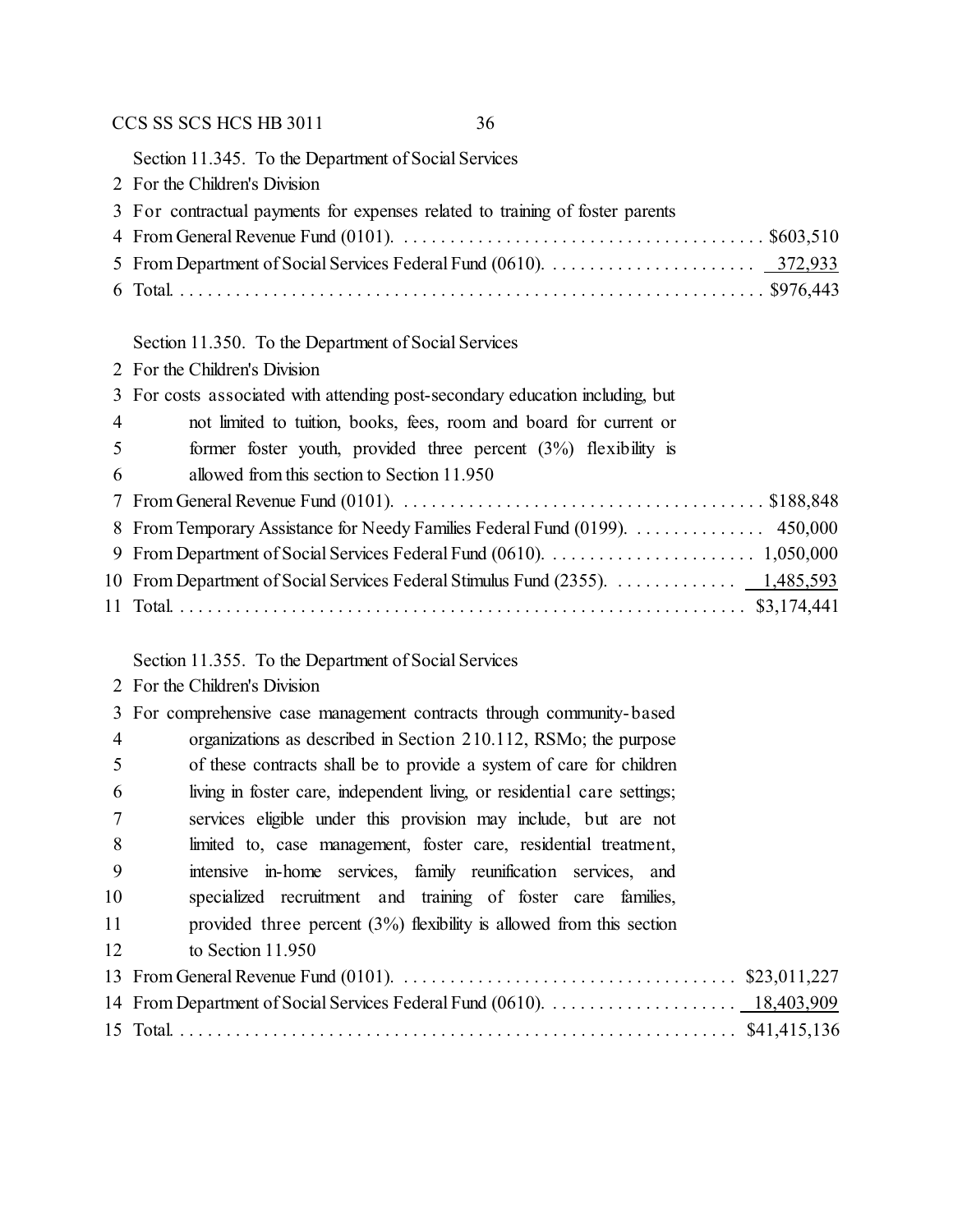Section 11.360. To the Department of Social Services

|   | 2 For the Children's Division, provided ten percent (10%) flexibility is |  |
|---|--------------------------------------------------------------------------|--|
| 3 | allowed between subsections within this section, and provided ten        |  |
| 4 | percent $(10\%)$ flexibility is allowed between Sections 11.320,         |  |
| 5 | 11.330, 11.335, 11.340, 11.360, and 11.370                               |  |

|  |  |  |  | 6 For adoption subsidy payments |
|--|--|--|--|---------------------------------|
|--|--|--|--|---------------------------------|

| 8 From Temporary Assistance for Needy Families Federal Fund (0199). 14,439,396 |  |
|--------------------------------------------------------------------------------|--|
|                                                                                |  |

For guardianship subsidy payments

| 12 From Temporary Assistance for Needy Families Federal Fund (0199). 11,860,598 |  |
|---------------------------------------------------------------------------------|--|
|                                                                                 |  |
|                                                                                 |  |

Section 11.365. To the Department of Social Services

For the Children's Division

For Family Resource Centers

 For a Family Resource Center with a primary office location, in any city with more than one hundred five thousand but fewer than one hundred twenty-five thousand inhabitants, to provide supports to meet the needs of children impacted by foster care or are at risk of entering foster care and their foster/adoptive/kinship/guardianship families including, but not limited to: information dissemination via print and social media; training to caregivers and professionals regarding trauma, attachment, and emerging best practices; peer support groups; social and community activities; financial and/or material supports; respite care; advocacy, navigation, and support, including kinship navigator and Fostering Prevention; in-home therapeutic services, including Behavioral Interventionist Program; and youth aging out services, including the Community Connections Youth Project Program and Aging Out Solutions. And to provide recruitment efforts for children impacted by foster care in these same counties, to secure foster/adoptive/kinship/ guardianship families through methods including, but not limited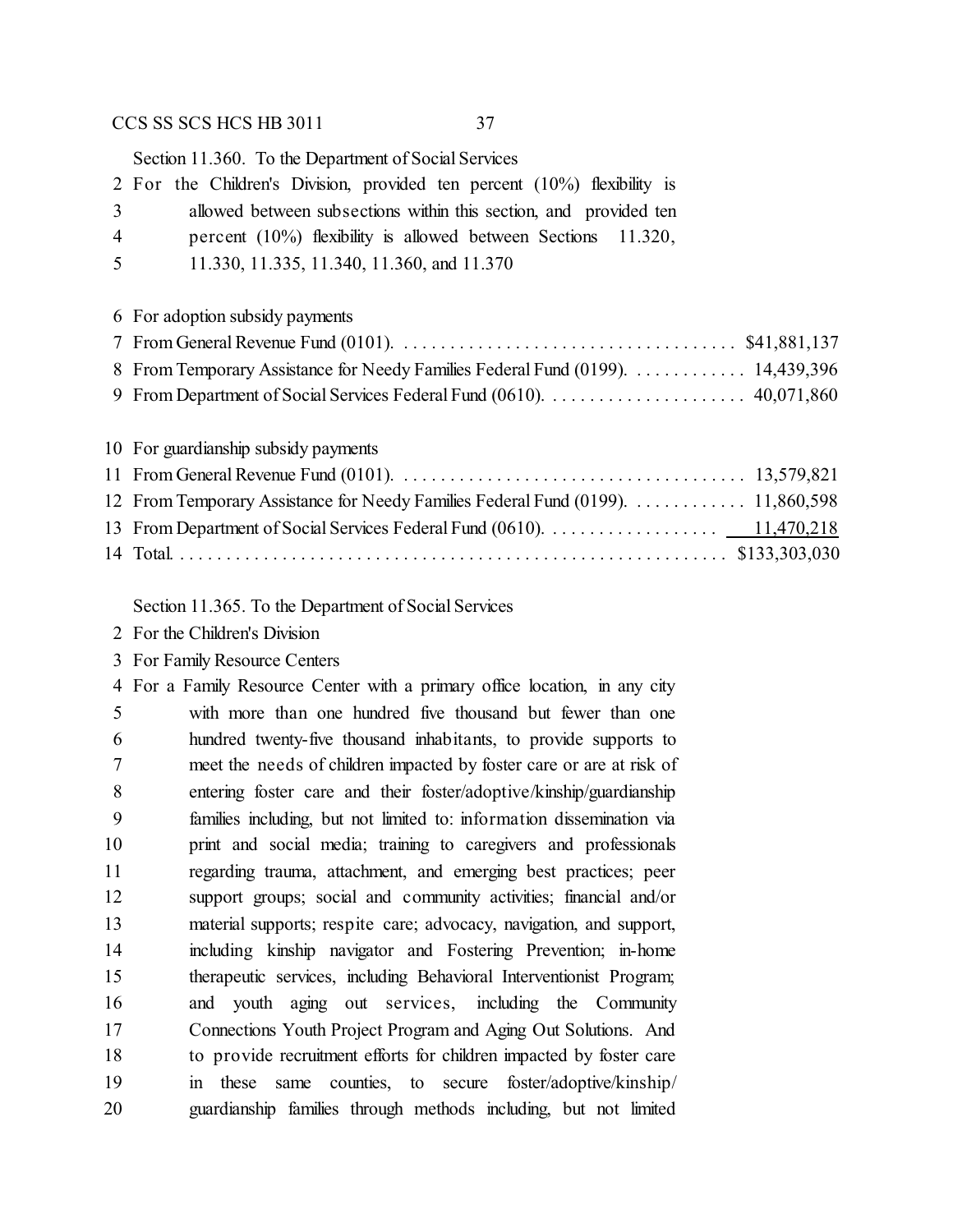| 21 | to: traditional foster/adoptive family recruitment, with a focus on          |
|----|------------------------------------------------------------------------------|
| 22 | meeting the unique cultural needs of children; specialized                   |
| 23 | foster/adoptive family recruitment, such as Treatment Foster Care,           |
| 24 | Elevated Needs Foster Care, or Specialized care of a child with              |
| 25 | medical or other special needs; child-specific recruitment for older         |
| 26 | youth and sibling groups, which may include family finding,                  |
| 27 | Extreme Family Finding, and 30 Days to Family                                |
|    |                                                                              |
|    | 29 From Temporary Assistance for Needy Families Federal Fund (0199). 391,910 |
|    |                                                                              |

 For a Family Resource Center with a primary office location, in any city with more than forty thousand but fewer than fifty-one thousand inhabitants and partially located in a county with more than seventy thousand but fewer than eighty thousand inhabitants, to provide supports to meet the needs of children impacted by foster care or are at risk of entering foster care and their foster/adoptive/kinship/ guardianship families: including, but not limited to: information dissemination via print and social media; training to caregivers and professionals regarding trauma, attachment, and emerging best practices; peer support groups; social and community activities; financial and/or material supports; respite care; advocacy, navigation, and support, including kinship navigator; in-home therapeutic services, including Behavioral Interventionist Program; and youth aging out services, including the Community Connections Youth Project Program and Aging Out Solutions. And to provide recruitment efforts for children impacted by foster care in these same counties, to secure foster/adoptive/kinship/ guardianship families through methods including, but not limited to: traditional foster/adoptive family recruitment, with a focus on meeting the unique cultural needs of children; specialized foster/adoptive family recruitment, such as Treatment Foster Care, Elevated Needs Foster Care, or Specialized care of a child with medical or other special needs; child-specific recruitment for older youth and sibling groups, which may include family finding, Extreme Family Finding, and 30 Days to Family From General Revenue Fund (0101). . . . . . . . . . . . . . . . . . . . . . . . . . . . . . . . . . . . . . . 2,389,828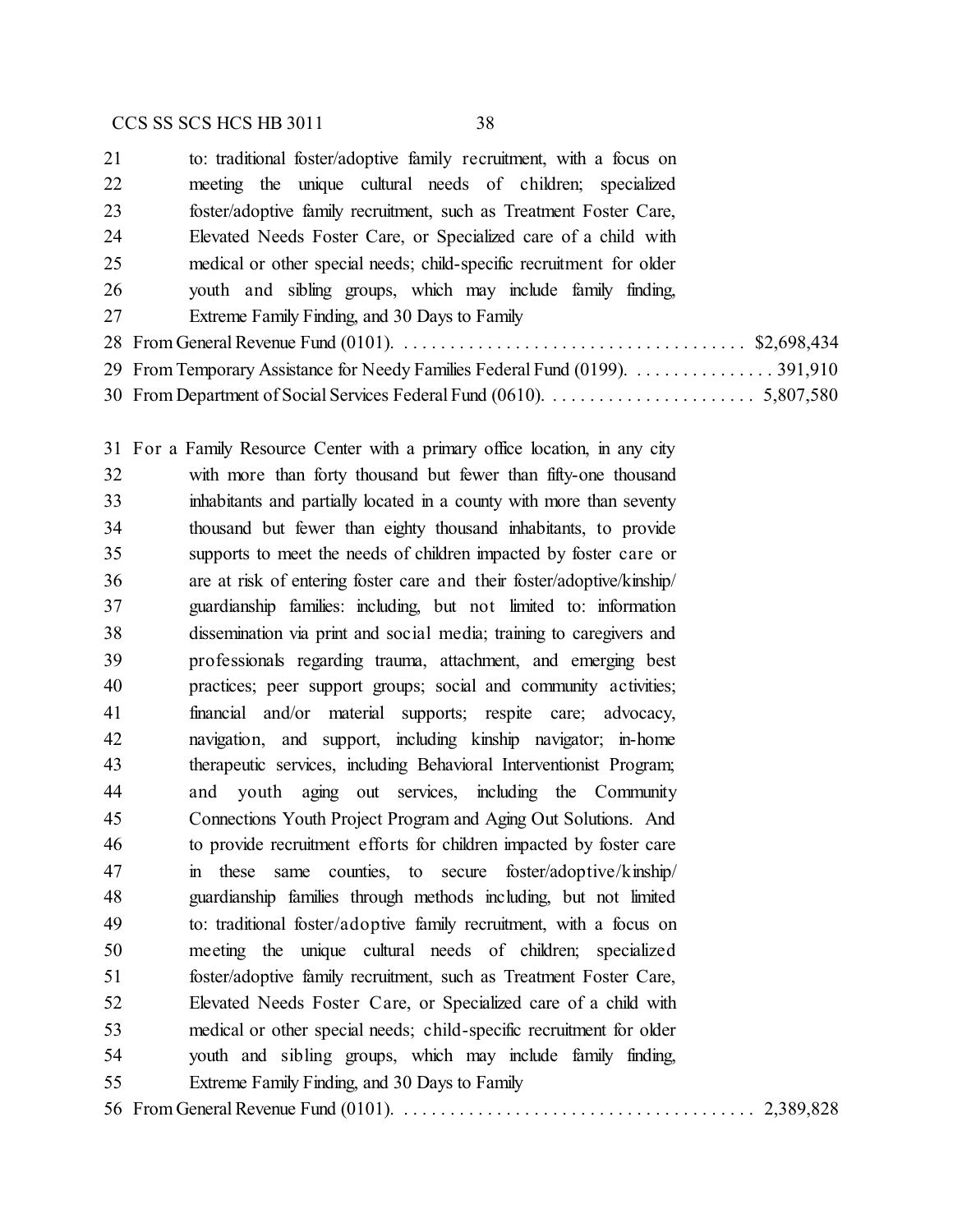| 57 From Temporary Assistance for Needy Families Federal Fund (0199). 326,023 |  |
|------------------------------------------------------------------------------|--|
|                                                                              |  |

 For a Family Resource Center with a primary office location in any county with more than one million inhabitants to provide supports to meet the needs of children impacted by foster care and their foster/adoptive/kinship/guardianship families including, but not limited to: information dissemination via print and social media; training to caregivers and professionals regarding trauma, attachment, and emerging best practices; peer support groups; social and community activities; financial and/or material supports; respite care; advocacy, navigation, and support, including kinship navigator; in-home therapeutic services; and youth aging out services, including employment and housing. And to provide recruitment efforts for children impacted by foster care in these same counties, to secure foster/adoptive/kinship/guardianship families through methods including, but not limited to: traditional foster/adoptive family recruitment, with a focus on meeting the unique cultural needs of children through the RESPOND program; specialized foster/adoptive family recruitment, such as Treatment Foster Care, Elevated Needs Foster Care, or Specialized care of a child with medical or other special needs; child-specific recruitment for older youth and sibling groups, which may include family finding, Extreme Recruitment, and 30 Days to Family From General Revenue Fund (0101). . . . . . . . . . . . . . . . . . . . . . . . . . . . . . . . . . . . . . . 1,995,302 81 From Temporary Assistance for Needy Families Federal Fund (0199). . . . . . . . . . . . . . . . 271,142 From Department of Social Services Federal Fund (0610). . . . . . . . . . . . . . . . . . . . . . . 3,889,565 For the Kinship Navigator program From Department of Social Services Federal Fund (0610). . . . . . . . . . . . . . . . . . . . . . . . . 372,318 For additional Behavioral Intervention Services in areas of need From Department of Social Services Federal Fund (0610). . . . . . . . . . . . . . . . . . . . . . . . . 900,000 For a Family Resource Center located in a city with more than sixteen thousand but fewer than eighteen thousand inhabitants and located in more than one county, and located in a city with more than four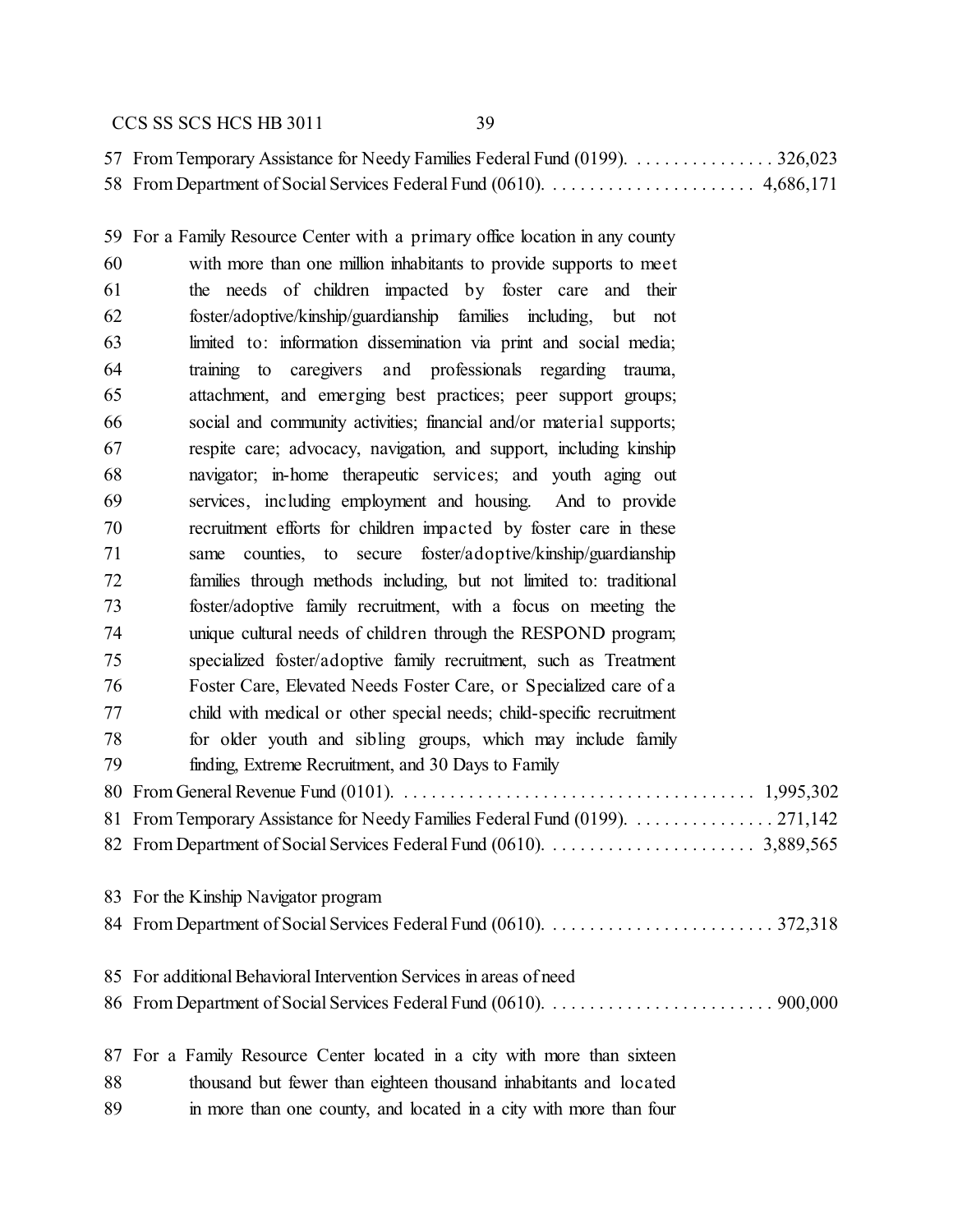thousand nine hundred but fewer than five thousand six hundred inhabitants and located in a county with more than fourteen thousand but fewer than fifteen thousand seven hundred inhabitants and with a county seat with more than four thousand nine hundred but fewer than five thousand five hundred inhabitants, and located in a city with more than four thousand nine hundred but fewer than five thousand six hundred inhabitants and that is the county seat of a county with more than twelve thousand five hundred but fewer than fourteen thousand inhabitants From General Revenue Fund (0101). . . . . . . . . . . . . . . . . . . . . . . . . . . . . . . . . . . . . . . . 600,000 For a Family Resource Center located in a county with more than seventeen thousand six hundred but fewer than nineteen thousand inhabitants and with a county seat with more than three hundred but fewer than one thousand inhabitants From General Revenue Fund (0101). . . . . . . . . . . . . . . . . . . . . . . . . . . . . . . . . . . . . . . . . 300,000 For a Family Resource Center located in any city with more than thirty-six thousand five hundred but fewer than forty thousand inhabitants From General Revenue Fund (0101). . . . . . . . . . . . . . . . . . . . . . . . . . . . . . . . . . . . 500,000 Total. . . . . . . . . . . . . . . . . . . . . . . . . . . . . . . . . . . . . . . . . . . . . . . . . . . . . . . . . . . . . \$25,128,273 Section 11.370. To the Department of Social Services For the Children's Division For independent living placements and transitional living services, provided ten percent (10%) flexibility is allowed between Sections 11.320, 11.330, 11.335, 11.340, 11.360, and 11.370 From General Revenue Fund (0101). . . . . . . . . . . . . . . . . . . . . . . . . . . . . . . . . . . . . . \$1,947,584 From Department of Social Services Federal Fund (0610). . . . . . . . . . . . . . . . . . . . . . . 3,671,203 From Department of Social Services Federal Stimulus Fund (2355). . . . . . . . . . . . . . 9,180,241 Total. . . . . . . . . . . . . . . . . . . . . . . . . . . . . . . . . . . . . . . . . . . . . . . . . . . . . . . . . . . . . \$14,799,028 Section 11.375. To the Department of Social Services For the Children's Division For Regional Child Assessment Centers, provided three percent (3%) flexibility is allowed from this section to Section 11.950 From General Revenue Fund (0101). . . . . . . . . . . . . . . . . . . . . . . . . . . . . . . . . . . . . . \$2,249,475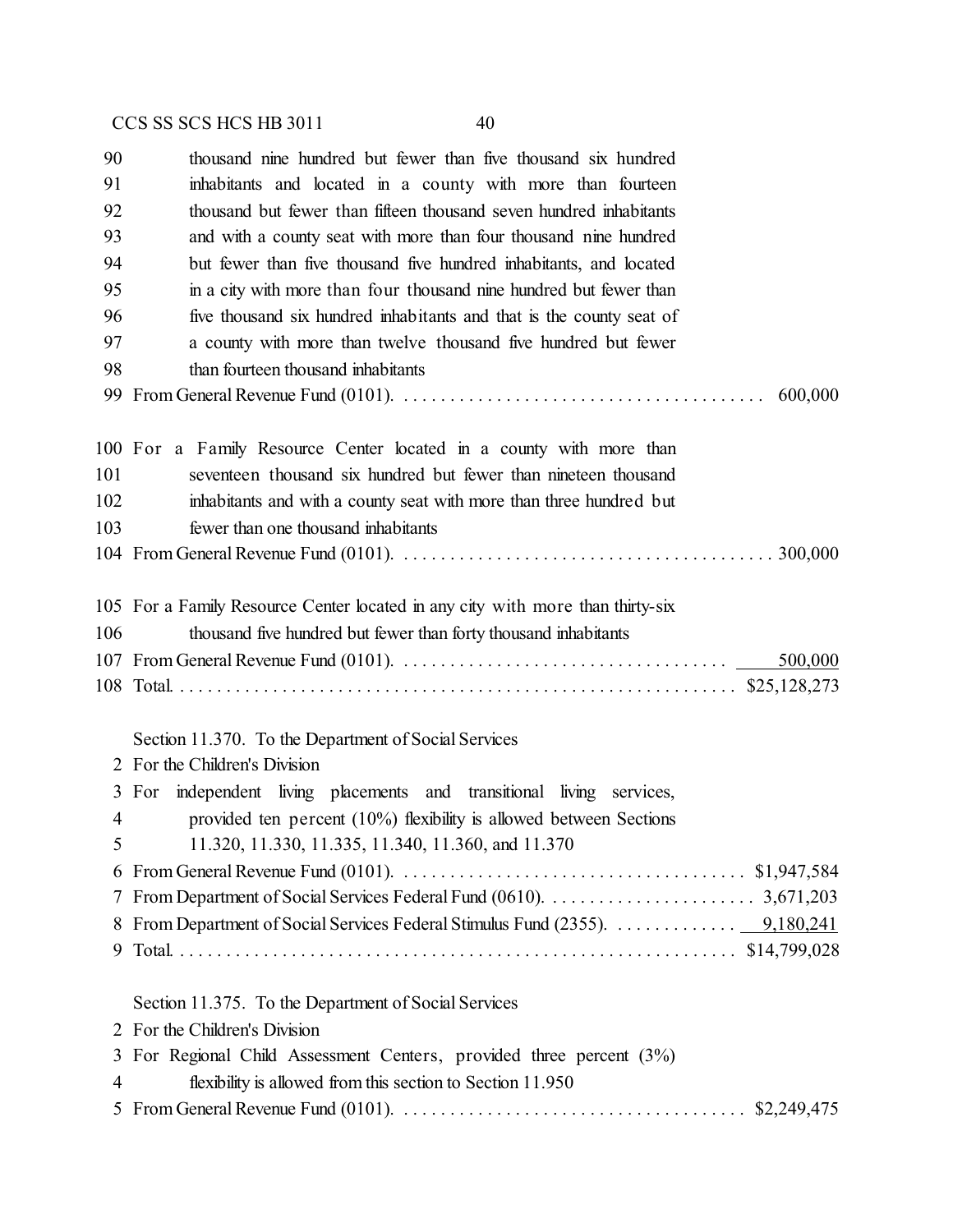|    | CCS SS SCS HCS HB 3011<br>41                                                  |
|----|-------------------------------------------------------------------------------|
|    |                                                                               |
| 8  | For the purpose of funding a child protection center located in any city with |
| 9  | more than four hundred thousand inhabitants and located in more               |
| 10 | than one county, serving Jackson, Cass, and Lafayette county, who             |
| 11 | helps to build a healthier community by leading the                           |
| 12 | multidisciplinary response to the prevention, identification, and             |
| 13 | treatment of child abuse and violence through forensic interviews,            |
| 14 | family advocacy services and therapy services for children and                |
| 15 | families free of charge                                                       |
|    | 650,000                                                                       |
|    |                                                                               |
|    | Section 11.380. To the Department of Social Services                          |
|    | 2 For the Children's Division                                                 |
|    | 3 For residential placement payments to counties for children in the custody  |
| 4  | of juvenile courts                                                            |
|    |                                                                               |
|    | Section 11.385. To the Department of Social Services                          |
|    | 2 For the Children's Division                                                 |
|    | 3 For CASA IV-E allowable training costs                                      |
|    |                                                                               |
|    | Section 11.390. To the Department of Social Services                          |
|    | 2 For the Children's Division                                                 |
| 3  | For the Child Abuse and Neglect Prevention Grant and Children's Justice       |
| 4  | <b>Act Grant</b>                                                              |
|    | 5 From Department of Social Services Federal Fund (0610). \$1,770,784         |
|    | Section 11.395. To the Department of Social Services                          |
|    | 2 For the Children's Division                                                 |
| 3  | For transactions involving personal funds of children in the custody of the   |
| 4  | Children's Division                                                           |
|    |                                                                               |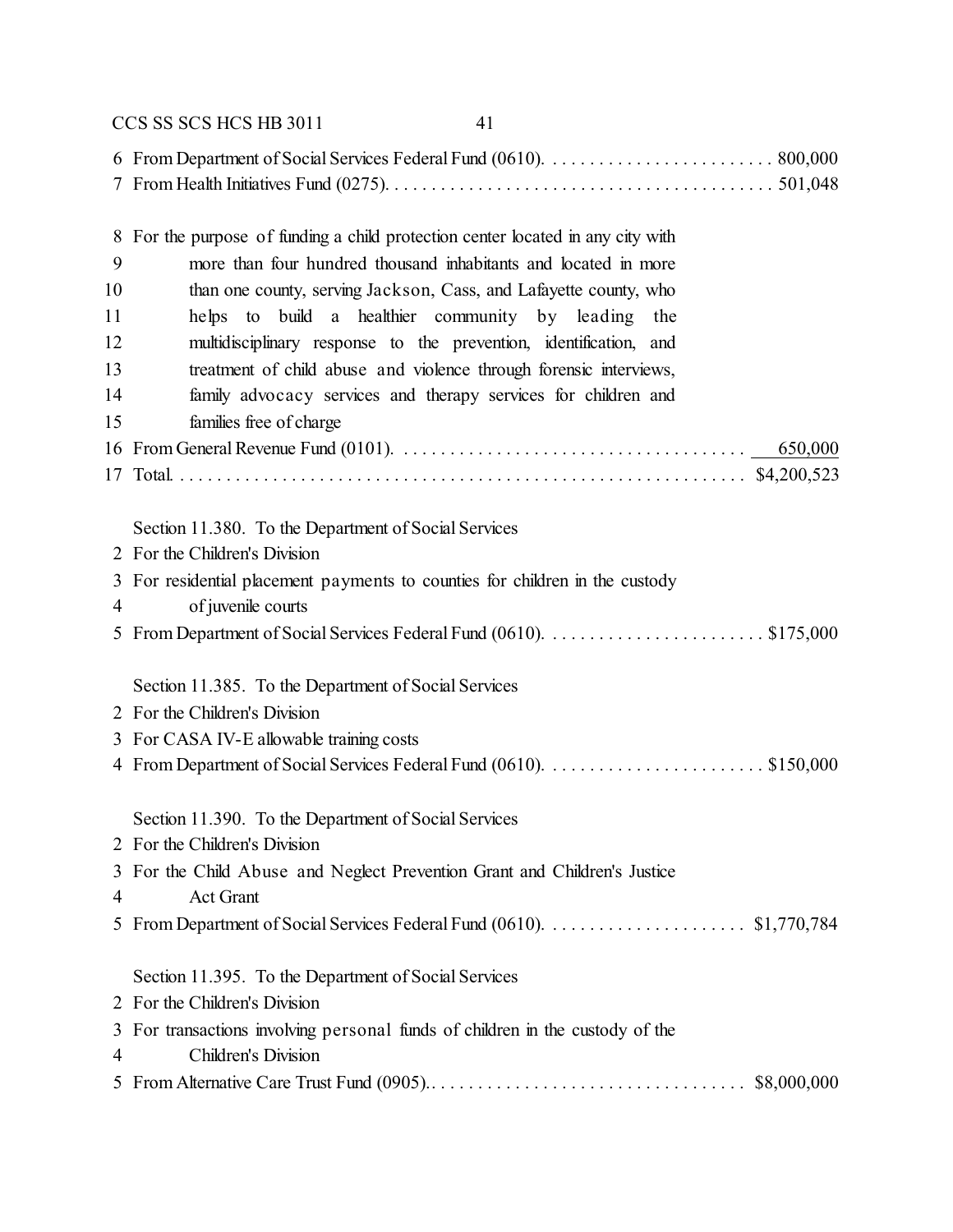|                | Section 11.400. To the Department of Social Services                             |
|----------------|----------------------------------------------------------------------------------|
|                | 2 For the Division of Youth Services                                             |
| 3              | For the Central Office and regional offices, provided three percent $(3%)$       |
| 4              | flexibility is allowed from this section to Section 11.950                       |
| 5              |                                                                                  |
| 6              |                                                                                  |
| 7              |                                                                                  |
| 8              |                                                                                  |
| 9              |                                                                                  |
|                |                                                                                  |
| 11             |                                                                                  |
| 12             |                                                                                  |
|                |                                                                                  |
| 14             | Expense and Equipment                                                            |
|                | 999                                                                              |
|                |                                                                                  |
|                | Section 11.405. To the Department of Social Services                             |
|                | 2 For the Division of Youth Services                                             |
| 3              | For treatment services, including foster care and contractual payments,          |
| $\overline{4}$ | provided up to \$500,000 can be used for juvenile court diversion,               |
| 5              | provided ten percent $(10\%)$ flexibility is allowed between federal             |
| 6              | funds within this section, and further provided three percent $(3\%)$            |
| 7              | flexibility is allowed from this section to Section 11.950                       |
| 8              |                                                                                  |
| 9              |                                                                                  |
|                |                                                                                  |
| 11             |                                                                                  |
| 12             |                                                                                  |
|                | 13 From Temporary Assistance for Needy Families Federal Fund (0199).  12,221,144 |
| 14             |                                                                                  |
| 15             |                                                                                  |
|                |                                                                                  |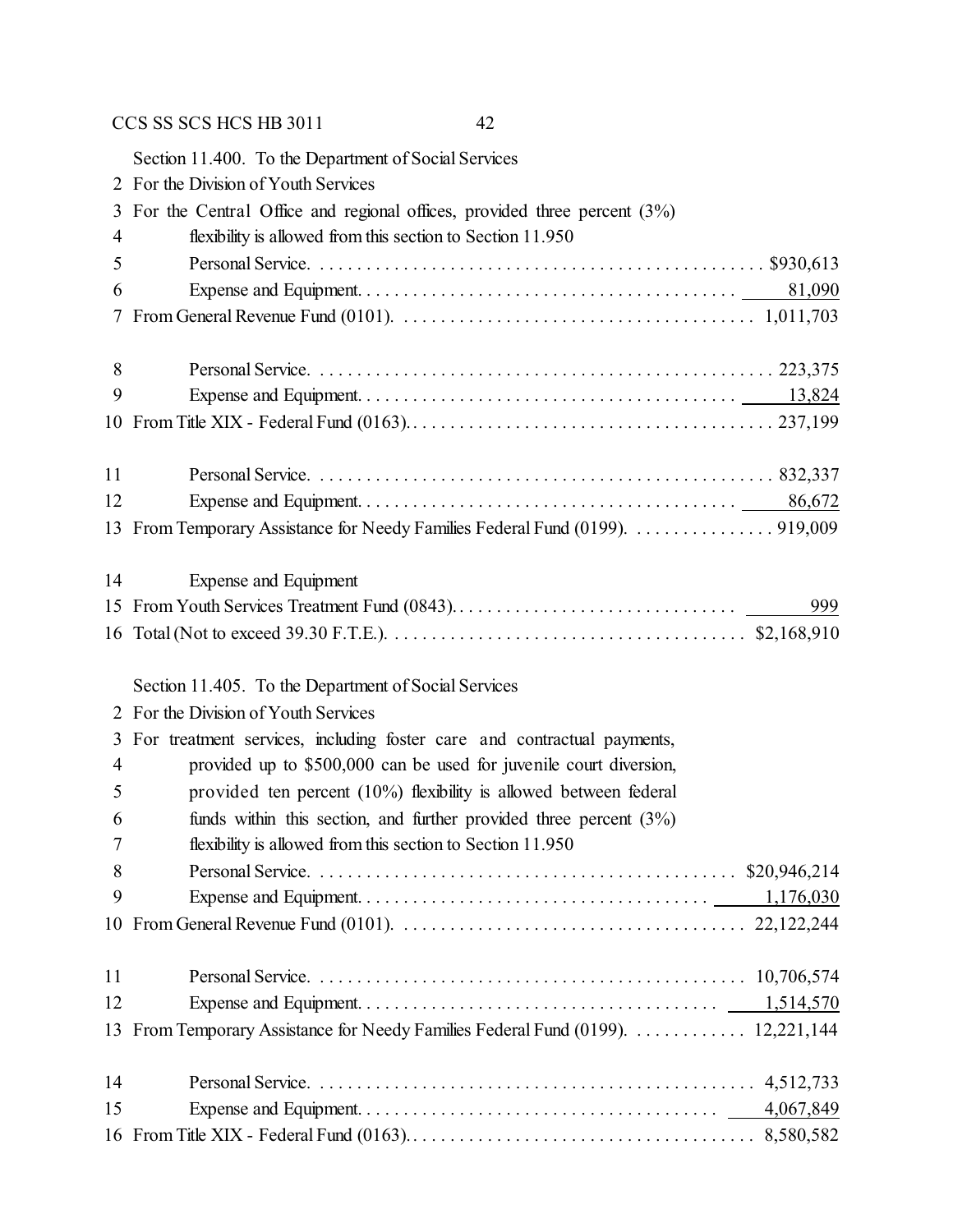| 17       |                                                                                                                                             |
|----------|---------------------------------------------------------------------------------------------------------------------------------------------|
| 18       |                                                                                                                                             |
| 19       |                                                                                                                                             |
| 20       |                                                                                                                                             |
| 21       |                                                                                                                                             |
|          |                                                                                                                                             |
| 23       |                                                                                                                                             |
| 24       |                                                                                                                                             |
|          |                                                                                                                                             |
| 26       | Expense and Equipment                                                                                                                       |
|          |                                                                                                                                             |
| 28<br>29 | For overtime to non-exempt state employees and/or for paying otherwise<br>authorized personal service expenditures in lieu of such overtime |
| 30       | payments; non-exempt state employees identified by Section                                                                                  |
| 31       | 105.935, RSMo, will be paid first with any remaining funds to be                                                                            |
| 32       | used to pay overtime to any other state employees                                                                                           |
| 33       |                                                                                                                                             |
| 35       | 34 For payment distribution of Social Security benefits received on behalf of<br>youth in care                                              |
|          | 200,000                                                                                                                                     |
|          |                                                                                                                                             |
|          | Section 11.410. To the Department of Social Services                                                                                        |
|          | 2 For the Division of Youth Services                                                                                                        |
| 3        | For incentive payments to counties for community-based treatment                                                                            |
| 4        | programs for youth, provided three percent $(3%)$ flexibility is                                                                            |
| 5        | allowed from this section to Section 11.950                                                                                                 |
| 6        | From General Revenue Fund (0101). $\ldots \ldots \ldots \ldots \ldots \ldots \ldots \ldots \ldots \ldots$ \$3,479,486                       |
| 7        | 500,000                                                                                                                                     |
|          |                                                                                                                                             |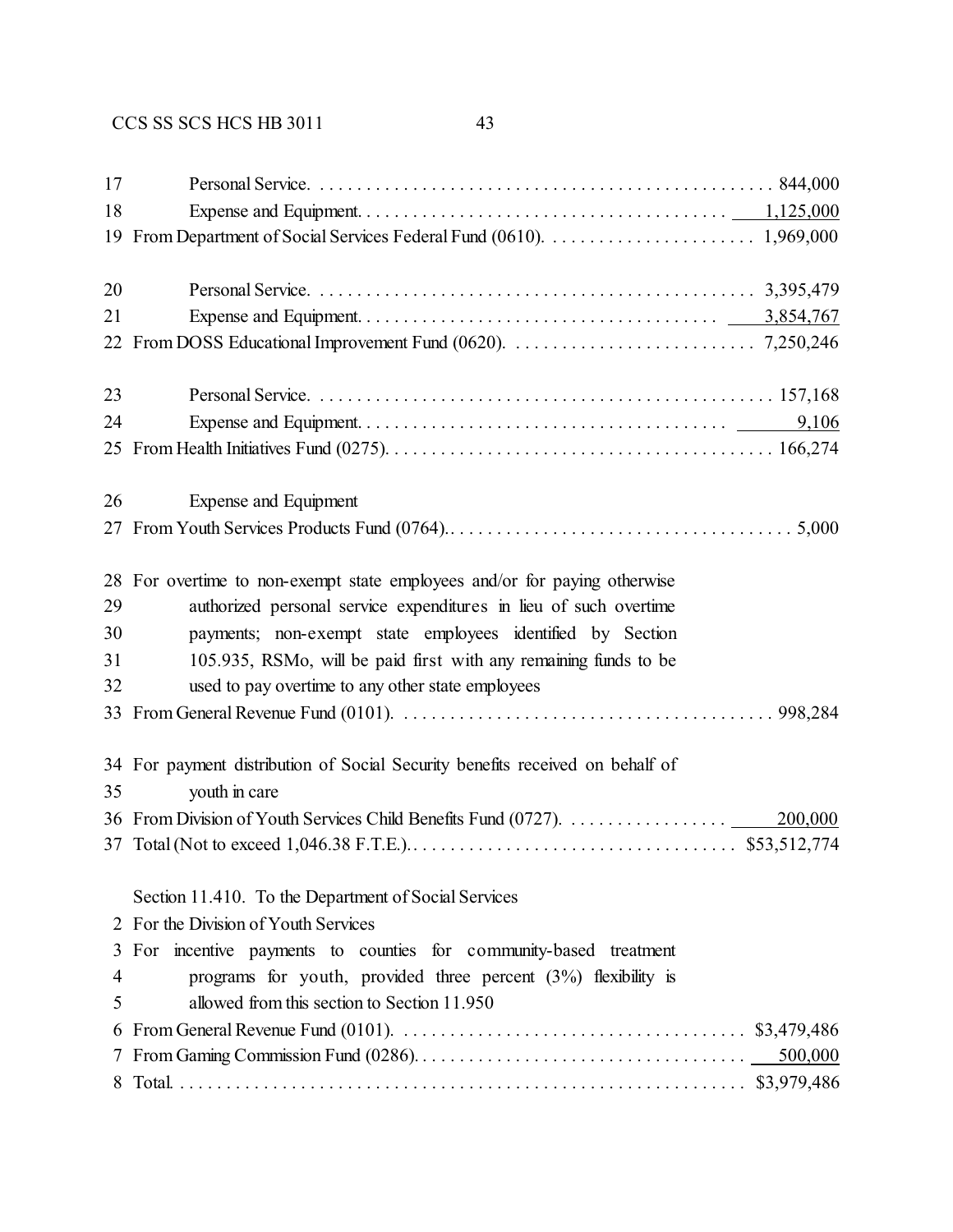Section 11.600. To the Department of Social Services

|                | 2 For the MO HealthNet Division                                           |
|----------------|---------------------------------------------------------------------------|
| 3              | For administrative services, provided three percent $(3%)$ flexibility is |
| $\overline{4}$ | allowed from this section to Section 11.950, and further provided         |
| 5              | one quarter of one percent $(0.25\%)$ flexibility is allowed between      |
| 6              | this section and Section 11.620 to Sections 11.700, 11.715, 11.730,       |
| 7              | 11.745, 11.750, 11.760, and 11.765                                        |
| 8              |                                                                           |
| 9              |                                                                           |
| 10             |                                                                           |
| 11             |                                                                           |
| 12             |                                                                           |
| 13             |                                                                           |
| 14             |                                                                           |
| 15             |                                                                           |
| 16             |                                                                           |
| 17             |                                                                           |
| 18             |                                                                           |
| 19             |                                                                           |
| 20             |                                                                           |
| 21             |                                                                           |
|                |                                                                           |
| 23             |                                                                           |
| 24             | <u>356</u>                                                                |
|                |                                                                           |
| 26             |                                                                           |
| 27             | 41,385                                                                    |
|                |                                                                           |
| 29             |                                                                           |
| 30             | 10,281                                                                    |
| 31             |                                                                           |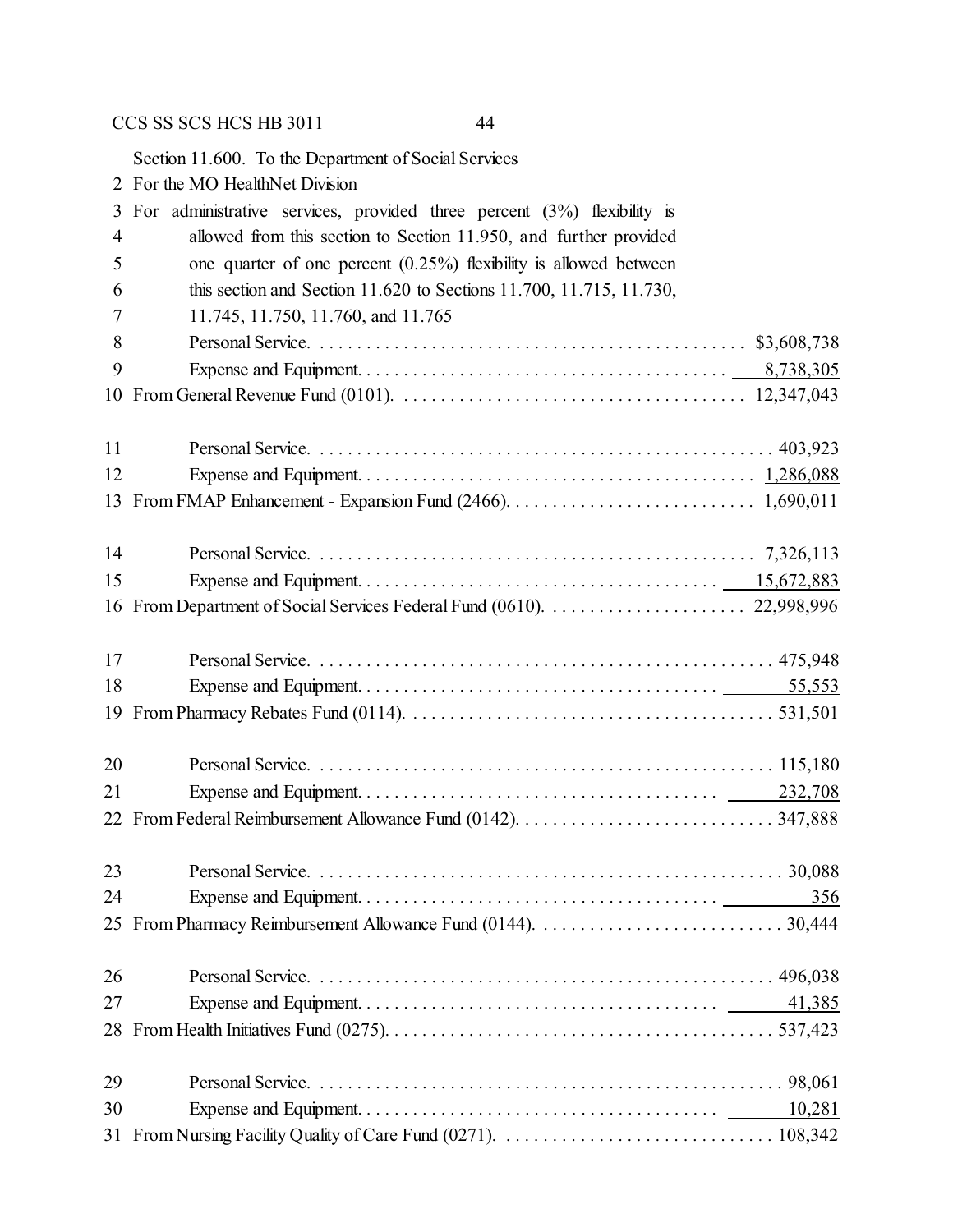| 32             |                                                                                                                               |
|----------------|-------------------------------------------------------------------------------------------------------------------------------|
| 33             |                                                                                                                               |
|                |                                                                                                                               |
| 35             | <b>Expense and Equipment</b>                                                                                                  |
|                |                                                                                                                               |
| 37             | <b>Personal Service</b>                                                                                                       |
|                |                                                                                                                               |
| 39             |                                                                                                                               |
| 40             |                                                                                                                               |
|                | 41 From Ambulance Service Reimbursement Allowance Fund (0958). 149,343                                                        |
| 42             |                                                                                                                               |
| 43             |                                                                                                                               |
| 44             |                                                                                                                               |
|                |                                                                                                                               |
|                | Section 11.605. To the Department of Social Services                                                                          |
| 2              | For the MO HealthNet Division                                                                                                 |
| 3              | For clinical services management related to the administration of the MO                                                      |
| $\overline{4}$ | HealthNet Pharmacy fee-for-service and managed care programs                                                                  |
| 5              | and administration of the Missouri Rx Plan, provided three percent                                                            |
| 6              | $(3%)$ flexibility is allowed from this section to Section 11.950                                                             |
| 7              | Expense and Equipment                                                                                                         |
| 8              | From General Revenue Fund (0101). $\dots \dots \dots \dots \dots \dots \dots \dots \dots \dots \dots \dots \dots \$ \$461,917 |
|                | 9 From Department of Social Services Federal Fund (0610).                                                                     |

 $\epsilon$  Pepartment of Social Services Federal Fund (0610).  $\ldots$  . . . . . . . . . . . . . . . . . 12,214,032 From Third Party Liability Collections Fund (0120).. . . . . . . . . . . . . . . . . . . . . . . . . . . . . . 924,911 From Missouri Rx Plan Fund (0779). . . . . . . . . . . . . . . . . . . . . . . . . . . . . . . . . . . . . . . . . . 62,947 From Pharmacy Rebates Fund (0114). . . . . . . . . . . . . . . . . . . . . . . . . . . . . . . . . . . . 497,648 Total. . . . . . . . . . . . . . . . . . . . . . . . . . . . . . . . . . . . . . . . . . . . . . . . . . . . . . . . . . . . . \$14,161,455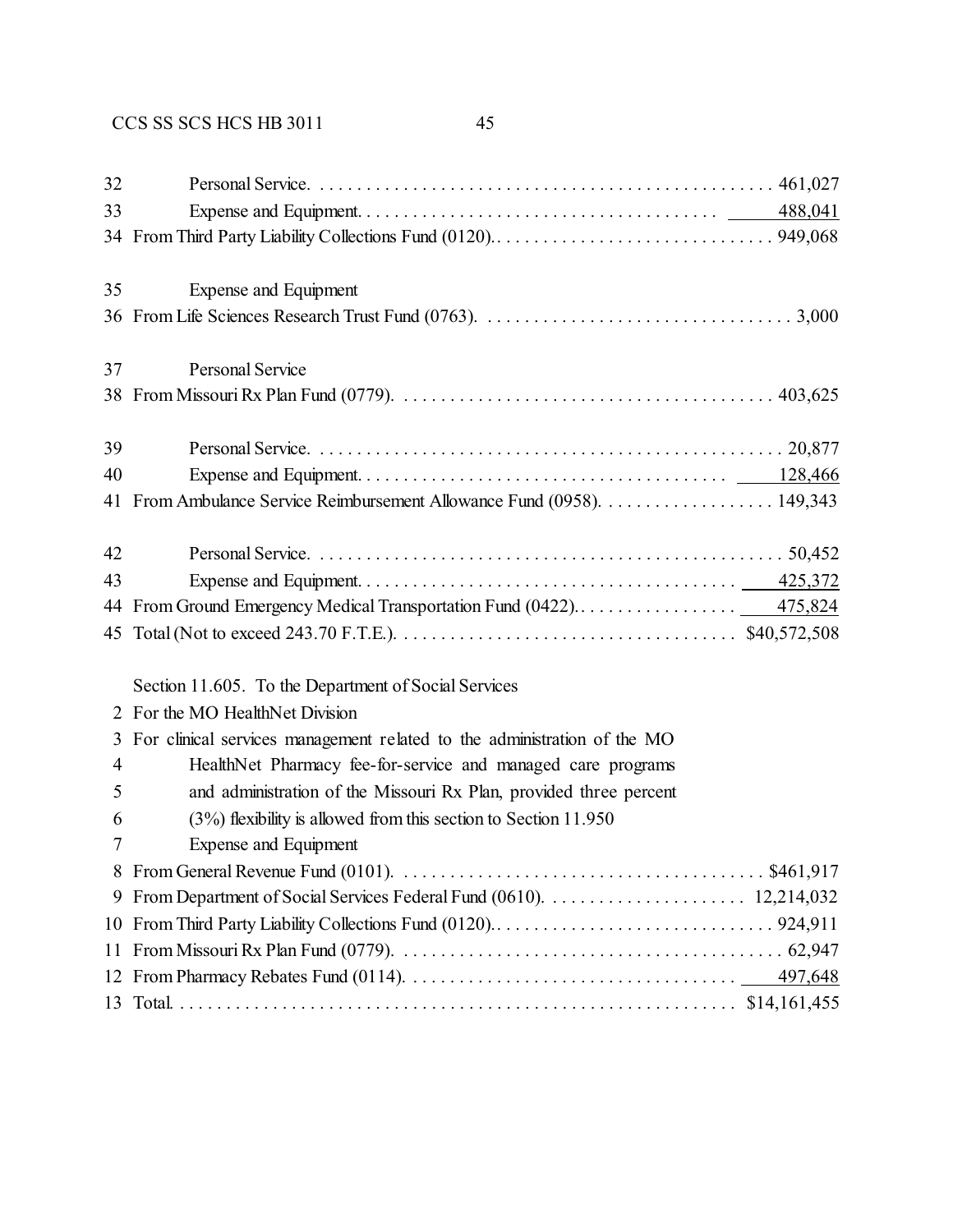Section 11.610. To the Department of Social Services For the MO HealthNet Division For MO HealthNet Transformation initiatives Personal Service. . . . . . . . . . . . . . . . . . . . . . . . . . . . . . . . . . . . . . . . . . . . . . . . . \$258,370 Expense and Equipment. . . . . . . . . . . . . . . . . . . . . . . . . . . . . . . . . . . . . . . . 6,130,458 From General Revenue Fund (0101). . . . . . . . . . . . . . . . . . . . . . . . . . . . . . . . . . . . . . . 6,388,828 Personal Service. . . . . . . . . . . . . . . . . . . . . . . . . . . . . . . . . . . . . . . . . . . . . . . . . . 258,370 Expense and Equipment. . . . . . . . . . . . . . . . . . . . . . . . . . . . . . . . . . . . . . . . 27,379,318 From Department of Social Services Federal Fund (0610). . . . . . . . . . . . . . . . . . . . 27,637,688 Total (Not to exceed 6.00 F.T.E.). . . . . . . . . . . . . . . . . . . . . . . . . . . . . . . . . . . . . . . \$34,026,516 Section 11.615. To the Department of Social Services For the MO HealthNet Division For fees associated with third-party collections and other revenue maximization cost avoidance fees Expense and Equipment From Department of Social Services Federal Fund (0610). . . . . . . . . . . . . . . . . . . . . . \$4,250,000 From Third Party Liability Collections Fund (0120).. . . . . . . . . . . . . . . . . . . . . . . . . . 4,250,000

Total. . . . . . . . . . . . . . . . . . . . . . . . . . . . . . . . . . . . . . . . . . . . . . . . . . . . . . . . . . . . . . \$8,500,000

### Section 11.620. To the Department of Social Services

|                | 2 For the MO HealthNet Division                                                |
|----------------|--------------------------------------------------------------------------------|
|                | 3 For the operation of the information systems, provided three percent $(3\%)$ |
| $\overline{4}$ | flexibility is allowed from this section to Section 11.950, and                |
| 5              | further provided one quarter of one percent $(0.25\%)$ flexibility is          |
| 6              | allowed between this section and Section 11.600 to Sections                    |
| 7              | 11.700, 11.715, 11.730, 11.745, 11.750, 11.760, and 11.765                     |
|                |                                                                                |
|                |                                                                                |
|                |                                                                                |
|                |                                                                                |
|                |                                                                                |
|                |                                                                                |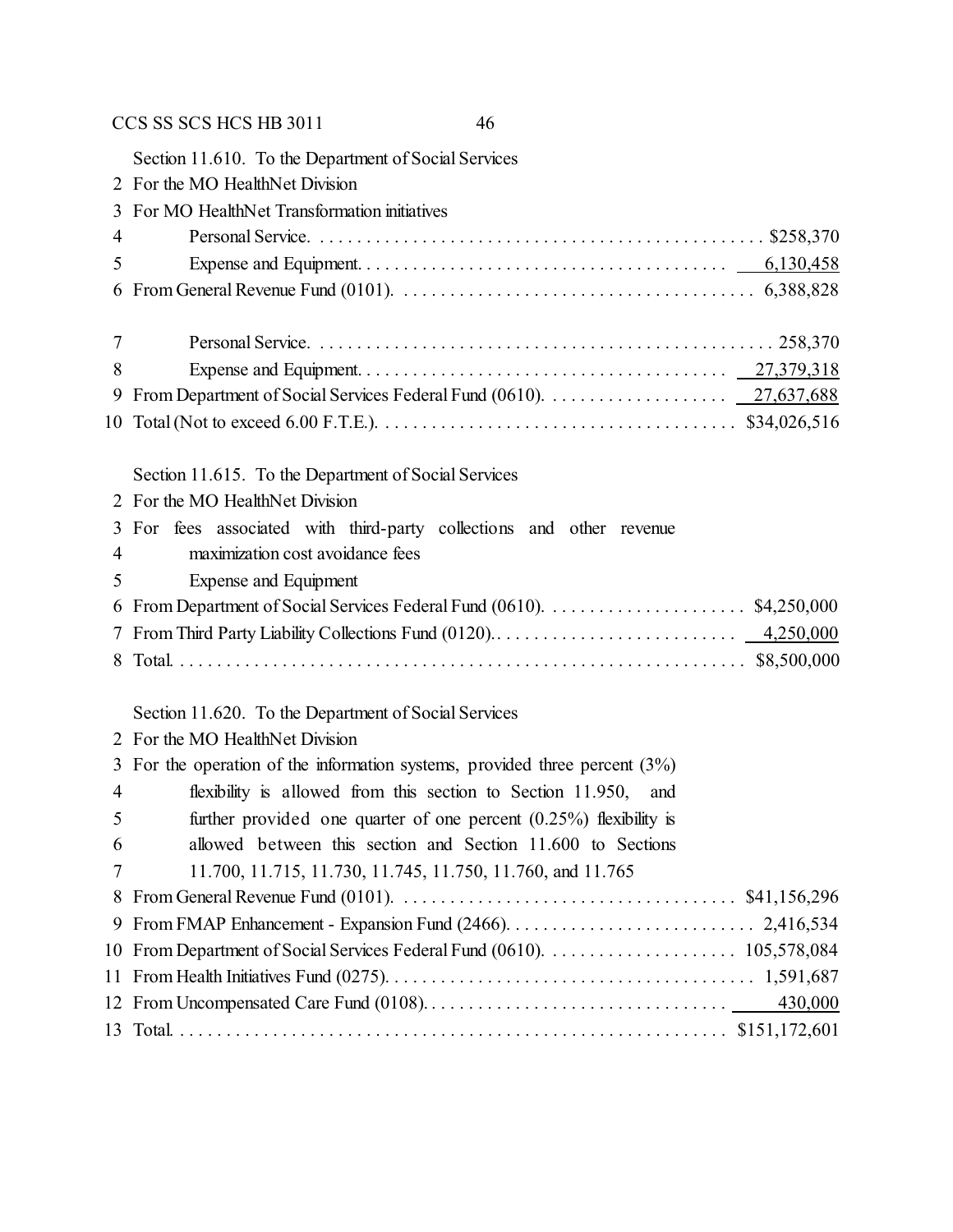Section 11.622. To the Department of Social Services

For the MO HealthNet Division

 For the competitive procurement of technology for a statewide closed-loop social service referral platform for addressing the social determinants of health, defined as nonclinical community and social factors such as housing, food security, transportation, financial strain, and interpersonal safety, that affect health, functioning, and quality-of-life outcomes; the platform shall: share information securely and consistent with all applicable federal and state laws regarding individual consent, personal health information, privacy, public records, and data security; provide support and be made available statewide, at minimum, to community-based organizations, state agencies; hospital system, county programs, and safety net healthcare providers; identify social care needs through embedded screening and other data analytics tools; coordinate social care referrals and interventions through closed-loop referrals which include not only if the referral occurred but the outcome of the referral; rack and measure the outcomes of referrals and the impact of interventions; support client-level community health records where this information is longitudinally stored; and create a longitudinal view of a client's social care opportunities, the social care needs identified for this client, the social care services that this client has been connected to, and the outcomes of these social care interventions over time; the services procured with the platform shall include a community engagement team to support the development of multisector network, and provide the identification of, training, onboarding, and ongoing support for community-based organizations Expense and Equipment

Section 11.625. To the Department of Social Services

- For the MO HealthNet Division
- For Healthcare Technology Incentives and administration
- From Federal Stimulus-Social Services Fund (2292).. . . . . . . . . . . . . . . . . . . . . . . . . . \$3,000,000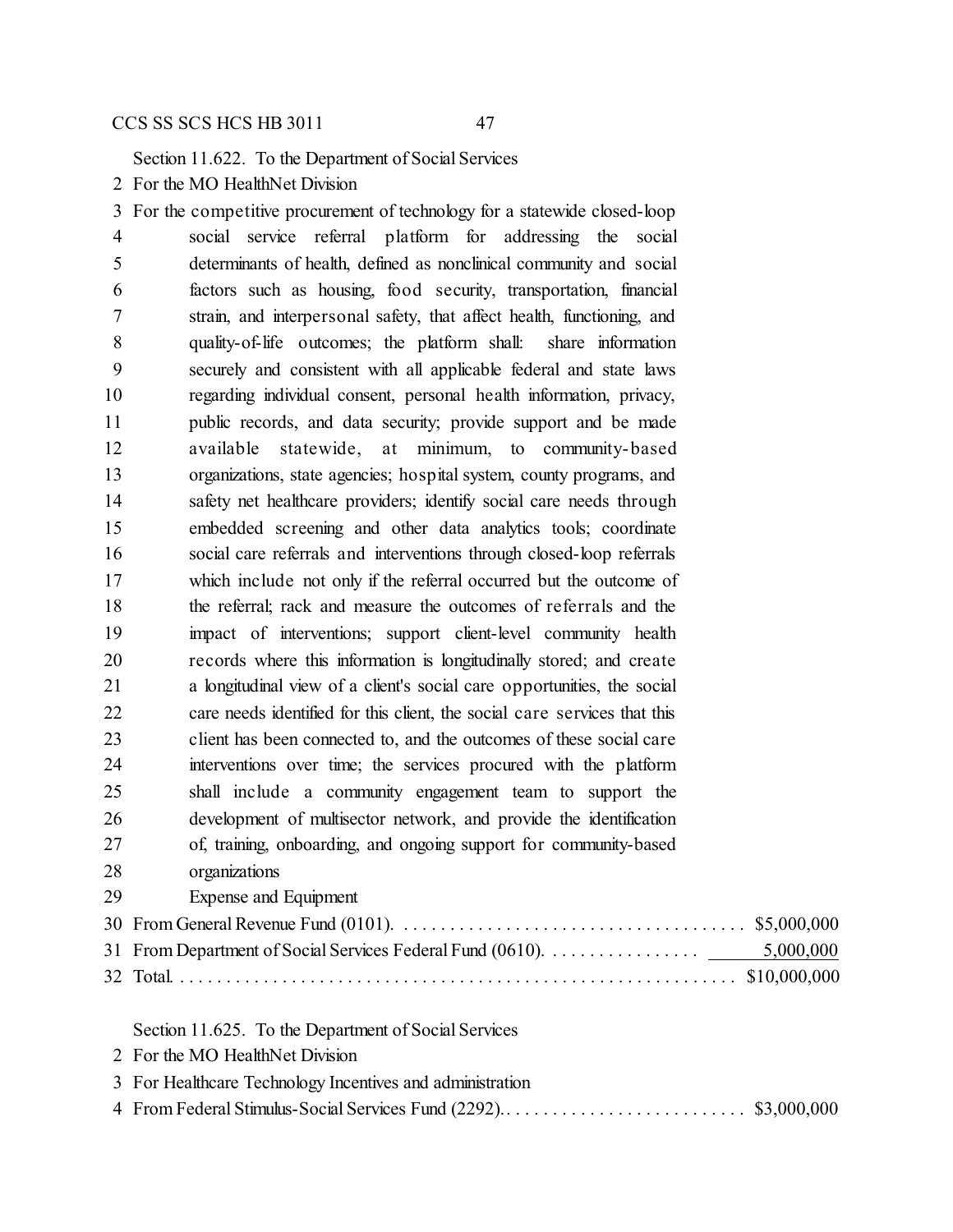Section 11.630. To the Department of Social Services

For the MO HealthNet Division

|                | 3 For expenditures related to connecting eligible Medicaid providers under |
|----------------|----------------------------------------------------------------------------|
| $\overline{4}$ | the Medicaid Electronic Health Record (EHR) Incentive Program              |
| 5              | to other MO HealthNet providers through health information                 |
| -6             | exchange (HIE) or other interoperable system or the costs of other         |
|                | activities that promote providers' use of EHR or HIE, except that no       |
| 8              | single vendor can be awarded an exclusive contract to provide said         |
| 9              | services                                                                   |
|                |                                                                            |
|                |                                                                            |
|                |                                                                            |

Section 11.633. To the Department of Social Services

For the MO HealthNet Division

|                | 3 For the purpose of supporting the transformation of any or all of the state's |
|----------------|---------------------------------------------------------------------------------|
| $\overline{4}$ | existing Health Information Exchanges into a Health Data Utility                |
| 5              | by providing funds to enhance the existing HIE infrastructure for               |
| 6              | the purpose of data analysis focused on supporting MO HealthNet.                |
| 7              | Data analytics provided through the HIE(s) shall provide analysis               |
| 8              | to MO HealthNet and members focused on enhancing care delivery                  |
| 9              | and system efficiency in the MO HealthNet program and improving                 |
| 10             | health care delivery and outcomes in under-served communities.                  |
| 11             | All HIEs shall be required to maintain strict compliance with all               |
| 12             | patient privacy protections under HIPAA and any other applicable                |
| 13             | state or federal laws                                                           |
|                |                                                                                 |
|                |                                                                                 |
|                |                                                                                 |
|                |                                                                                 |
|                |                                                                                 |

Section 11.635. To the Department of Social Services

- For the MO HealthNet Division
- For the Money Follows the Person Program
- From Department of Social Services Federal Fund (0610). . . . . . . . . . . . . . . . . . . . . . \$1,532,549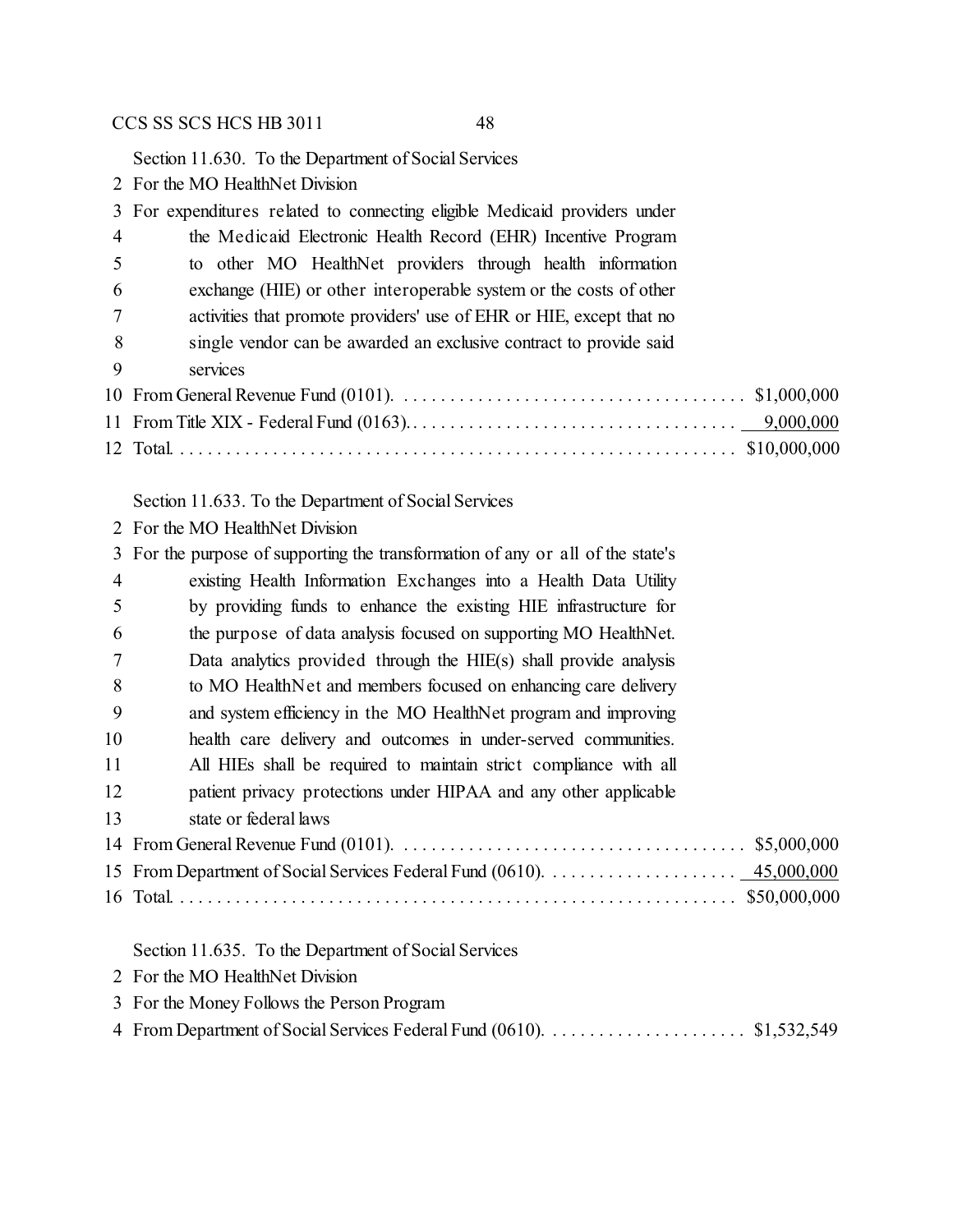Section 11.700. To the Department of Social Services For the MO HealthNet Division, provided three percent (3%) flexibility is allowed from this section to Section 11.950 For pharmaceutical payments under the MO HealthNet fee-for-service program, professional fees for pharmacists, and for a comprehensive chronic care risk management program, provided ten percent (10%) flexibility is allowed between this subsection and Sections 11.700, 11.715, 11.720, 11.725, 11.730, 11.745, 11.755, 11.760, 11.765, 11.785, 11.800, 11.805, 11.815, and 11.825, and 10 further provided one quarter of one percent (0.25%) flexibility is allowed between this section and Sections 11.600 and 11.620 From General Revenue Fund (0101). . . . . . . . . . . . . . . . . . . . . . . . . . . . . . . . . . . . \$236,464,021 From Title XXI - Children's Health Insurance Program Federal Fund (0159). . . . . . . . . . . . . . . . . . . . . . . . . . . . . . . . . . . . . . . . . . . . . . . . . . 28,795,199 From Title XIX - Federal Fund (0163).. . . . . . . . . . . . . . . . . . . . . . . . . . . . . . . . . . . 901,448,285 From Pharmacy Rebates Fund (0114). . . . . . . . . . . . . . . . . . . . . . . . . . . . . . . . . . . . 260,835,622 From Third Party Liability Collections Fund (0120).. . . . . . . . . . . . . . . . . . . . . . . . . . . . 4,217,574 From Pharmacy Reimbursement Allowance Fund (0144). . . . . . . . . . . . . . . . . . . . . . . 35,376,122 From Health Initiatives Fund (0275). . . . . . . . . . . . . . . . . . . . . . . . . . . . . . . . . . . . . . . . 3,543,350 From Premium Fund (0885).. . . . . . . . . . . . . . . . . . . . . . . . . . . . . . . . . . . . . . . . . . . . . 3,800,000 For Medicare Part D Clawback payments, provided ten percent (10%) flexibility is allowed between this subsection and Sections 11.700, 11.715, 11.720, 11.725, 11.730, 11.745, 11.755, 11.760, 11.765, 11.785, 11.800, 11.805, 11.815, and 11.825 From General Revenue Fund (0101). . . . . . . . . . . . . . . . . . . . . . . . . . . . . . . . 220,981,651 Total. . . . . . . . . . . . . . . . . . . . . . . . . . . . . . . . . . . . . . . . . . . . . . . . . . . . . . . . . . . \$1,695,461,824 Section 11.705. To the Department of Social Services For the MO HealthNet Division For the purpose of funding pharmaceutical payments under the Missouri Rx Plan authorized by Sections 208.780 through 208.798, RSMo From General Revenue Fund (0101). . . . . . . . . . . . . . . . . . . . . . . . . . . . . . . . . . . . . . \$3,765,778 From Missouri Rx Plan Fund (0779). . . . . . . . . . . . . . . . . . . . . . . . . . . . . . . . . . . . . 2,788,774 Total. . . . . . . . . . . . . . . . . . . . . . . . . . . . . . . . . . . . . . . . . . . . . . . . . . . . . . . . . . . . . . \$6,554,552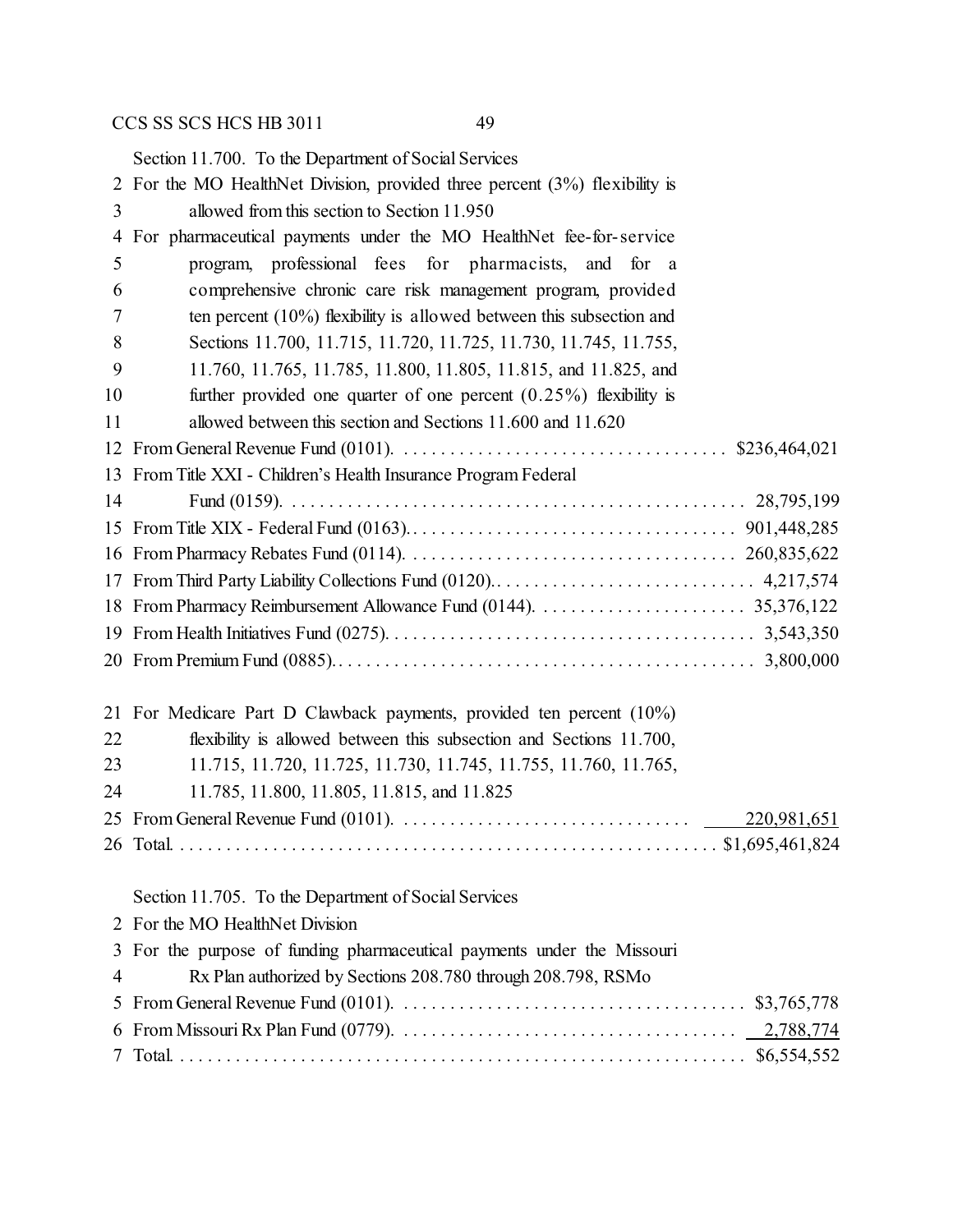Section 11.710. To the Department of Social Services

- For the MO HealthNet Division
- For Pharmacy Reimbursement Allowance payments as provided by law
- 4 From Pharmacy Reimbursement Allowance Fund (0144). . . . . . . . . . . . . . . . . . \$108,000,000

## Section 11.715. To the Department of Social Services

For the MO HealthNet Division

| 3              | For physician services and related services including, but not limited to, |
|----------------|----------------------------------------------------------------------------|
| $\overline{4}$ | and podiatry services, telemedicine services,<br>clinic                    |
| 5              | physician-sponsored services and fees, laboratory and x-ray                |
| 6              | services, asthma related services, diabetes prevention and obesity         |
| 7              | related services, services provided by chiropractic physicians, and        |
| 8              | family planning services under the MO HealthNet fee-for-service            |
| 9              | program, and for a comprehensive chronic care risk management              |
| 10             | program, and Major Medical Prior Authorization, provided ten               |
| 11             | percent $(10\%)$ flexibility is allowed between this subsection and        |
| 12             | Sections 11.700, 11.715, 11.720, 11.725, 11.730, 11.745, 11.755,           |
| 13             | 11.760, 11.765, 11.785, 11.800, 11.805, 11.815, and 11.825, and            |
| 14             | further provided one quarter of one percent $(0.25\%)$ flexibility is      |
| 15             | allowed between this section and Sections 11.600 and 11.620                |
|                |                                                                            |
|                | 17 From Title XXI - Children's Health Insurance Program Federal            |
| 18             |                                                                            |
| 19             |                                                                            |
|                |                                                                            |
|                |                                                                            |
|                |                                                                            |
|                |                                                                            |

|    | 23 For a pilot program that focuses on providing clinical and case     |
|----|------------------------------------------------------------------------|
| 24 | management support for pregnant women who are opioid addicted          |
| 25 | or display key risk factors which indicate a likelihood for addiction; |
| 26 | the primary objective of such program(s) shall be avoiding births      |
| 27 | requiring extraordinary care due to Neonatal Abstinence Syndrome;      |
| 28 | the secondary objective is the treatment of the mother for substance   |
| 29 | use                                                                    |
|    |                                                                        |
|    |                                                                        |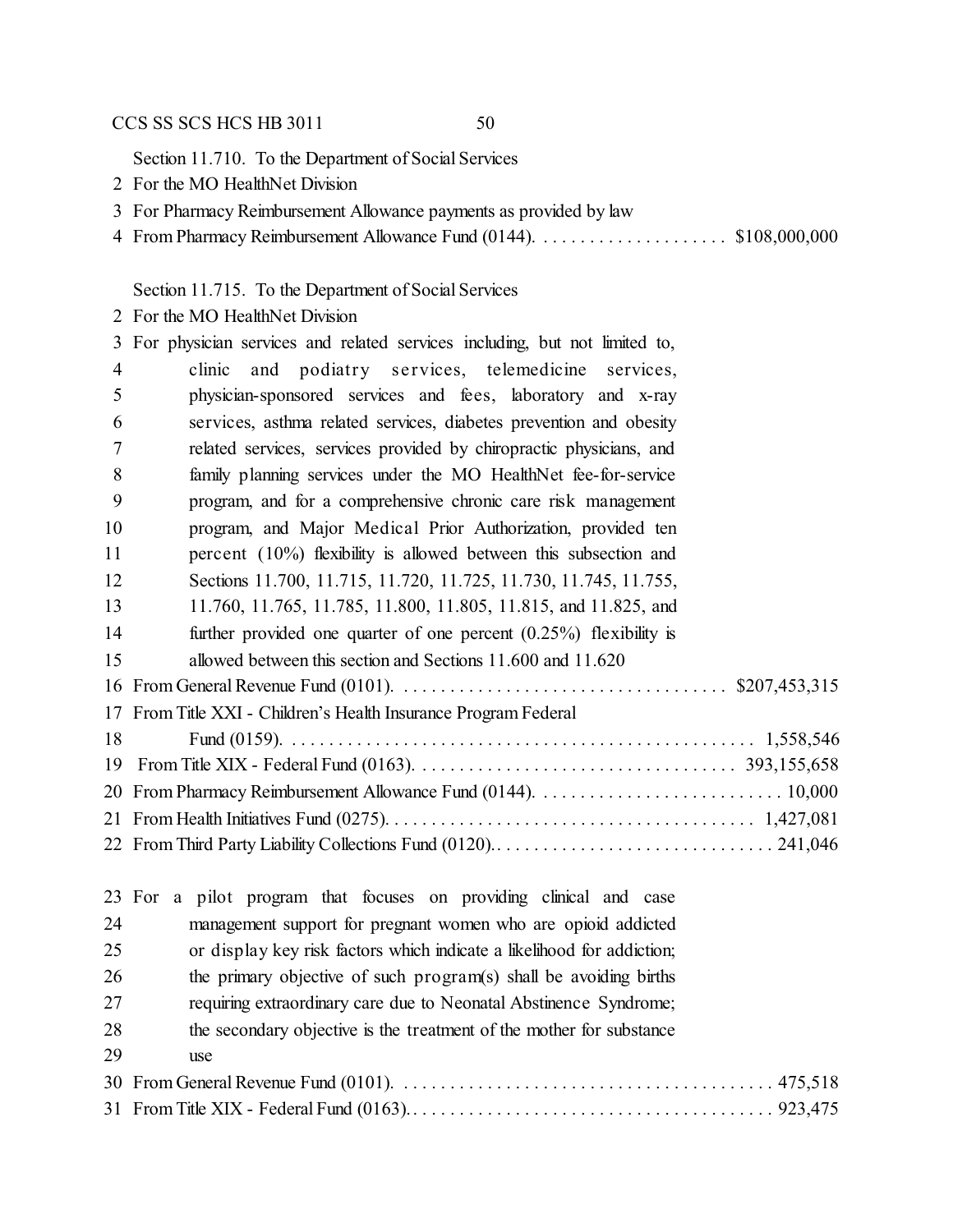|                       | 32 For the Program for All-Inclusive Care for the Elderly                                                                              |
|-----------------------|----------------------------------------------------------------------------------------------------------------------------------------|
|                       |                                                                                                                                        |
|                       |                                                                                                                                        |
|                       |                                                                                                                                        |
| 36                    | 35 For a supplemental case management fee to support evidence-based,<br>limited duration mental health treatments to children who have |
| 37                    |                                                                                                                                        |
| 38                    | experienced severe physical, sexual, or emotional trauma as a result                                                                   |
| 39                    | of abuse or neglect, provided that providers of these evidence-based                                                                   |
| 40                    | services document appropriate training or certification in these<br>models                                                             |
|                       |                                                                                                                                        |
|                       |                                                                                                                                        |
|                       |                                                                                                                                        |
|                       | 43 For payment of physician and related services to Certified Community                                                                |
| 44                    | Behavioral Health Organizations                                                                                                        |
|                       |                                                                                                                                        |
|                       |                                                                                                                                        |
|                       |                                                                                                                                        |
|                       |                                                                                                                                        |
|                       |                                                                                                                                        |
|                       | Section 11.720. To the Department of Social Services                                                                                   |
|                       | 2 For the MO HealthNet Division                                                                                                        |
| 3                     | For dental services under the MO HealthNet fee-for-service program,                                                                    |
| $\overline{4}$        | including adult dental procedure codes (Tier 1-6), provided ten                                                                        |
| 5                     | percent $(10\%)$ flexibility is allowed between this section and                                                                       |
| 6                     | Sections 11.700, 11.715, 11.720, 11.725, 11.730, 11.745, 11.755,                                                                       |
| 7                     | 11.760, 11.765, 11.785, 11.800, 11.805, 11.815, and 11.825                                                                             |
|                       |                                                                                                                                        |
| 9                     |                                                                                                                                        |
|                       | <u>71,162</u>                                                                                                                          |
|                       |                                                                                                                                        |
|                       | Section 11.725. To the Department of Social Services                                                                                   |
| $\mathbf{2}^{\prime}$ | For the MO HealthNet Division                                                                                                          |
| 3                     | For payments to third-party insurers, employers, or policy holders for                                                                 |
| $\overline{4}$        | health insurance, provided ten percent $(10\%)$ flexibility is allowed                                                                 |
| 5                     | between this section and Sections 11.700, 11.715, 11.720, 11.725,                                                                      |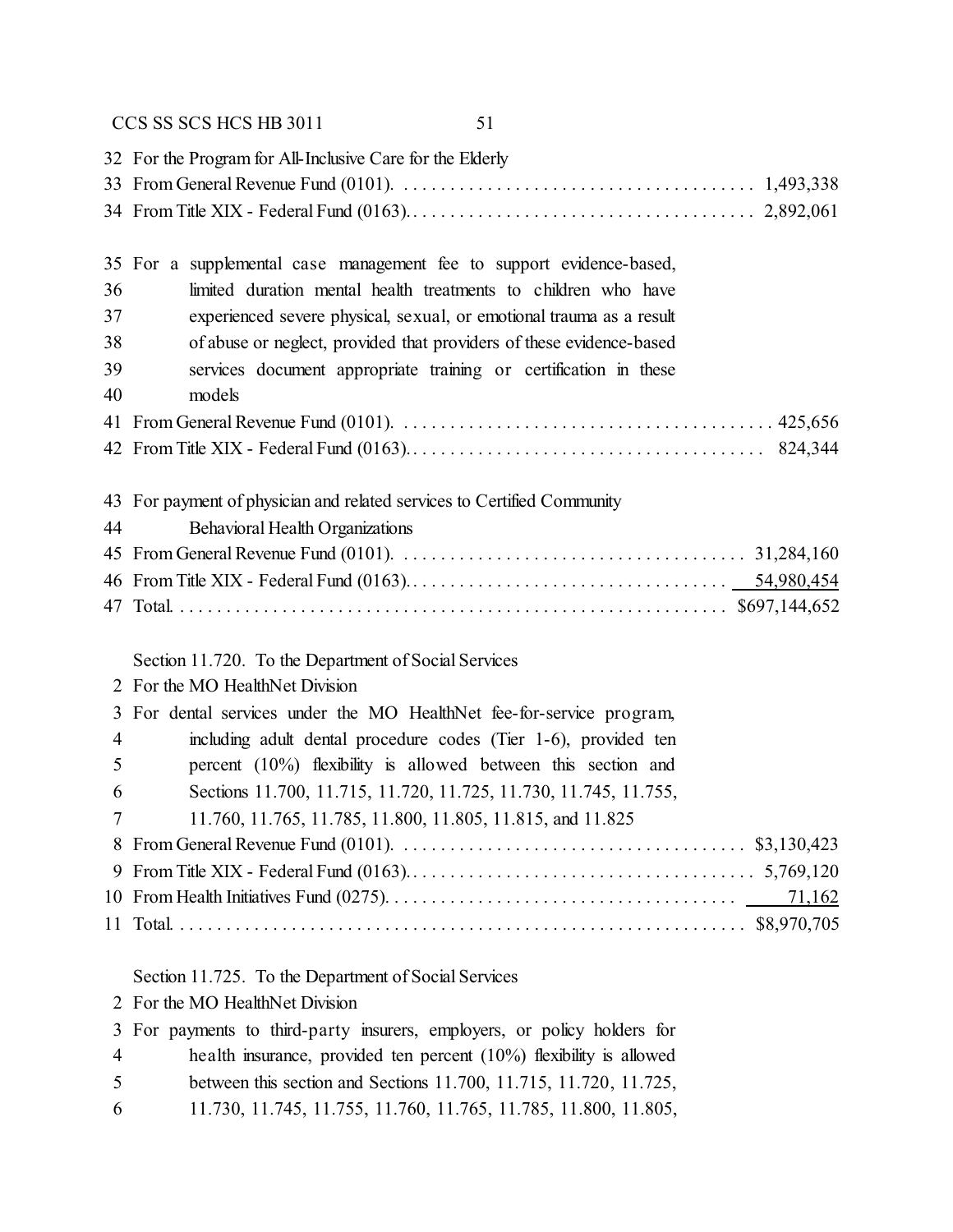| 11.815, and 11.825, and further provided three percent $(3\%)$ |                      |
|----------------------------------------------------------------|----------------------|
| flexibility is allowed from this section to Section 11.950     |                      |
|                                                                |                      |
|                                                                |                      |
|                                                                |                      |
|                                                                |                      |
|                                                                | $7\overline{ }$<br>8 |

Section 11.730. To the Department of Social Services

- For the MO HealthNet Division
- For funding long-term care services

|    | 4 For care in nursing facilities under the MO HealthNet fee-for-service   |
|----|---------------------------------------------------------------------------|
| 5  | program and for contracted services to develop model policies and         |
| 6  | practices that improve the quality of life for long-term care             |
| 7  | residents, provided ten percent $(10\%)$ flexibility is allowed between   |
| 8  | this subsection and Sections 11.700, 11.715, 11.720, 11.725,              |
| 9  | 11.730, 11.745, 11.755, 11.760, 11.765, 11.785, 11.800, 11.805,           |
| 10 | 11.815, and 11.825, and further provided one quarter of one percent       |
| 11 | $(0.25\%)$ flexibility is allowed between this section and Sections       |
| 12 | 11.600 and 11.620                                                         |
|    |                                                                           |
|    |                                                                           |
|    |                                                                           |
|    |                                                                           |
|    | 17 For value based incentive payments to nursing facilities               |
|    |                                                                           |
|    |                                                                           |
|    | 20 For home health for the elderly under the MO HealthNet fee-for-service |
| 21 | program, provided ten percent $(10\%)$ flexibility is allowed between     |
| 22 | this subsection and Sections 11.700, 11.715, 11.720, 11.725,              |
| 23 | 11.730, 11.745, 11.755, 11.760, 11.765, 11.785, 11.800, 11.805,           |
| 24 | 11.815, and 11.825, and further provided one quarter of one percent       |
| 25 | $(0.25\%)$ flexibility is allowed between this section and Sections       |
| 26 | 11.600 and 11.620                                                         |
|    |                                                                           |
|    |                                                                           |

 From Health Initiatives Fund (0275). . . . . . . . . . . . . . . . . . . . . . . . . . . . . . . . . . . . 159,305 Total. . . . . . . . . . . . . . . . . . . . . . . . . . . . . . . . . . . . . . . . . . . . . . . . . . . . . . . . . . . . \$796,044,293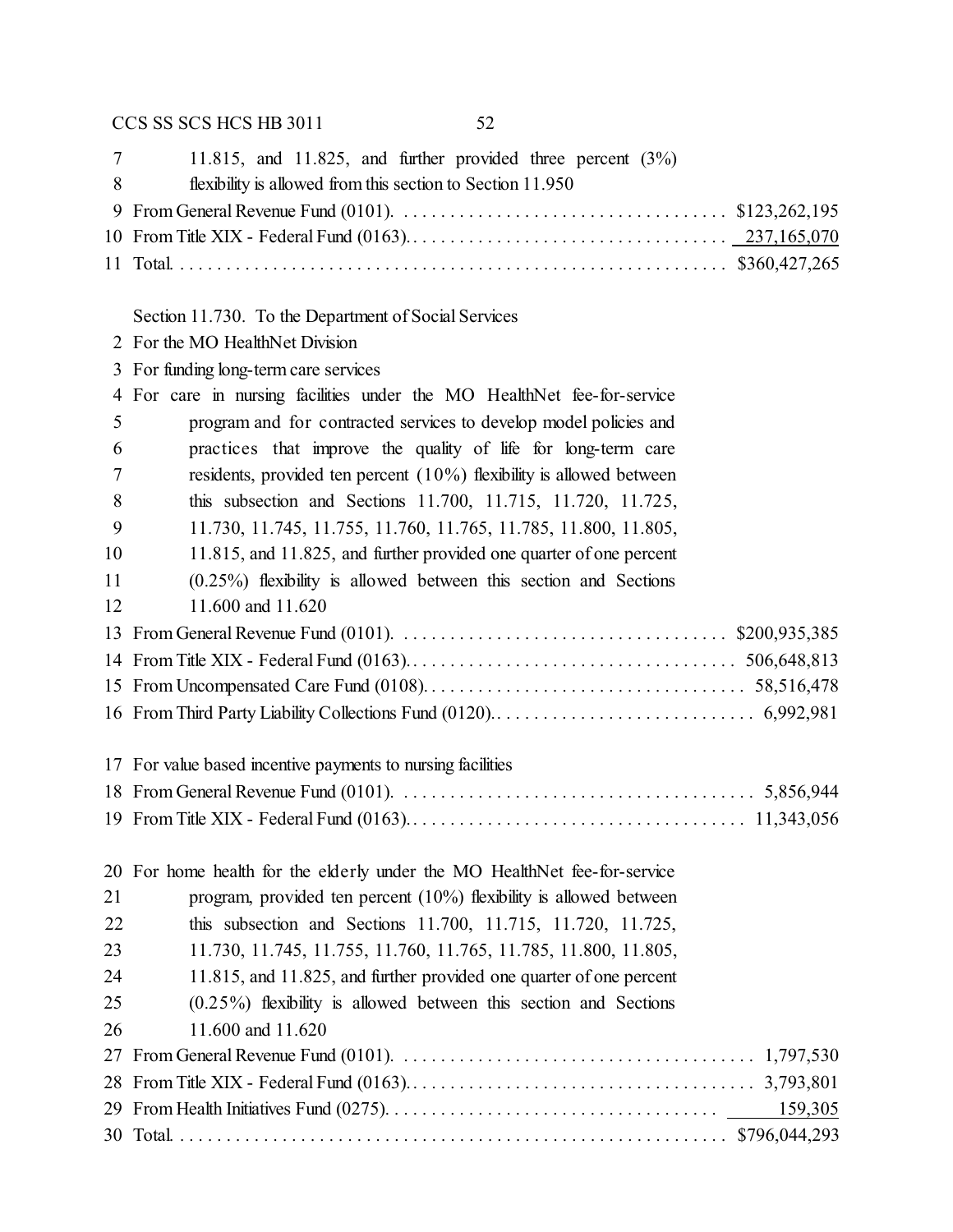Section 11.735. To the Department of Social Services

- For the MO HealthNet Division
- For Nursing Facility Reimbursement Allowance payments as provided by
- law
- From Nursing Facility Reimbursement Allowance Fund (0196). . . . . . . . . . . . . . . . . \$364,882,362

## Section 11.740. To the Department of Social Services

For the MO HealthNet Division

| 3 For publicly funded long-term care services and support contracts and              |
|--------------------------------------------------------------------------------------|
| $\overline{4}$<br>funding supplemental payments for care in nursing facilities under |
| 5 <sup>5</sup><br>the nursing facility upper payment limit                           |
|                                                                                      |
|                                                                                      |
|                                                                                      |

Section 11.745. To the Department of Social Services

For the MO HealthNet Division

|    | 3 For all other non-institutional services including, but not limited to, |
|----|---------------------------------------------------------------------------|
| 4  | rehabilitation, optometry, audiology, ambulance, non-emergency            |
| 5  | medical transportation, durable medical equipment, and eyeglasses         |
| 6  | under the MO HealthNet fee-for-service program, and for                   |
| 7  | rehabilitation services provided by residential treatment facilities as   |
| 8  | authorized by the Children's Division for children in the care and        |
| 9  | custody of the Children's Division, provided ten percent $(10\%)$         |
| 10 | flexibility is allowed between this subsection and Sections 11.700,       |
| 11 | 11.715, 11.720, 11.725, 11.730, 11.745, 11.755, 11.760, 11.765,           |
| 12 | 11.785, 11.800, 11.805, 11.815, and 11.825, and further provided          |
| 13 | ten percent $(10\%)$ flexibility is allowed between Section 11.330        |
| 14 | and Section 11.745, and further provided ten percent $(10\%)$             |
| 15 | flexibility is allowed between Sections 11.338, 11.745 and 11.760,        |
| 16 | and further provided one quarter of one percent $(0.25\%)$ flexibility    |
| 17 | is allowed between this section and Sections 11.600 and 11.620            |
|    |                                                                           |
|    |                                                                           |
|    |                                                                           |
|    |                                                                           |
|    | 22 From Ambulance Service Reimbursement Allowance Fund (0958). 25,466,717 |
|    |                                                                           |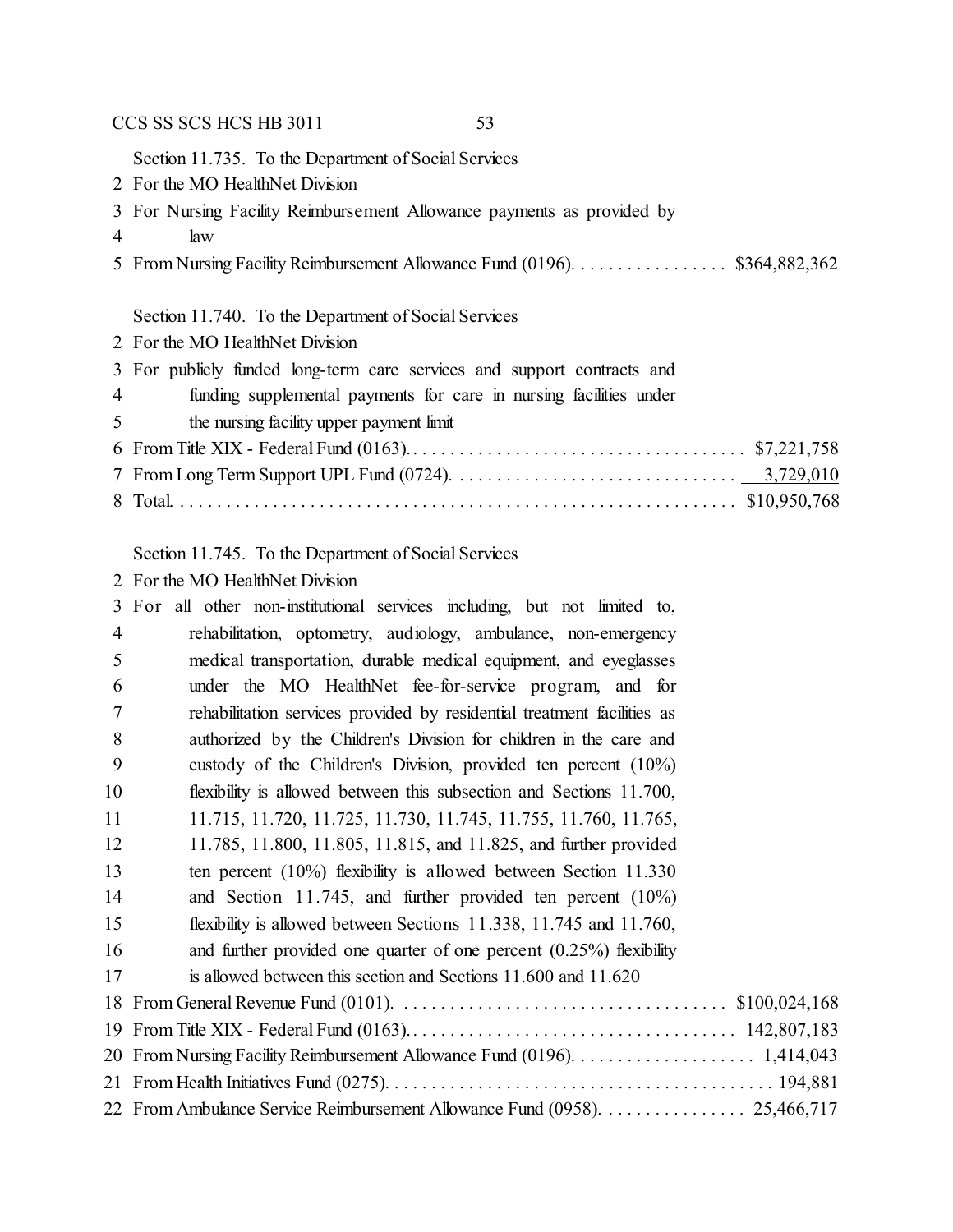|                | 23 For non-emergency medical transportation, provided ten percent (10%) |
|----------------|-------------------------------------------------------------------------|
| 24             | flexibility is allowed between this subsection and Sections 11.700,     |
| 25             | 11.715, 11.720, 11.725, 11.730, 11.745, 11.755, 11.760, 11.765,         |
| 26             | 11.785, 11.800, 11.805, 11.815, and 11.825, and further provided        |
| 27             | one quarter of one percent $(0.25\%)$ flexibility is allowed between    |
| 28             | this section and Sections 11.600 and 11.620                             |
| 29             |                                                                         |
|                |                                                                         |
|                |                                                                         |
|                | 31 For the federal share of MO HealthNet reimbursable non-emergency     |
| 32             | medical transportation for public entities                              |
|                |                                                                         |
|                |                                                                         |
|                |                                                                         |
|                | Section 11.750. To the Department of Social Services                    |
| $\mathbf{2}$   | For the MO HealthNet Division                                           |
| 3              | For payments to providers of ground emergency medical transportation,   |
| $\overline{4}$ | and further provided one quarter of one percent $(0.25\%)$ flexibility  |
| 5              | is allowed between this section and Sections 11.600 and 11.620          |
| 6              |                                                                         |
|                |                                                                         |
| 8              |                                                                         |
|                |                                                                         |
|                | Section 11.755. To the Department of Social Services                    |
|                | 2 For the MO HealthNet Division                                         |

 For complex rehabilitation technology items classified within the Medicare program as of January 1, 2014 as durable medical equipment that are individually configured for individuals to meet their specific and unique medical, physical, and functional needs and capacities for basic activities of daily living and instrumental activities of daily living identified as medically necessary to prevent hospitalization and/or institutionalization of a complex needs patient; such items shall include, but not be limited to, complex rehabilitation power wheelchairs, highly configurable manual wheelchairs, adaptive seating and positioning systems, and other specialized equipment such as standing frames and gait trainers,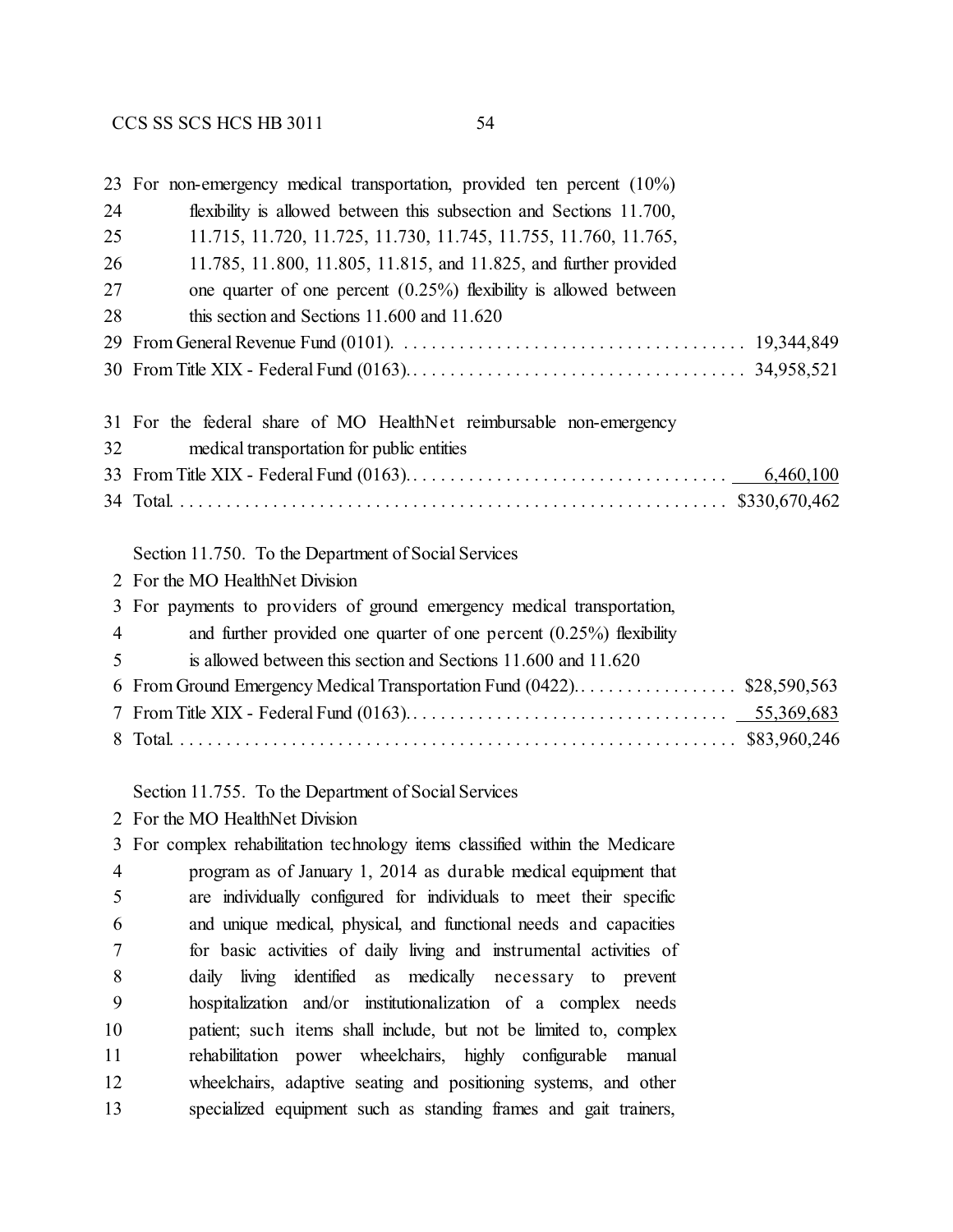| 14 | provided ten percent $(10\%)$ flexibility is allowed between this    |
|----|----------------------------------------------------------------------|
| 15 | section and Sections 11.700, 11.715, 11.720, 11.725, 11.730,         |
| 16 | 11.745, 11.755, 11.760, 11.765, 11.785, 11.800, 11.805, 11.815,      |
| 17 | and 11.825, and further provided three percent $(3%)$ flexibility is |
| 18 | allowed from this section to Section 11.950                          |
|    |                                                                      |
|    |                                                                      |
|    |                                                                      |
|    |                                                                      |

Section 11.760. To the Department of Social Services

For the MO HealthNet Division

| $\mathfrak{Z}$ | For payment to comprehensive prepaid health care plans for the general |
|----------------|------------------------------------------------------------------------|
| $\overline{4}$ | plan as provided by federal or state law or for payments to            |
| 5              | programs authorized by the Frail Elderly Demonstration Project         |
| 6              | Waiver as provided by the Omnibus Budget Reconciliation Act of         |
| 7              | 1990 (P.L. 101-508, Section 4744) and by Section 208.152 (16),         |
| 8              | RSMo, provided that the department shall implement programs or         |
| 9              | measures to achieve cost-savings through emergency room services       |
| 10             | reform, and further provided that MO HealthNet eligibles described     |
| 11             | in Section $501(a)(1)(D)$ of Title V of the Social Security Act may    |
| 12             | voluntarily enroll in the Managed Care Program, and further            |
| 13             | provided that the Department shall direct its contracted actuary to    |
| 14             | develop an Aged, Blind, and Disabled rate cell inside the MO           |
| 15             | HealthNet Managed Care program to reflect the cost of those            |
| 16             | members choosing to be enrolled in a managed care plan, and            |
| 17             | further provided ten percent $(10\%)$ flexibility is allowed between   |
| 18             | this section and Sections 11.700, 11.715, 11.720, 11.725, 11.730,      |
| 19             | 11.745, 11.755, 11.760, 11.765, 11.785, 11.800, 11.805, 11.815,        |
| 20             | and 11.825, and further provided ten percent $(10\%)$ flexibility is   |
| 21             | allowed between Sections 11.338, 11.745 and 11.760, and further        |
| 22             | provided one quarter of one percent $(0.25\%)$ flexibility is allowed  |
| 23             | between this section and Sections 11.600 and 11.620                    |
|                |                                                                        |
|                | 25 From Title XXI - Children's Health Insurance Program Federal        |
| 26             |                                                                        |
|                |                                                                        |
|                |                                                                        |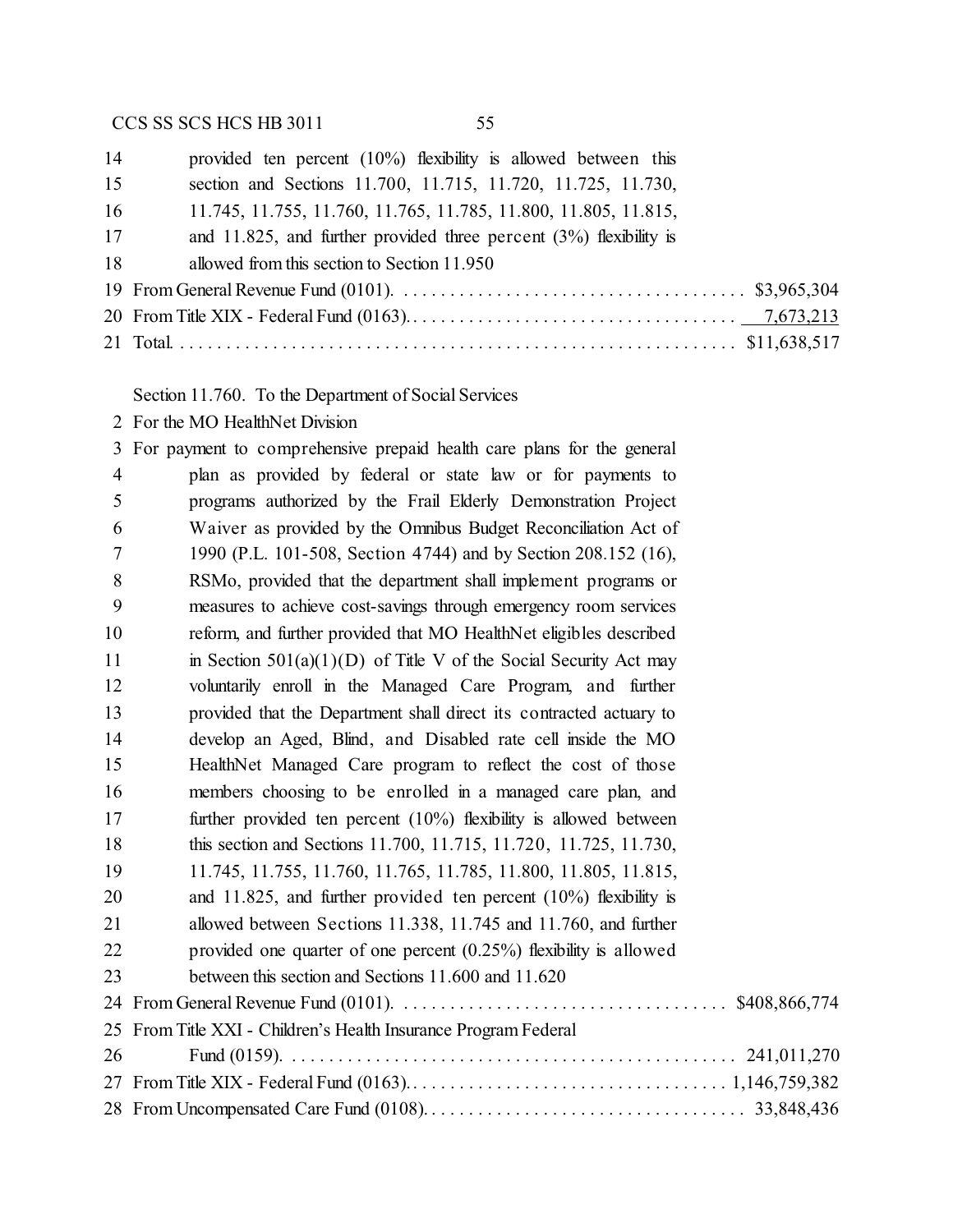|          | 34 From Ambulance Service Reimbursement Allowance Fund (0958). 1,904,607      |
|----------|-------------------------------------------------------------------------------|
|          |                                                                               |
|          | 35 For supplemental Medicare parity payments to primary care physicians       |
| 36<br>37 | relating to maternal-fetal medicine, neonatology, and pediatric<br>cardiology |
|          |                                                                               |
|          |                                                                               |
|          |                                                                               |
|          | 40 For a pilot program to seek a waiver or state plan amendment to provide    |
| 41       | postpartum care for up to twelve (12) months to women with                    |
| 42       | substance use disorder, provided the cost of the program funded by            |
| 43       | state match shall not exceed \$750,000, and further provided that             |
| 44       | this program shall be budget neutral to overall state and federal             |
| 45       | spending                                                                      |
| 46       |                                                                               |
|          |                                                                               |
|          |                                                                               |
|          | 49 For supplemental payments to Tier 1 Safety Net Hospitals, or to any        |
| 50       | affiliated physician group that provides physicians for any Tier 1            |
| 51       | Safety Net Hospital, for physician and other healthcare professional          |
| 52       | services as approved by the Centers for Medicare and Medicaid                 |
| 53       | Services                                                                      |
|          |                                                                               |
| 55       | From Department of Social Services Intergovernmental Transfer                 |
| 56       |                                                                               |
| 57       |                                                                               |
|          | Section 11.762. To the Department of Social Services                          |

- For the MO HealthNet Division
- For payment to a comprehensive prepaid health care plan for the specialty
- plan as provided by federal or state law or for payments to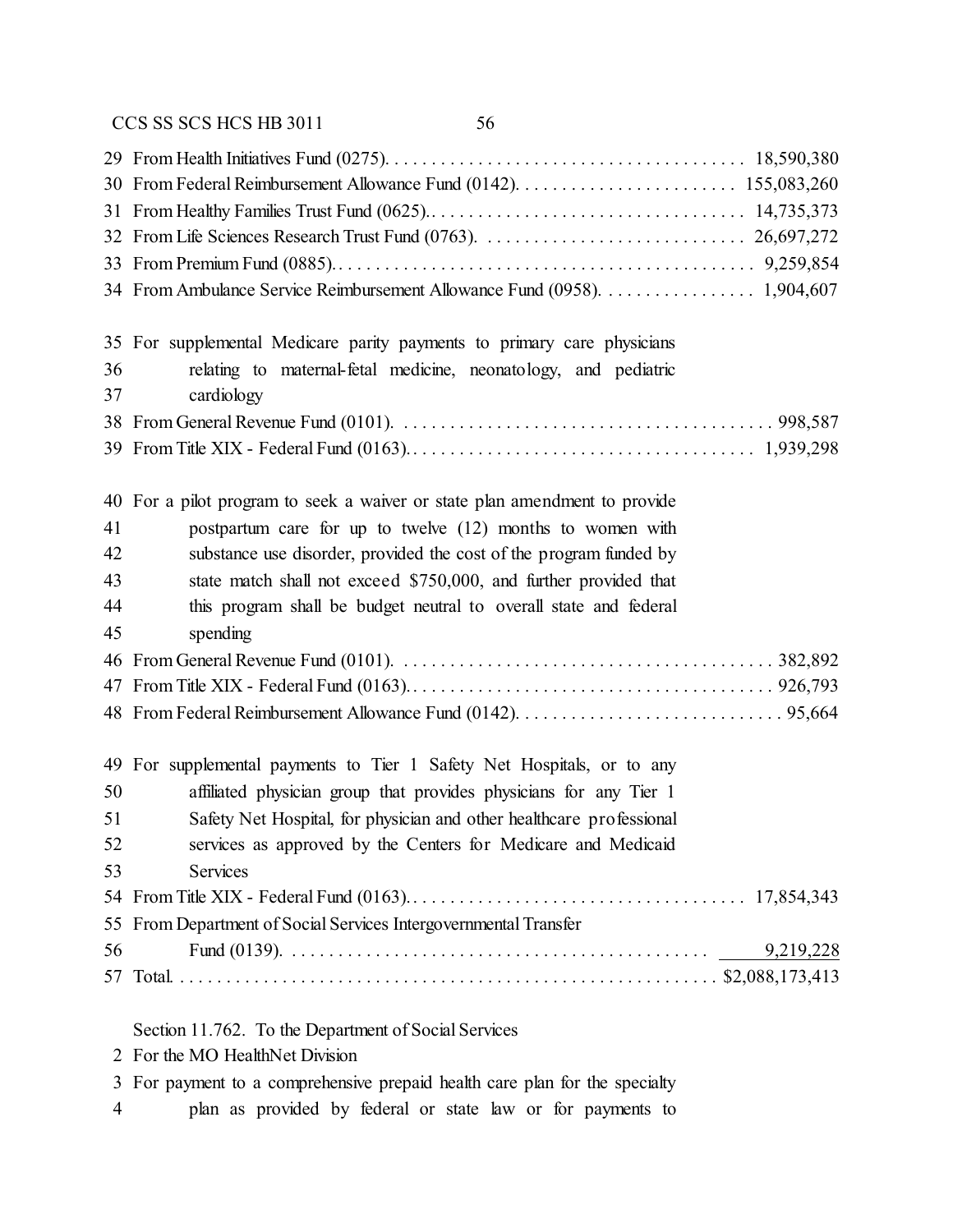programs authorized by the Frail Elderly Demonstration Project

Waiver as provided by the Omnibus Budget Reconciliation Act of

| 1990 (P.L. 101-508, Section 4744) and by Section 208.152 (16), |  |  |  |  |
|----------------------------------------------------------------|--|--|--|--|
|                                                                |  |  |  |  |

RSMo.

Section 11.765. To the Department of Social Services

For the MO HealthNet Division

|                | 3 For hospital care under the MO HealthNet fee-for-service program,          |
|----------------|------------------------------------------------------------------------------|
| $\overline{4}$ | graduate medical education, and for a comprehensive chronic care             |
| 5              | risk management program, provided that the MO HealthNet                      |
| 6              | Division shall track payments to out-of-state hospitals by location,         |
| $\overline{7}$ | and further provided the department seek a waiver of the                     |
| 8              | institutions for mental disease (IMD) exclusion for inpatient mental         |
| 9              | health treatment for MO HealthNet participants in psychiatric                |
| 10             | hospitals pursuant to Section 12003 of the 21st Century Cures Act            |
| 11             | with the state share through the federal reimbursement allowance,            |
| 12             | and further provided ten percent $(10\%)$ flexibility is allowed             |
| 13             | between this subsection and Sections 11.700, 11.715, 11.720,                 |
| 14             | 11.725, 11.730, 11.745, 11.755, 11.760, 11.765, 11.785, 11.800,              |
| 15             | $11.805$ , $11.815$ , and $11.825$ , and further provided one quarter of one |
| 16             | percent $(0.25\%)$ flexibility is allowed between this section and           |
| 17             | Sections 11.600 and 11.620                                                   |
|                |                                                                              |
|                |                                                                              |
|                |                                                                              |
|                |                                                                              |
|                | 22 For Safety Net Payments                                                   |
|                |                                                                              |
|                | 24 For the Remote Patient Monitoring program that includes in-home visits    |

and/or phone contact by a nurse care manager or electronic monitor;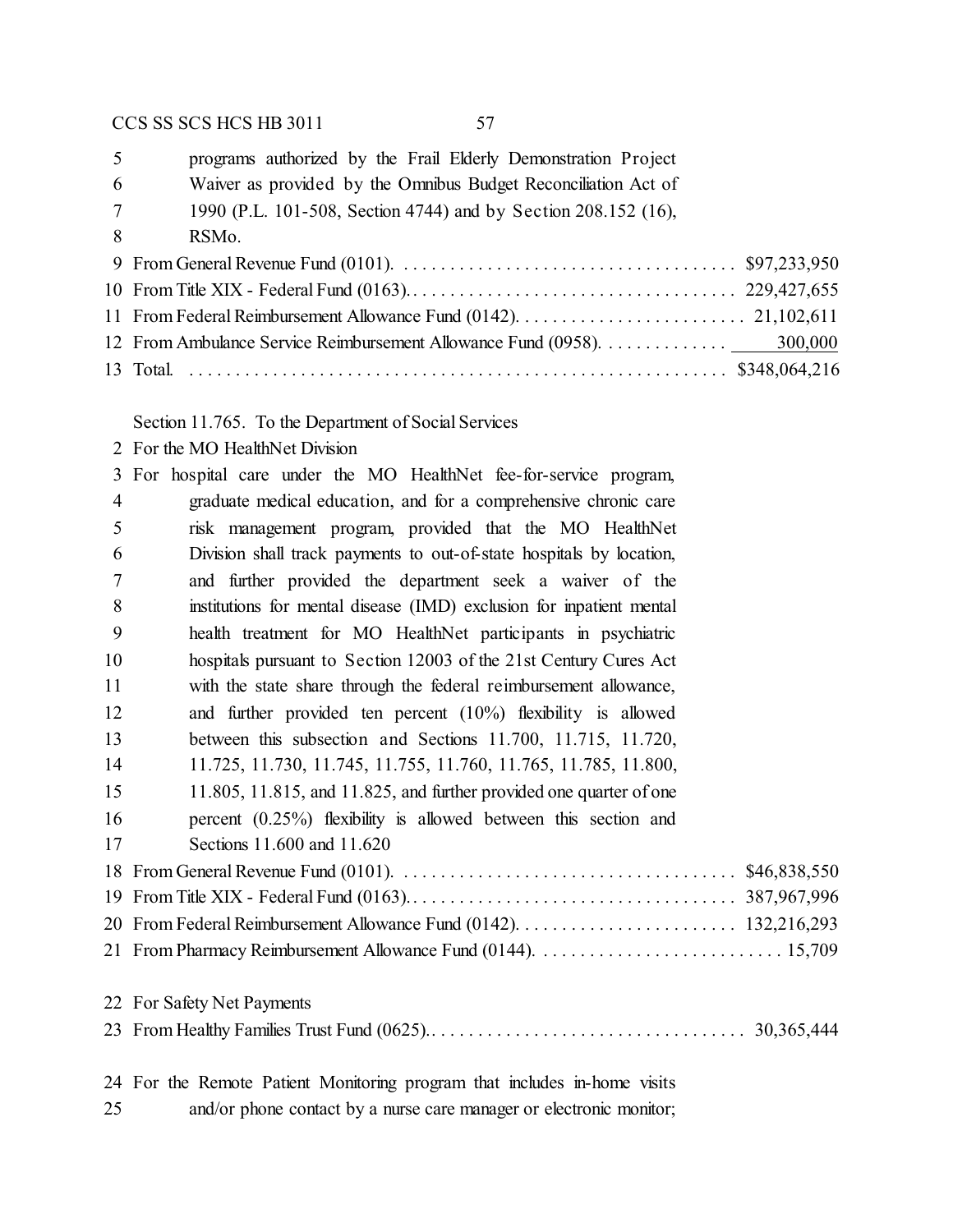| 26             | the purpose of such program shall be to ensure that patients are          |
|----------------|---------------------------------------------------------------------------|
| 27             | discharged from hospitals to an appropriate level of care and             |
| 28             | services and that targeted MO HealthNet beneficiaries with chronic        |
| 29             | illnesses and high-risk pregnancies receive care in the most              |
| 30             | cost-effective setting                                                    |
|                |                                                                           |
|                |                                                                           |
|                | 33 For the Rx Reminder program, facilitating medication compliance for    |
| 34             | chronically ill MO HealthNet participants identified by the division      |
| 35             | as having high utilization of acute care because of poor                  |
| 36             | management of their condition                                             |
|                |                                                                           |
|                | 215,000                                                                   |
|                |                                                                           |
|                | Section 11.767. To the Department of Social Services                      |
|                | 2 For the MO HealthNet Division                                           |
| 3              | For a pilot program to reduce pediatric hospital admissions and emergency |
| $\overline{4}$ | room visits for the pediatric medically complex population, to            |
| 5              | improve the quality of life for the children and families while           |
| 6              | reducing costs associated with hospital admissions and emergency          |
| 7              | room visits, utilizing a team of medical professionals to assess the      |
| 8              | individuals, and to provide support for medical care at home,             |
| 9              | supplies and equipment, mental health care, and care coordination         |
| 10             | through a partnership with a hospital                                     |
|                |                                                                           |
|                | 750,000                                                                   |

Total. . . . . . . . . . . . . . . . . . . . . . . . . . . . . . . . . . . . . . . . . . . . . . . . . . . . . . . . . . . . . \$1,500,000

Section 11.770. To the Department of Social Services

For the MO HealthNet Division

For payments to Tier 1 Safety Net Hospitals for enhanced rates to providers

- and to plan and develop a regional Barriers to Care proposal while
- maximizing eligible costs for federal Medicaid funds, utilizing
- current state and local funding sources as match for services that are
- not currently matched with federal Medicaid payments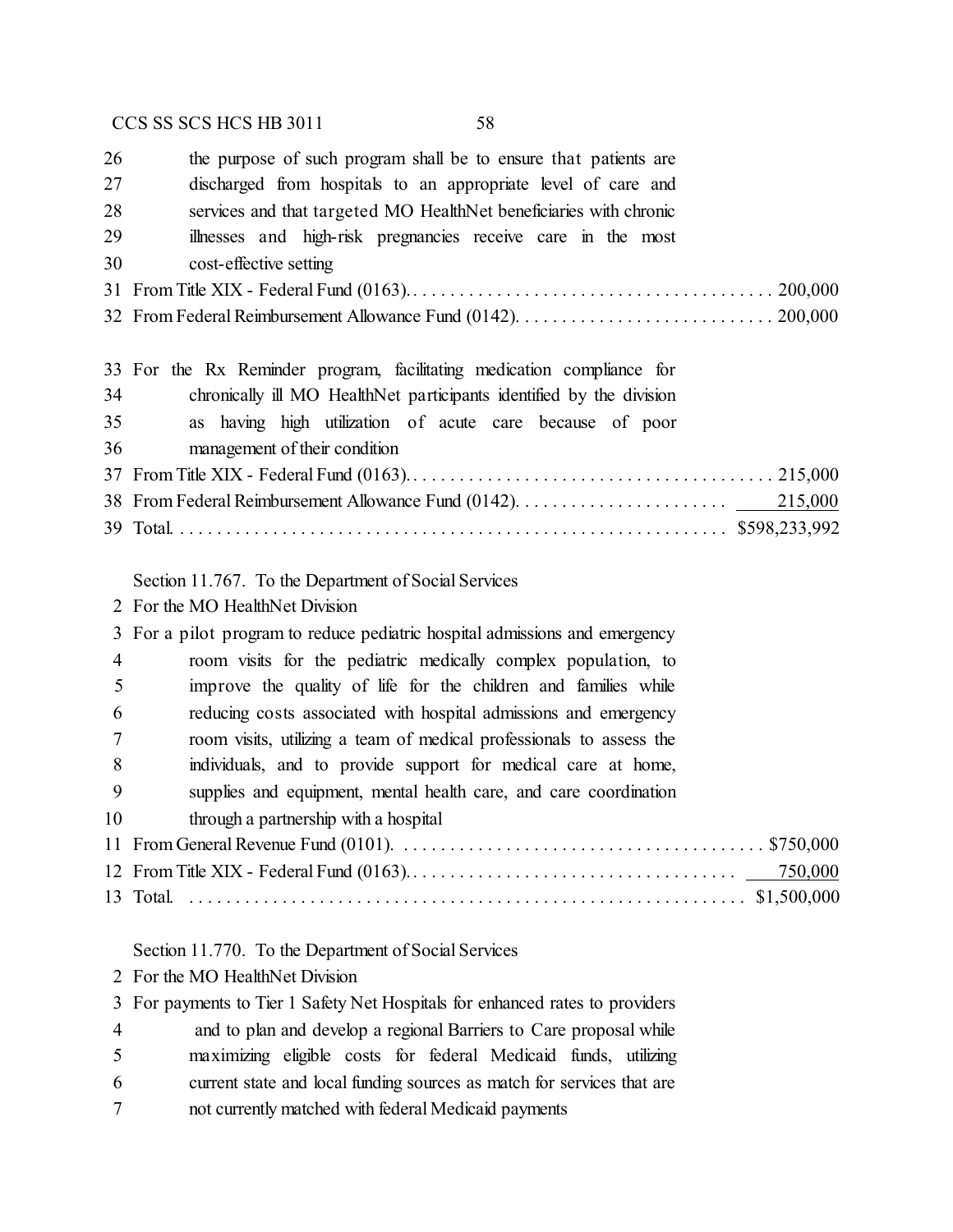|    | CCS SS SCS HCS HB 3011<br>59                                             |
|----|--------------------------------------------------------------------------|
|    |                                                                          |
| 9  | From Department of Social Services Intergovernmental Transfer            |
| 10 |                                                                          |
|    |                                                                          |
|    |                                                                          |
|    | Section 11.775. To the Department of Social Services                     |
|    | 2 For the MO HealthNet Division                                          |
| 3  | For grants to Federally Qualified Health Centers (FQHCs), provided three |
| 4  | percent $(3%)$ flexibility is allowed from this section to Section       |
| 5  | 11.950                                                                   |
| 6  | For grants to Federally Qualified Health Centers                         |
|    |                                                                          |
|    | 8 For a community health worker initiative that focuses on providing     |
| 9  | casework services to high utilizers of MO HealthNet Services             |
|    |                                                                          |
|    |                                                                          |
|    | 12 For women and minority health care outreach programs, provided three  |
| 13 | percent $(3%)$ flexibility is allowed from this section to Section       |
| 14 | 11.950                                                                   |
| 15 | Expense and Equipment                                                    |
|    |                                                                          |
|    |                                                                          |
|    |                                                                          |
|    | Section 11.780. To the Department of Social Services                     |
|    | 2 For the MO HealthNet Division                                          |
| 3  | For payments to technical assistance contractors under                   |
| 4  | Section 330(1) or 330(m) of the Public Health Services Act to assist     |
| 5  | Federally Qualified Health Centers (FQHCs) with outreach and             |
| 6  | engagement of Medicaid beneficiaries assigned to FQHCs, for              |
| 7  | addressing gaps in preventive services and management of chronic         |
| 8  | conditions, and for incentive payments, provided 100% flexibility        |
|    |                                                                          |

is allowed to Section 11.760 for payments to managed care

organizations for technical assistance contractors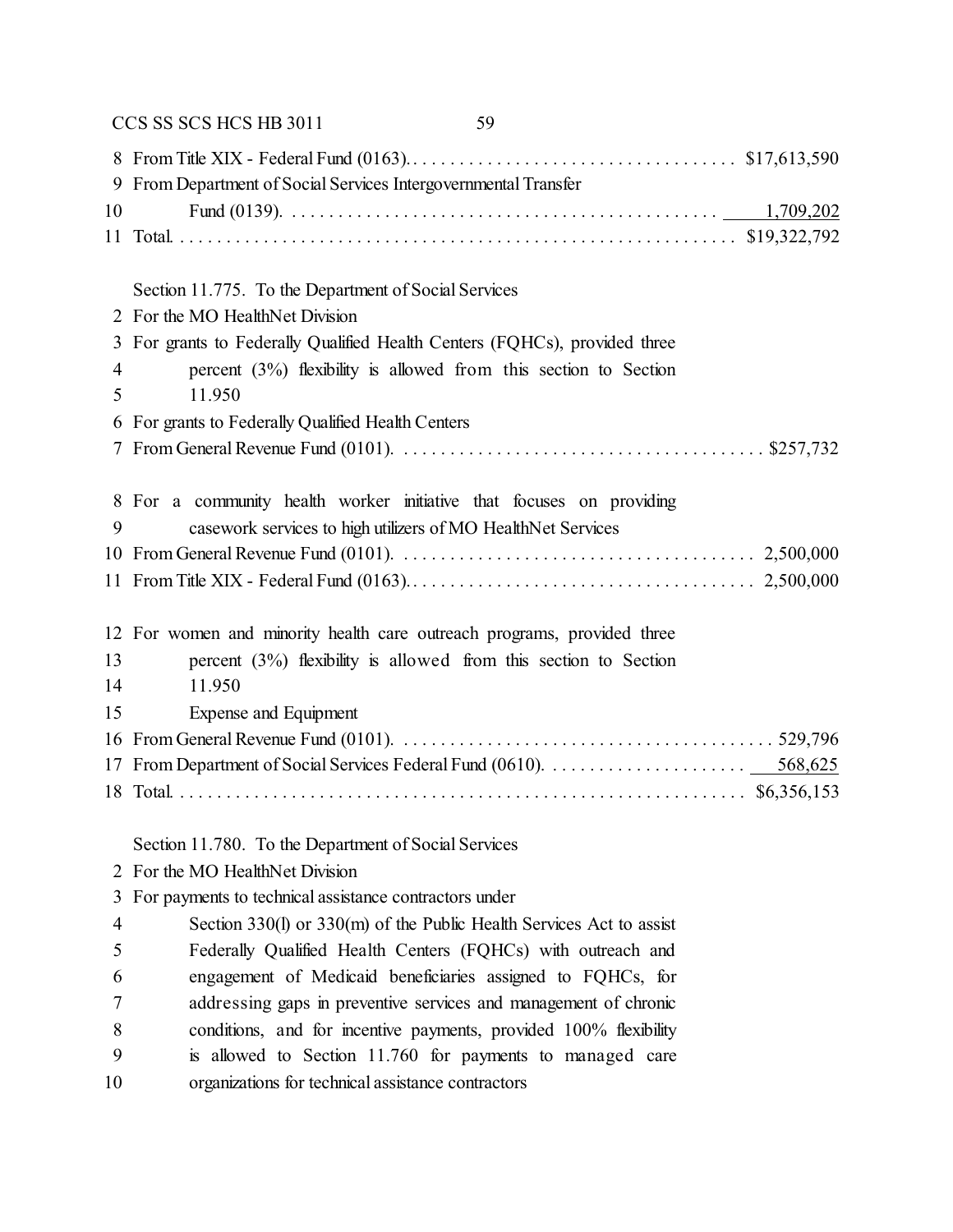|     | CCS SS SCS HCS HB 3011<br>60                                              |
|-----|---------------------------------------------------------------------------|
|     |                                                                           |
|     |                                                                           |
|     |                                                                           |
|     | Section 11.785. To the Department of Social Services                      |
|     | 2 For the MO HealthNet Division                                           |
| 3   | For health homes, provided ten percent $(10\%)$ flexibility is allowed    |
| 4   | between this section and Sections 11.700, 11.715, 11.720, 11.725,         |
| 5   | 11.730, 11.745, 11.755, 11.760, 11.765, 11.785, 11.800, 11.805,           |
| 6   | 11.815, and 11.825                                                        |
| 7   |                                                                           |
|     | 8 From Title XXI - Children's Health Insurance Program Federal            |
| 9   |                                                                           |
|     |                                                                           |
|     |                                                                           |
|     |                                                                           |
|     | Section 11.790. To the Department of Social Services                      |
|     | 2 For the MO HealthNet Division                                           |
| 3   | For payments to hospitals under the Federal Reimbursement Allowance       |
| 4   | Program including state costs to pay for an independent audit of          |
| 5   | Disproportionate Share Hospital payments as required by the               |
| 6   | Centers for Medicare and Medicaid Services, for the expenses of           |
| 7   | the Poison Control Center in order to provide services to all             |
| 8   | hospitals within the state, and for the Gateway to Better Health          |
| - 9 | 1115 Demonstration                                                        |
|     | 10 For a continuation of the services provided through Medicaid Emergency |
| 11  | Psychiatric Demonstration as required by Section 208.152(16),             |
| 12  | <b>RSMo</b>                                                               |
|     | 13 From Title XXI - Children's Health Insurance Program Federal           |
| 14  |                                                                           |
|     |                                                                           |
|     |                                                                           |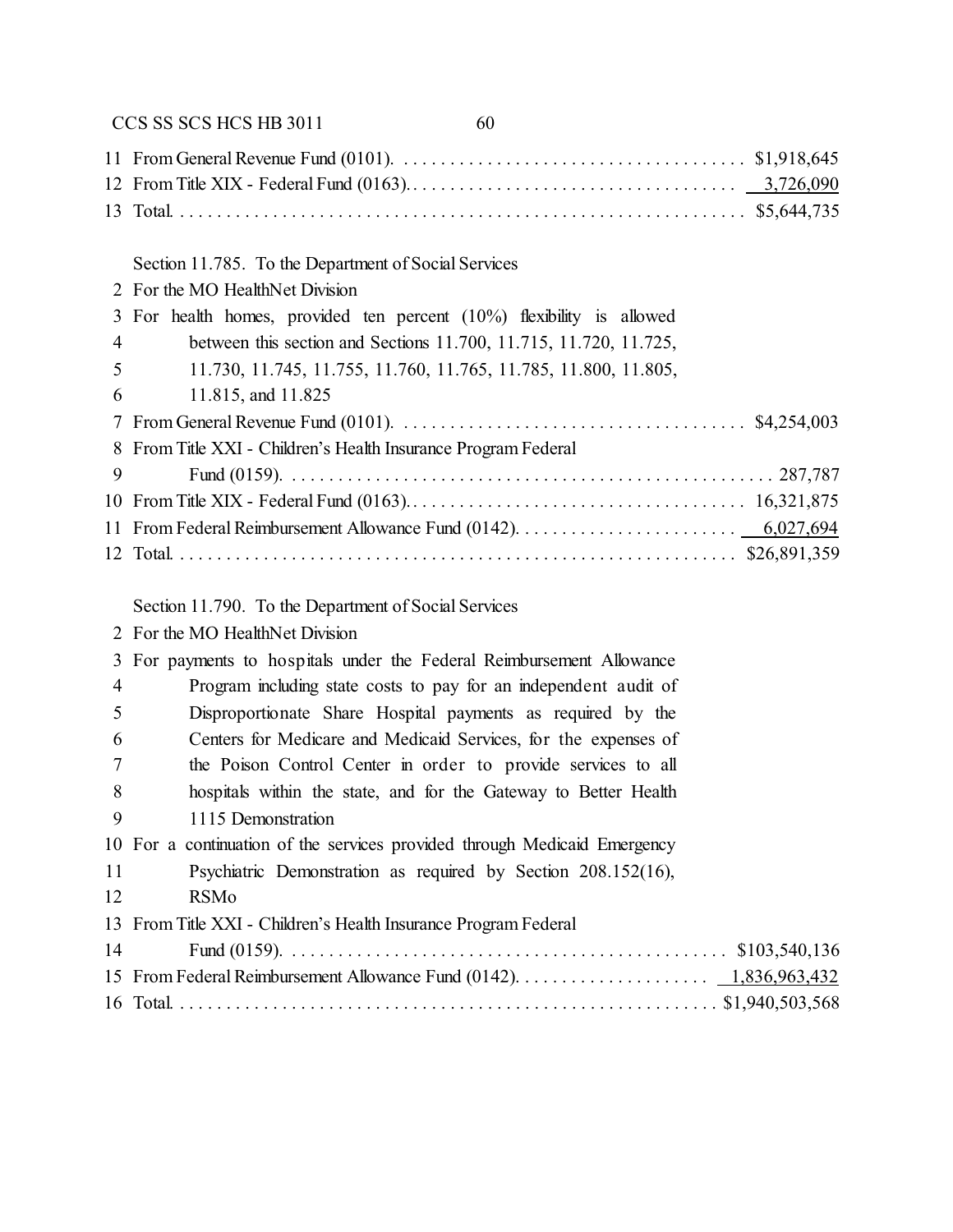Section 11.795. To the Department of Social Services

For the MO HealthNet Division

|                | 3 For payments to the Tier 1 Safety Net Hospitals and other public hospitals |
|----------------|------------------------------------------------------------------------------|
| $\overline{4}$ | using intergovernmental transfers                                            |

 From Title XIX - Federal Fund (0163).. . . . . . . . . . . . . . . . . . . . . . . . . . . . . . . . . . . \$25,176,772 From Department of Social Services Intergovernmental Transfer Fund (0139). . . . . . . . . . . . . . . . . . . . . . . . . . . . . . . . . . . . . . . . . . . . . . . . 12,964,074

Total. . . . . . . . . . . . . . . . . . . . . . . . . . . . . . . . . . . . . . . . . . . . . . . . . . . . . . . . . . . . . \$38,140,846

Section 11.800. To the Department of Social Services

For the MO HealthNet Division

| 3              | For funding programs to enhance access to care for uninsured children  |  |
|----------------|------------------------------------------------------------------------|--|
| $\overline{4}$ | using fee for service, prepaid health plans, or other alternative      |  |
| 5              | service delivery and reimbursement methodology approved by the         |  |
| 6              | director of the Department of Social Services, provided that           |  |
| 7              | families of children receiving services under this section shall pay   |  |
| 8              | the following premiums to be eligible to receive such services: zero   |  |
| 9              | percent on the amount of a family's income which is less than or       |  |
| 10             | equal to 150 percent of the federal poverty level; four percent on the |  |
| 11             | amount of a family's income which is less than or equal to 185         |  |
| 12             | percent of the federal poverty level but greater than 150 percent of   |  |
| 13             | the federal poverty level; eight percent on the amount of a family's   |  |
| 14             | income which is less than or equal to 225 percent of the federal       |  |
| 15             | poverty level but greater than 185 percent of the federal poverty      |  |
| 16             | level; fourteen percent on the amount of a family's income which is    |  |
| 17             | less than or equal to 300 percent of the federal poverty level but     |  |
| 18             | greater than 225 percent of the federal poverty level not to exceed    |  |
| 19             | five percent of total income; families with an annual income of        |  |
| 20             | more than 300 percent of the federal poverty level are ineligible for  |  |
| 21             | this program, provided ten percent $(10\%)$ flexibility is allowed     |  |
| 22             | between this section and Sections 11.700, 11.715, 11.720, 11.725,      |  |
| 23             | 11.730, 11.745, 11.755, 11.760, 11.765, 11.785, 11.800, 11.805,        |  |
| 24             | 11.815, and 11.825                                                     |  |
|                |                                                                        |  |
|                | 26 From Title XXI - Children's Health Insurance Program Federal        |  |
| 27             |                                                                        |  |
|                |                                                                        |  |
|                |                                                                        |  |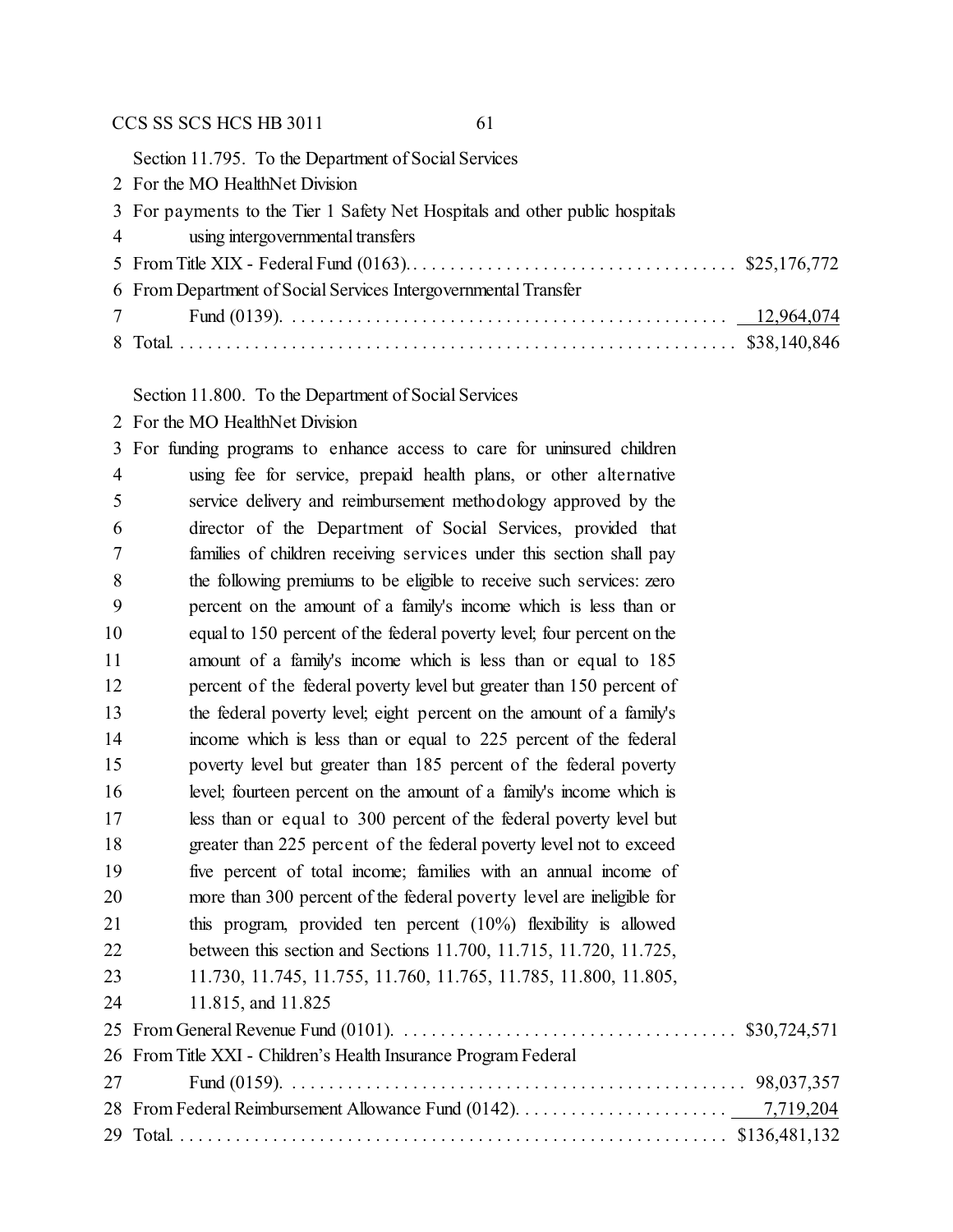Section 11.805. To the Department of Social Services

For the MO HealthNet Division

|                | 3 For the Show-Me Healthy Babies Program authorized by Section 208.662, |
|----------------|-------------------------------------------------------------------------|
| $\overline{4}$ | RSMo, provided ten percent $(10\%)$ flexibility is allowed between      |
| 5              | this section and Sections 11.700, 11.715, 11.720, 11.725, 11.730,       |
| - 6            | 11.745, 11.755, 11.760, 11.765, 11.785, 11.800, 11.805, 11.815,         |
|                | and 11.825, and further provided three percent $(3%)$ flexibility is    |
| 8              | allowed from this section to Section 11.950                             |
|                |                                                                         |
|                | 10 From Title XXI - Children's Health Insurance Program Federal Fund    |
|                | 11 —                                                                    |
|                |                                                                         |

### Section 11.810. To the Department of Social Services

| 2 For the MO HealthNet Division                                  |
|------------------------------------------------------------------|
| 3 For MO HealthNet services for the Department of Elementary and |
| 4 Secondary Education under the MO HealthNet fee-for-service     |
| 5 program                                                        |
|                                                                  |
|                                                                  |
|                                                                  |

Section 11.815. To the Department of Social Services

For the MO HealthNet Division

 For medical benefits for blind individuals ineligible for MO HealthNet coverage who receive the Missouri Blind Pension cash grant, provided that individuals under this section shall pay the following premiums to be eligible to receive such services: zero percent on the amount of a family's income which is less than 150 percent of the federal poverty level; four percent on the amount of a family's income which is less than 185 percent of the federal poverty level 10 but greater than or equal to 150 percent of the federal poverty level; eight percent of the amount on a family's income which is less than 12 225 percent of the federal poverty level but greater than or equal to 185 percent of the federal poverty level; fourteen percent on the amount of a family's income which is less than 300 percent of the federal poverty level but greater than or equal to 225 percent of the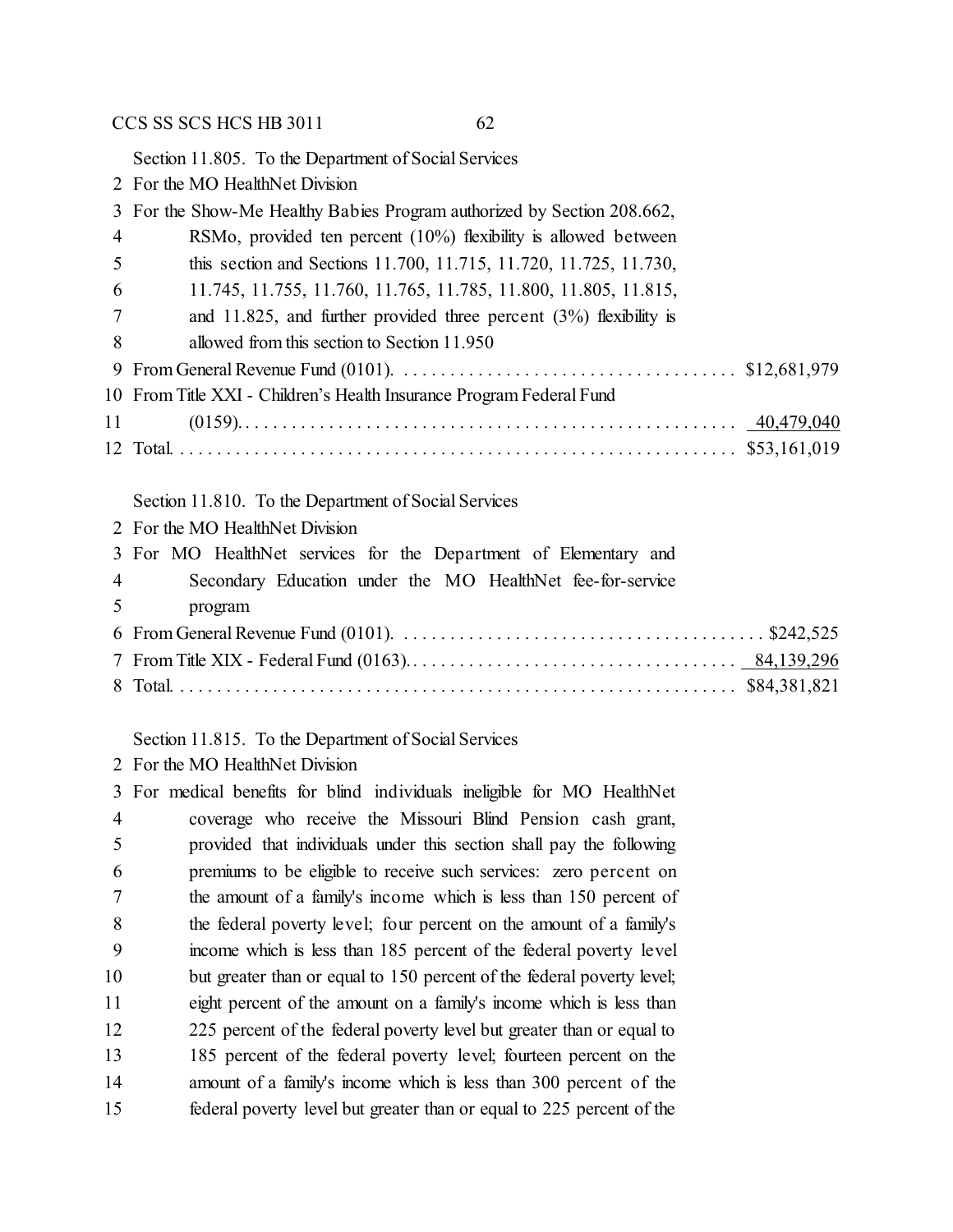| 16             | federal poverty level not to exceed five percent of total income;         |
|----------------|---------------------------------------------------------------------------|
| 17             | families with an annual income equal to or greater than 300 percent       |
| 18             | of the federal poverty level are ineligible for this program, and         |
| 19             | further provided ten percent $(10\%)$ flexibility is allowed between      |
| 20             | this section and Sections 11.700, 11.715, 11.720, 11.725, 11.730,         |
| 21             | 11.745, 11.755, 11.760, 11.765, 11.785, 11.800, 11.805, 11.815,           |
| 22             | and 11.825, and further provided three percent $(3%)$ flexibility is      |
| 23             | allowed from this section to Section 11.950                               |
|                |                                                                           |
|                | Section 11.825. To the Department of Social Services                      |
| 2              | For the MO HealthNet Division                                             |
| 3              | For program distributions related to Section $36(c)$ of Article IV of the |
| $\overline{4}$ | Missouri Constitution, and provided ten percent (10%) flexibility         |
| 5              | is allowed between this section and Sections 11.700, 11.715,              |
| 6              | 11.720, 11.725, 11.730, 11.745, 11.755, 11.760, 11.765, 11.785,           |
| 7              | 11.800, 11.805, 11.815, and 11.825                                        |
| 8              |                                                                           |
| 9              |                                                                           |
| 10             |                                                                           |
| 11             |                                                                           |
|                | 12 From Ambulance Service Reimbursement Allowance Fund (0958). 461,068    |
|                |                                                                           |
|                |                                                                           |
|                |                                                                           |
|                |                                                                           |

Section 11.830. To the Department of Social Services

|  | 2 For the MO HealthNet Division |
|--|---------------------------------|
|  |                                 |

|                | 3 For medical and health related services performed by any clinic,     |
|----------------|------------------------------------------------------------------------|
| $\overline{4}$ | physician's office, or any other place or facility in which abortions  |
| $\overline{5}$ | are performed or induced other than a hospital, or any affiliate or    |
| 6              | associate of any such clinic, physician's office, or place or facility |
|                | in which abortions are performed or induced other than a hospital      |
|                |                                                                        |
|                |                                                                        |
|                |                                                                        |
|                |                                                                        |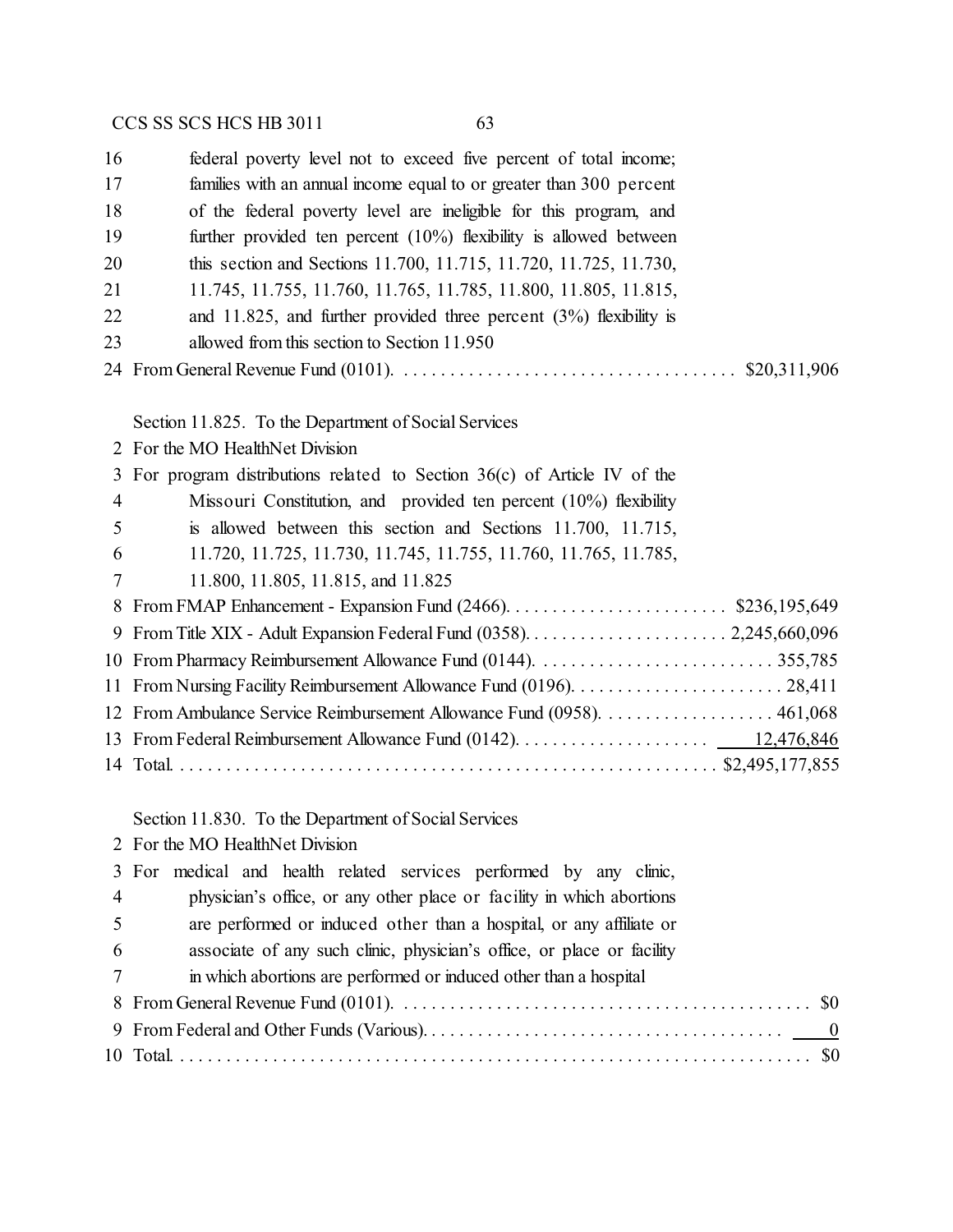Section 11.850. To the Department of Social Services Funds are to be transferred out of the State Treasury to the General Revenue Fund for the purpose of providing the state match for Medicaid payments From Department of Social Services Intergovernmental Transfer Fund (0139).. . . . . . . . . . . . . . . . . . . . . . . . . . . . . . . . . . . . . . . . . \$137,074,165

# Section 11.955. To the Department of Social Service

|                | Section 11.855. To the Department of Social Services                 |
|----------------|----------------------------------------------------------------------|
|                | 2 For the MO HealthNet Division                                      |
| 3 <sup>1</sup> | For payments to the Department of Mental Health for Community        |
| $\overline{4}$ | Psychiatric Rehabilitation (CPR) services, Comprehensive             |
| 5              | Substance Abuse Treatment and Rehabilitation (CSTAR) services,       |
| 6              | Targeted Case Management (TCM) for behavioral health services,       |
| 7              | and Certified Community Behavioral Health Organizations              |
| 8              | (CCBHO) for MO HealthNet participants and the uninsured              |
| 9              |                                                                      |
|                | 10 From Department of Social Services Intergovernmental Transfer     |
| 11             |                                                                      |
|                |                                                                      |
|                |                                                                      |
|                | Section 11.860. To the Department of Social Services                 |
| $\overline{2}$ | Funds are to be transferred out of the State Treasury to the         |
| 3              | Pharmacy Reimbursement Allowance Fund                                |
|                |                                                                      |
|                |                                                                      |
|                | Section 11.865. To the Department of Social Services                 |
| $\overline{2}$ | Funds are to be transferred out of the State Treasury to the General |
| 3              | Revenue Fund                                                         |
|                |                                                                      |
|                |                                                                      |

Section 11.870. To the Department of Social Services

| $\overline{2}$ |  |  |  |  | Funds are to be transferred out of the State Treasury to the |  |  |  |  |  |  |  |
|----------------|--|--|--|--|--------------------------------------------------------------|--|--|--|--|--|--|--|
|----------------|--|--|--|--|--------------------------------------------------------------|--|--|--|--|--|--|--|

- Ambulance Service Reimbursement Allowance Fund
- From General Revenue Fund (0101). . . . . . . . . . . . . . . . . . . . . . . . . . . . . . . . . . . . . \$20,837,332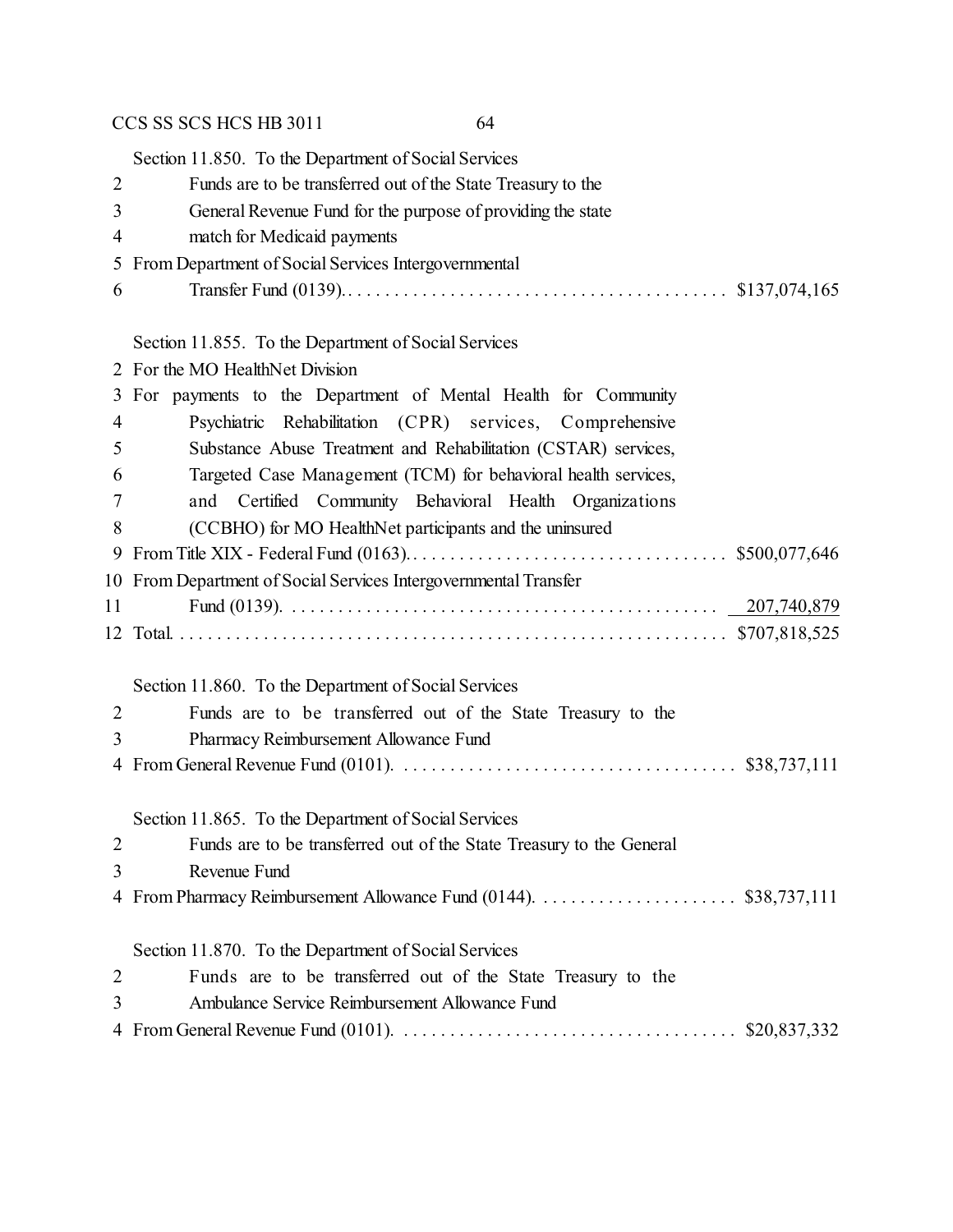|                | CCS SS SCS HCS HB 3011<br>65                                               |
|----------------|----------------------------------------------------------------------------|
|                | Section 11.875. To the Department of Social Services                       |
| $\mathbf{2}$   | Funds are to be transferred out of the State Treasury to the General       |
| 3              | Revenue Fund                                                               |
|                | 4 From Ambulance Service Reimbursement Allowance Fund (0958). \$20,837,332 |
|                | Section 11.880. To the Department of Social Services                       |
| $\overline{2}$ | Funds are to be transferred out of the State Treasury to the Federal       |
| 3              | Reimbursement Allowance Fund                                               |
|                |                                                                            |
|                | Section 11.885. To the Department of Social Services                       |
| $\overline{2}$ | Funds are to be transferred out of the State Treasury to the General       |
| 3              | Revenue Fund                                                               |
|                |                                                                            |
|                | Section 11.890. To the Department of Social Services                       |
| $\overline{2}$ | Funds are to be transferred out of the State Treasury to the Nursing       |
| 3              | Facility Reimbursement Allowance Fund                                      |
|                |                                                                            |
|                | Section 11.895. To the Department of Social Services                       |
| $\overline{2}$ | Funds are to be transferred out of the State Treasury to the General       |
| 3              | Revenue Fund                                                               |
|                | 4 From Nursing Facility Reimbursement Allowance Fund (0196). \$210,950,510 |
|                | Section 11.900. To the Department of Social Services                       |
| $\overline{2}$ | Funds are to be transferred out of the State Treasury to the Nursing       |
| 3              | Facility Quality of Care Fund in accordance with Section                   |
| $\overline{4}$ | 198.418.1, RSMo, to be used by the Department of Health and                |
| 5              | Senior Services for conducting inspections and surveys and                 |
| 6              | providing training and technical assistance to facilities licensed         |
| 7              | under the provisions of Chapter 198                                        |
|                | 8 From Nursing Facility Reimbursement Allowance Fund (0196). \$1,500,000   |
|                | Section 11.905. To the Department of Social Services                       |
| $\overline{2}$ | Funds are to be transferred out of the State Treasury to the Budget        |
| 3              | <b>Stabilization Fund</b>                                                  |
|                |                                                                            |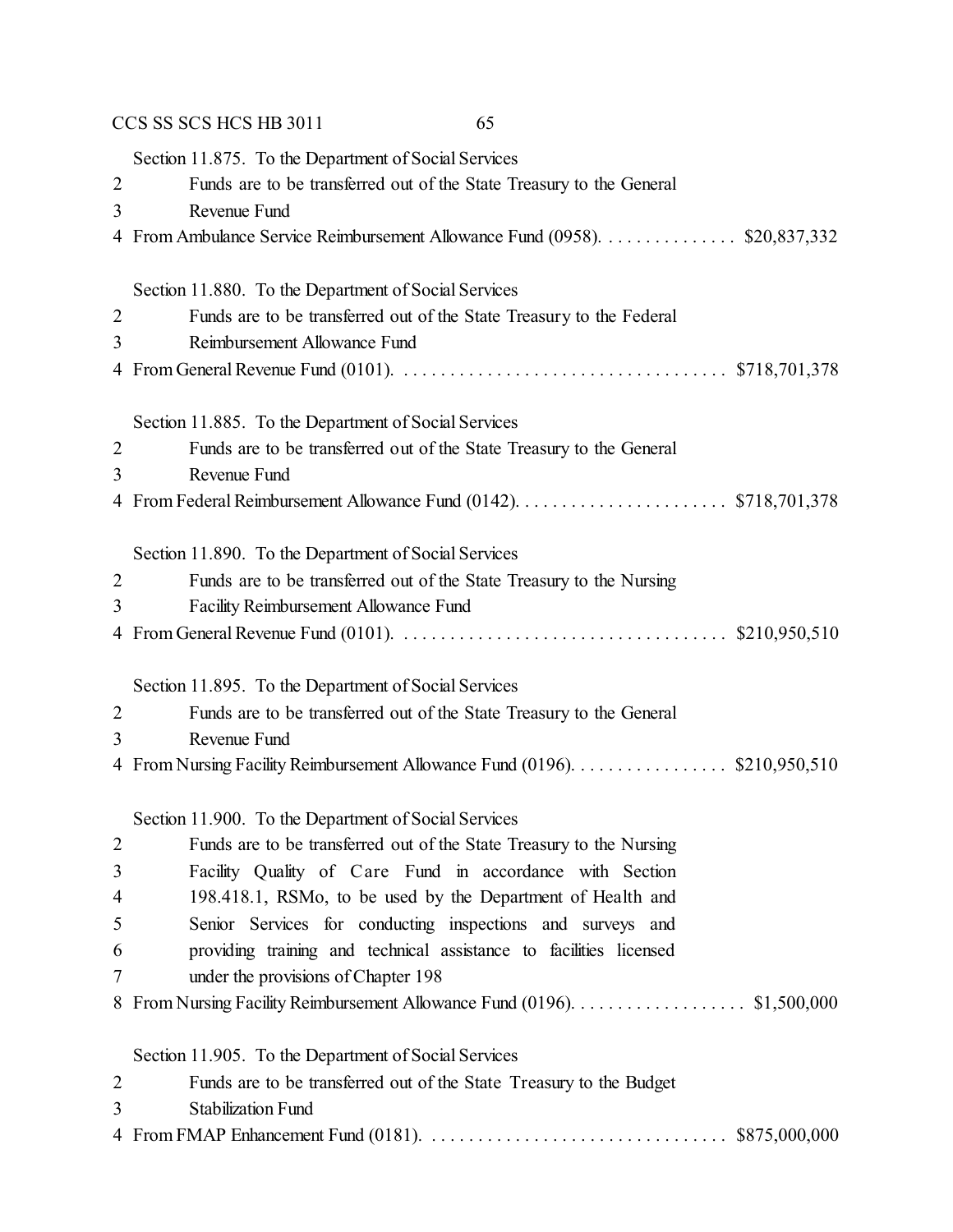Section 11.910. To the Department of Social Services

| Funds are to be transferred out of the State Treasury to the |  |
|--------------------------------------------------------------|--|
| 3 Federal Earnings Fund                                      |  |
|                                                              |  |

### Section 11.950. To the Department of Social Services

| 2              | Funds are to be transferred out of the State Treasury, for the                   |
|----------------|----------------------------------------------------------------------------------|
| 3 <sup>7</sup> | payment of claims, premiums, and expenses as provided by Section                 |
|                | 105.711 through 105.726, RSMo, to the State Legal Expense Fund<br>$\overline{4}$ |
|                |                                                                                  |

## **PART 2**

Section 11.1005. To the Department of Social Services

| In reference to Sections 11.320, 11.330, 11.335, 11.340, 11.355, |  |  |  |
|------------------------------------------------------------------|--|--|--|
|                                                                  |  |  |  |

|  |  |  |  | 11.360, 11.365, 11.405, 11.755, and 11.785 of Part 1 of this act: |  |
|--|--|--|--|-------------------------------------------------------------------|--|
|--|--|--|--|-------------------------------------------------------------------|--|

- No funds shall be expended in furtherance of provider rates greater
- than the rate in effect on January 1, 2022.

Section 11.1010. To the Department of Social Services

- No funds shall be expended in furtherance of therapeutic foster care
- provider rates greater than: \$134.90 per day for level 1, \$220.54 per day for level II.

Section 11.1015. To the Department of Social Services

|   | In reference to Sections 11.339 and 11.745 of Part 1 of this act:  |
|---|--------------------------------------------------------------------|
| 3 | No funds shall be expended in furtherance of Qualified Residential |
| 4 | Treatment Program (QRTP) provider rates greater than \$202.39 per  |
| 5 | day.                                                               |

### Section 11.1020. To the Department of Social Services

 In reference to Section 11.715 of Part 1 of this act: No funds shall be expended in furtherance of physician provider

 rates greater than the rate in effect on January 1, 2022, except increases for rate setting physician related services at 75% of the state fiscal year 2022 Medicare comparable rate, and except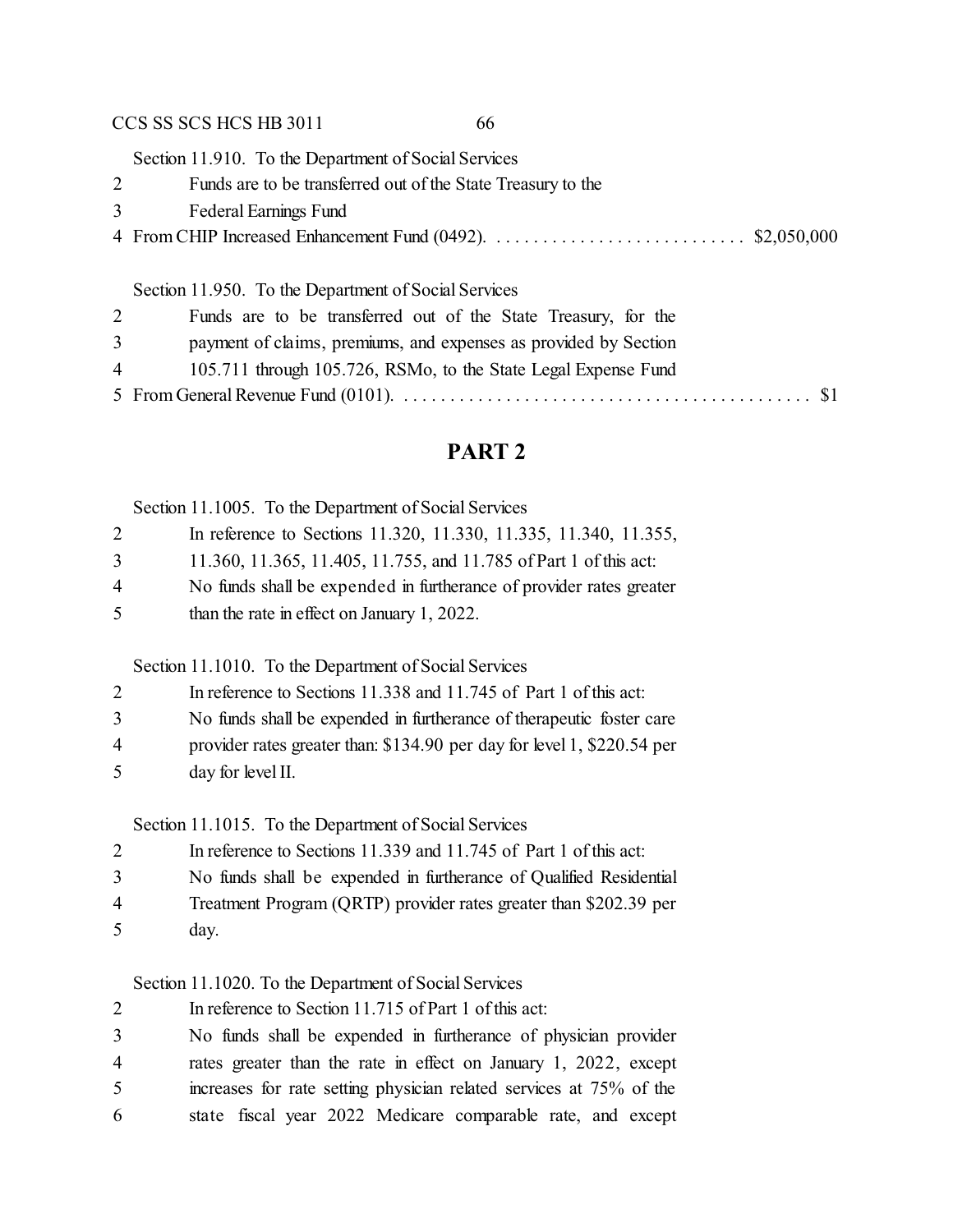provider rates that may be increased greater than 75% of the state fiscal year 2022 Medicare comparable rates for behavioral health services, preventative services, evaluation and management services, neonatal rates, and further provided originating site fees for telehealth visits be set at \$27.59, and further provided ambulatory surgical centers receive a 15% rate increase over state fiscal year 2022 rates, and further excepting rates for Certified Community Behavioral Health Clinics, for whom no funds shall be expended in furtherance of actuarial rates greater than those approved by the Department of Mental Health.

Section 11.1025. To the Department of Social Services

| 2              | In reference to Section 11.720 of Part 1 of this act:                     |
|----------------|---------------------------------------------------------------------------|
| 3              | No funds shall be expended in furtherance of dental provider rates        |
| $\overline{4}$ | greater than the rate in effect on January 1, 2022, except increases      |
| -5             | for rate setting dental services at $80\%$ of the $50th$ percentile Usual |
| -6             | Customary and Reasonable (UCR) comparable rate for state fiscal           |
|                | year 2022.                                                                |

Section 11.1030. To the Department of Social Services

| 2              | In reference to Section 11.730 of Part 1 of this act:                              |
|----------------|------------------------------------------------------------------------------------|
| 3              | No funds shall be expended in furtherance of home health provider                  |
| $\overline{4}$ | rates greater than the rate in effect on January 1, 2022, except                   |
| 5              | increases for rate setting home health services at the 75 <sup>th</sup> percentile |
| 6              | of the median quartile of Medicare rates using 2019 cost report                    |
|                | data.                                                                              |

### Section 11.1035. To the Department of Social Services

| $\mathcal{D}$ | In reference to Section 11.745 of Part 1 of this act:                   |
|---------------|-------------------------------------------------------------------------|
| 3             | No funds shall be expended in furtherance of rehabilitation and         |
| 4             | specialty provider rates greater than the rate in effect on January 1,  |
| 5             | 2022, except increases for rate setting services at $75\%$ of the state |
| 6             | fiscal year 2022 Medicare comparable rate, and except provider          |
|               | rates that may be increased greater than 75% of the state fiscal year   |
| 8             | 2022 Medicare comparable rate for audiology services, optical           |
| 9             | services, speech therapy services, occupational therapy, physical       |
| 10            | therapy, ambulance mileage rates, and further provided payments         |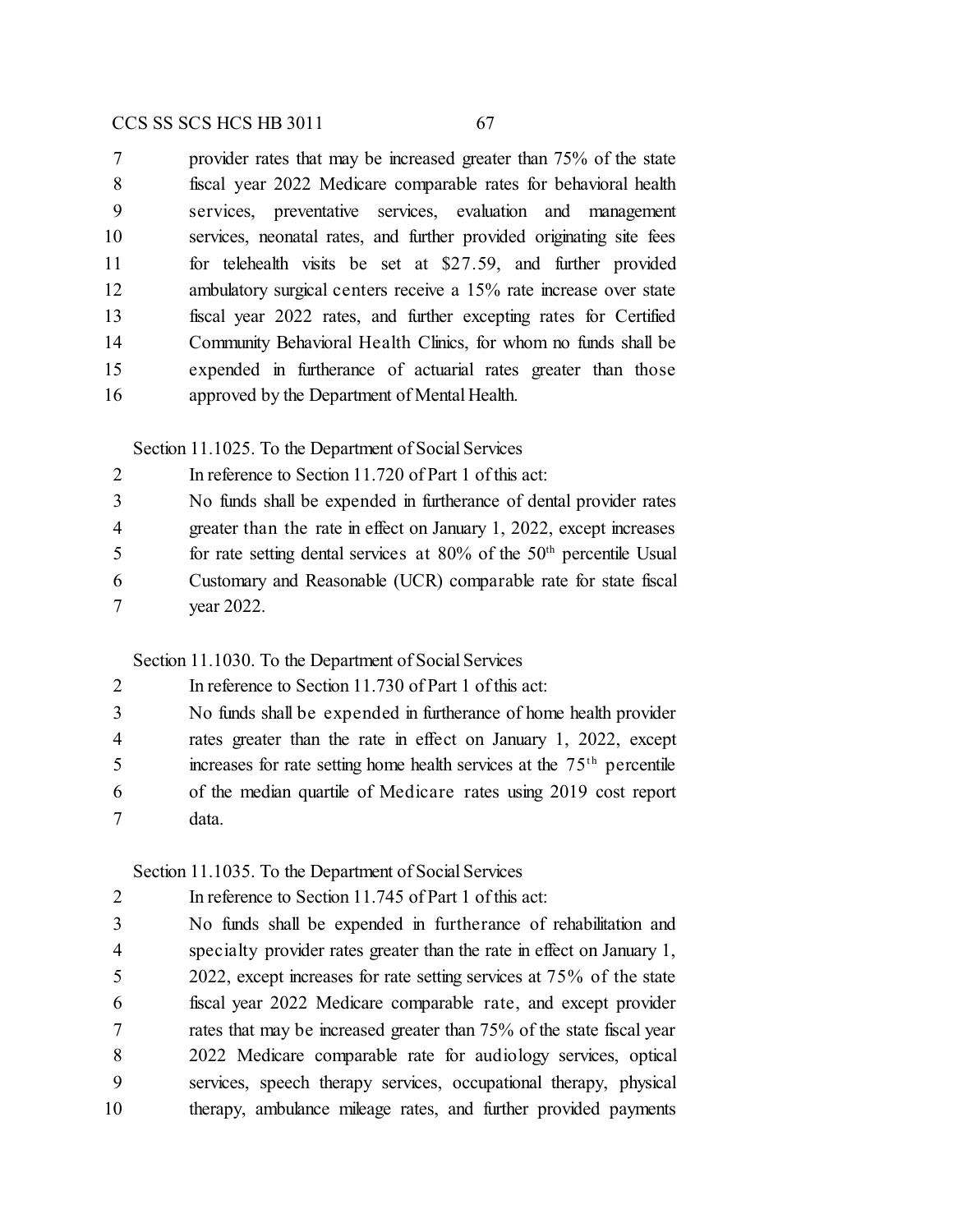| 11 | for treat-no-transport services be set at \$252, and further excepting |
|----|------------------------------------------------------------------------|
| 12 | providers of non-emergency medical transportation for MO               |
| 13 | HealthNet and Department of Mental Health for whom no funds            |
| 14 | shall be expended in furtherance of provider rates greater than the    |
| 15 | lower bound actuarial soundness rate, and further excepting            |
| 16 | providers of hospice care, for whom no funds shall be expended in      |
| 17 | furtherance of provider rates for routine home care, continuous        |
| 18 | care, inpatient respite care, and general inpatient care greater than  |
| 19 | $3.50\%$ above the blended rate in effect on January 1, 2022, and for  |
| 20 | whom no funds shall be expended in furtherance of rates no greater     |
| 21 | than 95% of the nursing facility per diem rate for room and board      |
| 22 | for services provided in a nursing facility.                           |

Section 11.1045. To the Department of Social Services

| No funds shall be expended in furtherance of managed care contract<br>ຼ |  |
|-------------------------------------------------------------------------|--|
|-------------------------------------------------------------------------|--|

rates greater than the lower bound actuarialsoundness rate.

Section 11.1050. To the Department of Social Services

| 2              | In reference to Section 11.765 of Part 1 of this act:             |
|----------------|-------------------------------------------------------------------|
| 3              | No funds shall be expended in furtherance of Psychiatric          |
| $\overline{4}$ | Residential Treatment Facility (PRTF) provider rates greater than |
| 5              | \$417.22 per day.                                                 |

Section 11.1055. To the Department of Social Services

- In reference to Section 11.790 of Part 1 of this act:
- No funds shall be expended in furtherance of out-of-state payments
- greater than the state fiscal year 2021 level.

Section 11.1060. To the Department of Social Services

- In reference to all sections except for Section 11.825 in Part 1 of
- this act:
- No funds shall be expended for program distributions related to
- 5 Section 36(c) of Article IV of the Missouri Constitution.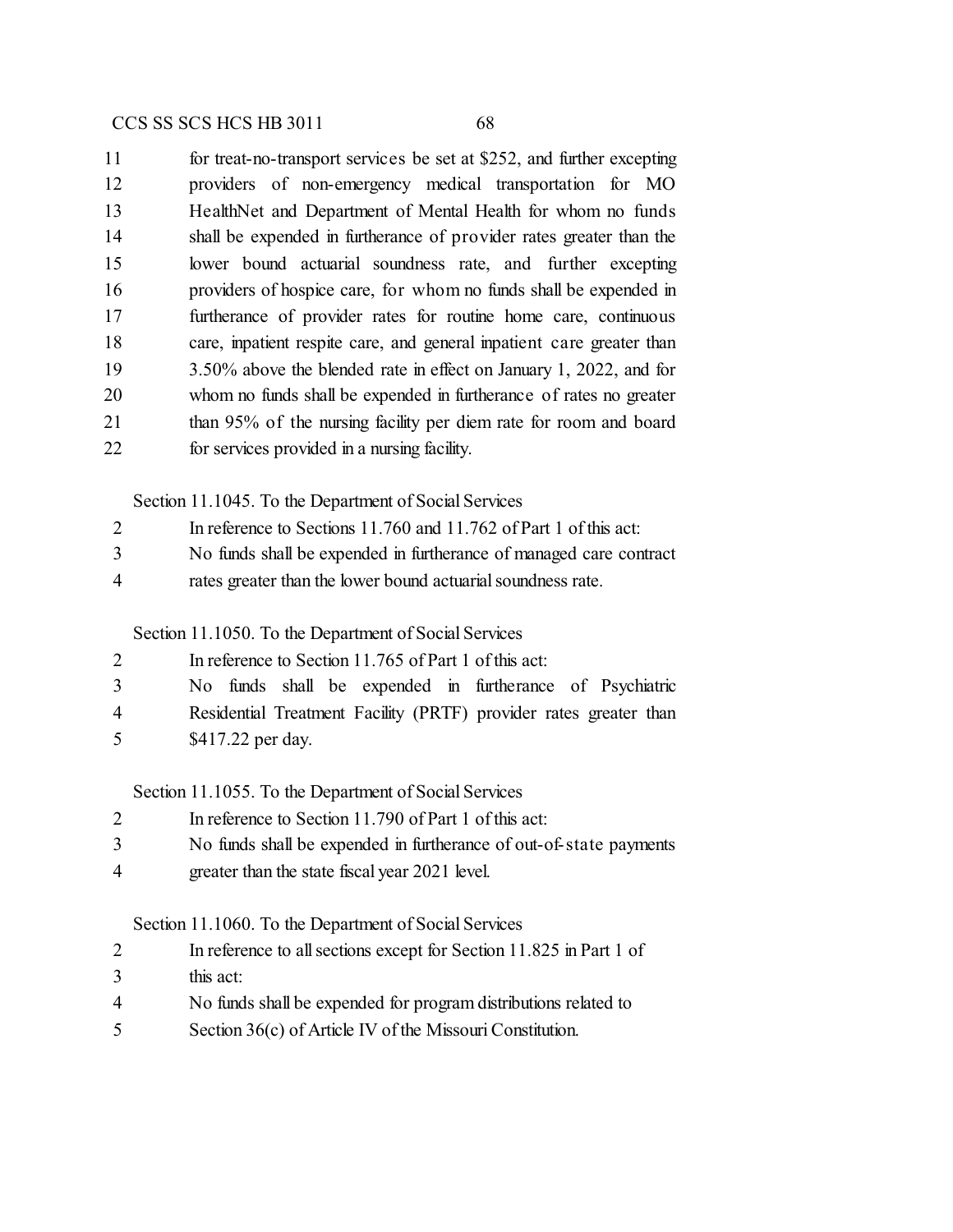Section 11.1065. To the Department of Social Services

|   | In reference to Sections 11.765 and 11.790 in Part 1 of this act: |
|---|-------------------------------------------------------------------|
| 3 | Provided that in-patient Medicaid psychiatric free-standing       |
| 4 | hospitals have a minimum rate equivalent to the state fiscal year |
| 5 | 2022 weighted average of the daily rate.                          |

Section 11.1070. To the Department of Social Services

| 2              | In reference to all sections in Part 1 of this act:                   |
|----------------|-----------------------------------------------------------------------|
| 3              | No funds shall be expended for or from any federal grant in           |
| $\overline{4}$ | furtherance of administrative costs greater than five percent $(5\%)$ |
| 5              | of said federal grant amount or in accordance with grant guidelines.  |

## **PART 3**

Section 11.2005. To the Department of Social Services

- In reference to Section 11.330 of Part 1 and Part 2 of this act:
- Special expenses for clothing allowances shall be paid at least quarterly.

Section 11.2010. To the Department of Social Services

- In reference to Sections 11.760 and 11.762 of Part 1 and Part 2 of this act: Contract changes shall be provided in writing, prior to submission to the Centers for Medicare and Medicaid Services, to the House
- Budget and Senate Appropriation Committee Chairs.

Section 11.2015. To the Department of Social Services

 In reference to all sections in Part 1 and Part 2 of this act: The Department shall provide written notification, prior to submission to the federal government, of state plans and state plan amendments, grant applications, and Medicaid waivers to the House Budget and Senate Appropriation Committee Chairs.

Section 11.2020. To the Department of Social Services

- In reference to all sections in Part 1 and Part 2 of this act:
- In reference to the Alternative Care Trust Fund (0905), the
- Department shall provide a quarterly accounting of the money to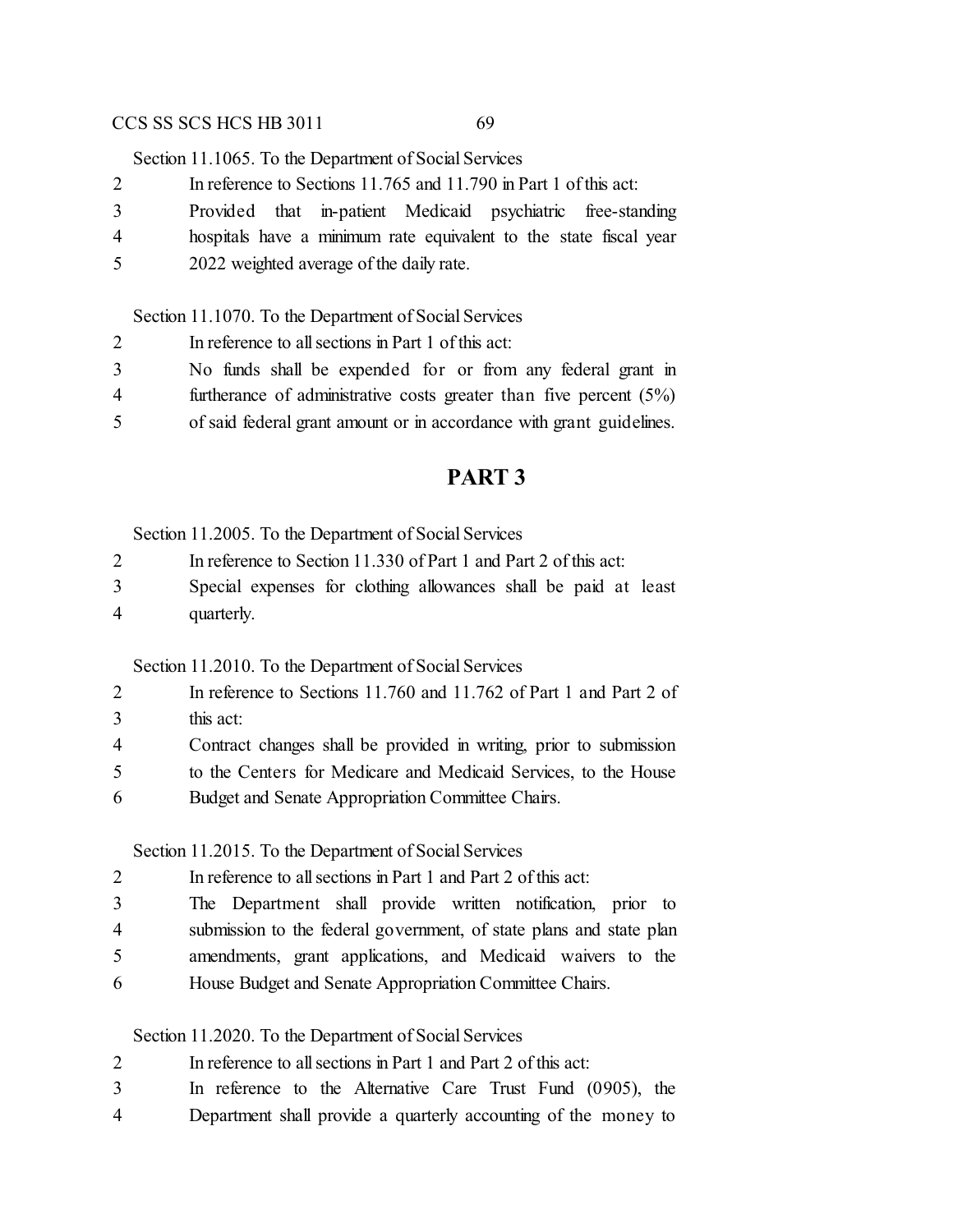the parents of the child for whose benefit the funds have been received by the Department; to the guardian ad litem; and to the child, if the child is 15 or older.

## Section 11.2030. To the Department of Social Services

| 2              | In reference to all sections, except Section 11.830, in Part 1 and       |  |  |  |  |  |
|----------------|--------------------------------------------------------------------------|--|--|--|--|--|
| 3              | Part 2 of this act:                                                      |  |  |  |  |  |
| $\overline{4}$ | No funds shall be expended to any clinic, physician's office, or any     |  |  |  |  |  |
| 5              | other place or facility in which abortions are performed or induced      |  |  |  |  |  |
| 6              | other than a hospital, or any affiliate or associate of any such clinic, |  |  |  |  |  |
| 7              | physician's office, or place or facility in which abortions are          |  |  |  |  |  |
| 8              | performed or induced other than a hospital.                              |  |  |  |  |  |
|                |                                                                          |  |  |  |  |  |

Section 11.2050. To the Department of Social Services

| v      |  |
|--------|--|
| I<br>٦ |  |
| ٠      |  |
|        |  |

## **Appendix of One-time Appropriations**

| 3              | Section | Line | Amount      | F.T.E. Amount    |
|----------------|---------|------|-------------|------------------|
| $\overline{4}$ | 11.010  | 6    | \$90,555    | $\overline{0}$   |
| 5              | 11.030  | 12   | \$88,000    | $\boldsymbol{0}$ |
| 6              | 11.050  | 6    | \$1,800     | $\overline{0}$   |
| $\overline{7}$ | 11.050  | 12   | \$500       | $\boldsymbol{0}$ |
| 8              | 11.050  | 18   | \$200       | $\overline{0}$   |
| 9              | 11.070  | 5    | \$24,155    | $\overline{0}$   |
| 10             | 11.075  | 19   | \$484,182   | $\mathbf{0}$     |
| 11             | 11.105  | 27   | \$2,781,669 | $\mathbf{0}$     |
| 12             | 11.105  | 28   | \$8,345,008 | $\boldsymbol{0}$ |
| 13             | 11.125  | 15   | \$7,421     | $\boldsymbol{0}$ |
| 14             | 11.125  | 16   | \$12,369    | $\boldsymbol{0}$ |
| 15             | 11.130  | 20   | \$47,869    | $\boldsymbol{0}$ |
| 16             | 11.130  | 21   | \$143,606   | $\boldsymbol{0}$ |
| 17             | 11.130  | 45   | \$12,310    | $\boldsymbol{0}$ |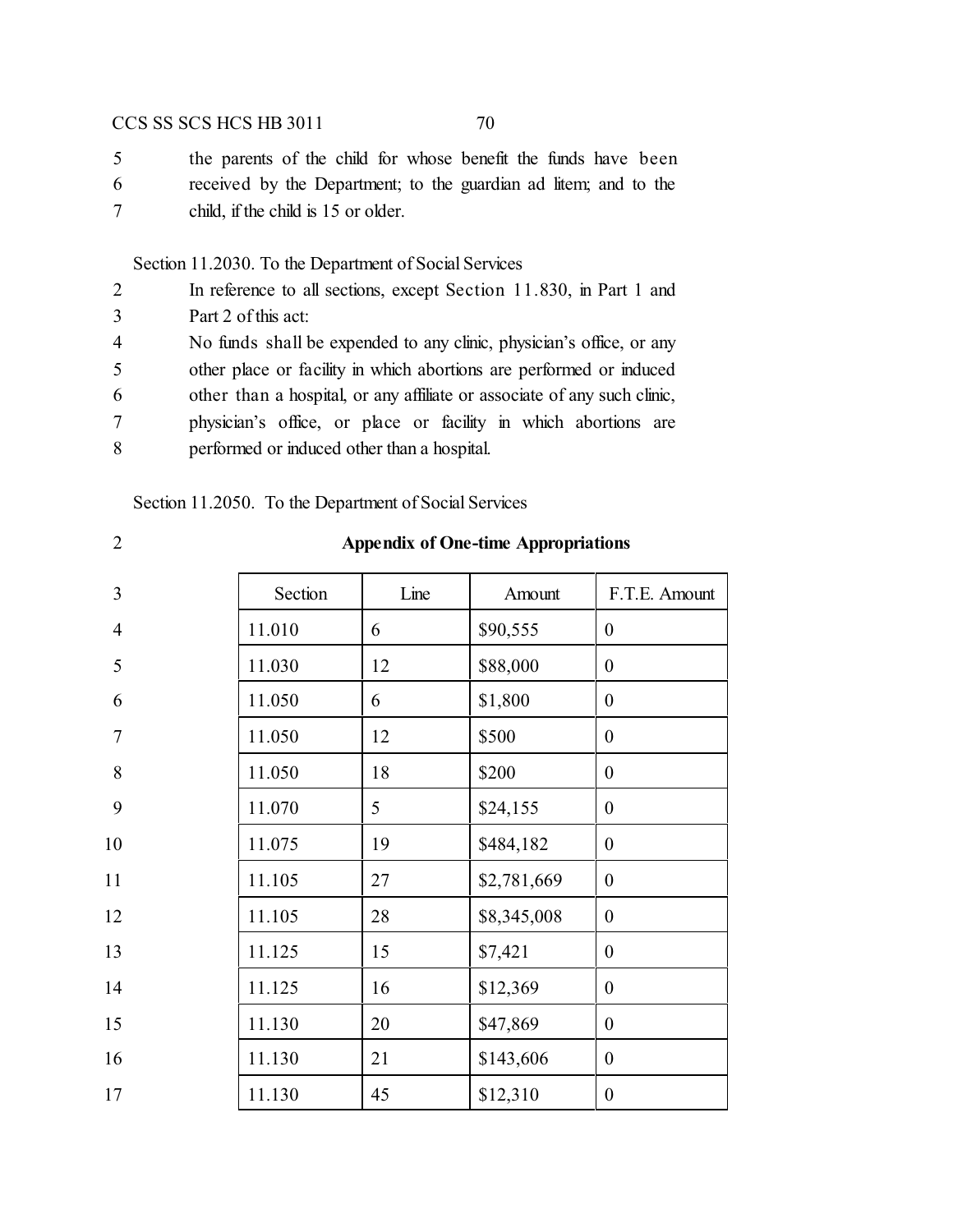| 18 | 11.135 | 19 | \$1,547,676  | $\boldsymbol{0}$ |
|----|--------|----|--------------|------------------|
| 19 | 11.135 | 20 | \$3,724,409  | $\boldsymbol{0}$ |
| 20 | 11.135 | 21 | \$73,725     | $\boldsymbol{0}$ |
| 21 | 11.135 | 22 | \$73,728     | $\boldsymbol{0}$ |
| 22 | 11.142 | 12 | \$850,000    | $\boldsymbol{0}$ |
| 23 | 11.150 | 34 | \$150,000    | $\boldsymbol{0}$ |
| 24 | 11.150 | 44 | \$300,000    | $\boldsymbol{0}$ |
| 25 | 11.150 | 53 | \$100,000    | $\boldsymbol{0}$ |
| 26 | 11.150 | 71 | \$250,000    | $\boldsymbol{0}$ |
| 27 | 11.150 | 81 | \$100,000    | $\boldsymbol{0}$ |
| 28 | 11.150 | 89 | \$50,000     | $\boldsymbol{0}$ |
| 29 | 11.150 | 95 | \$500,000    | $\boldsymbol{0}$ |
| 30 | 11.155 | 19 | \$1,000,000  | $\boldsymbol{0}$ |
| 31 | 11.155 | 55 | \$250,000    | $\boldsymbol{0}$ |
| 32 | 11.155 | 72 | \$250,000    | $\boldsymbol{0}$ |
| 33 | 11.155 | 79 | \$1,000,000  | $\boldsymbol{0}$ |
| 34 | 11.155 | 85 | \$100,000    | $\boldsymbol{0}$ |
| 35 | 11.155 | 91 | \$250,000    | $\boldsymbol{0}$ |
| 36 | 11.155 | 97 | \$1,000,000  | $\boldsymbol{0}$ |
| 37 | 11.195 | 9  | \$93,459,077 | $\boldsymbol{0}$ |
| 38 | 11.205 | 15 | \$200,000    | $\boldsymbol{0}$ |
| 39 | 11.230 | 9  | \$3,198      | $\boldsymbol{0}$ |
| 40 | 11.237 | 5  | \$5,000,000  | $\boldsymbol{0}$ |
| 41 | 11.240 | 13 | \$450,000    | $\boldsymbol{0}$ |
| 42 | 11.300 | 5  | \$250,000    | $\boldsymbol{0}$ |
| 43 | 11.305 | 6  | \$71,553     | $\boldsymbol{0}$ |
| 44 | 11.305 | 27 | \$250,000    | $\boldsymbol{0}$ |